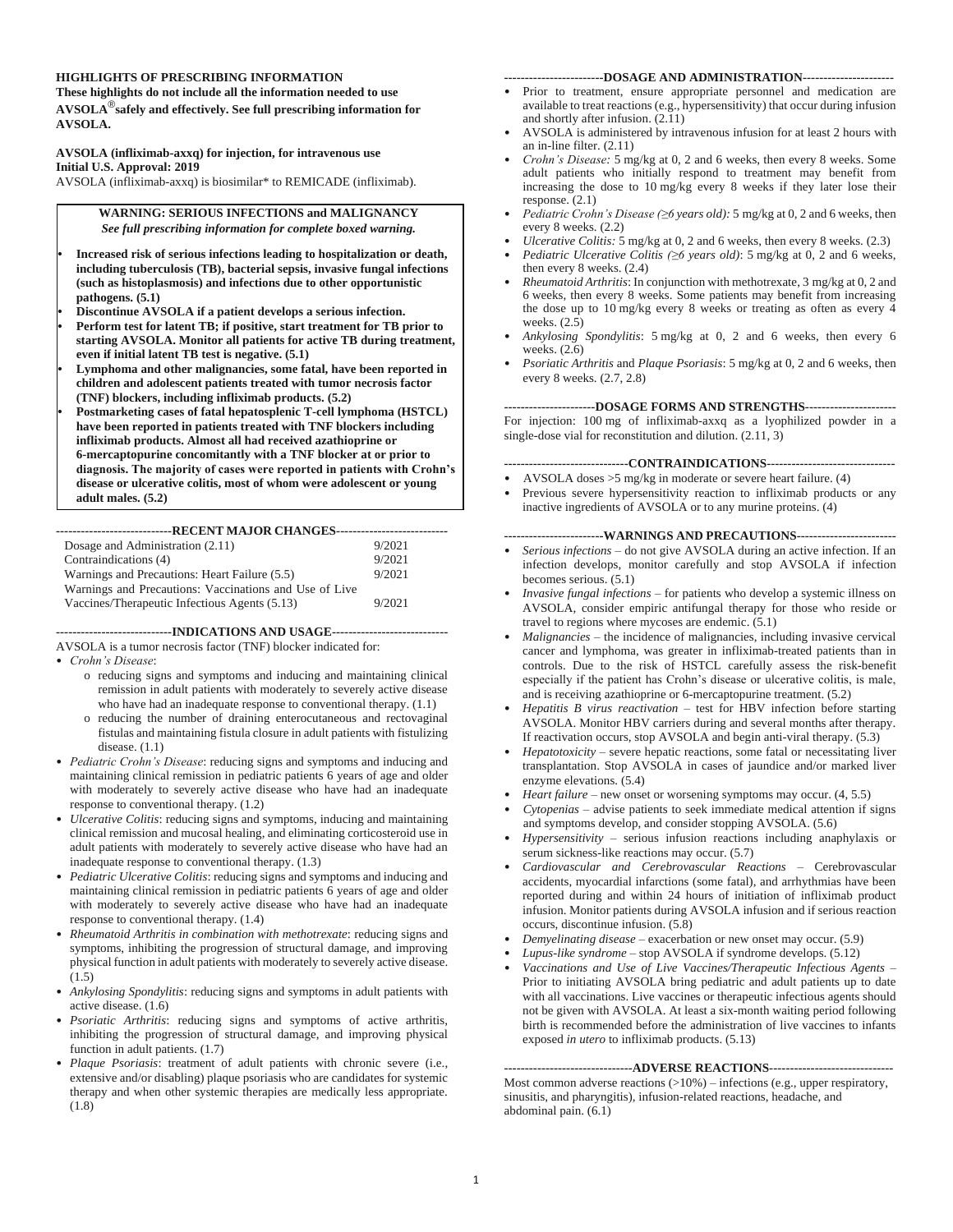**To report SUSPECTED ADVERSE REACTIONS, contact Amgen Medical Information at 1-800-77-AMGEN (1-800-772-6436) or FDA at 1-800-FDA-1088 or** *www.fda.gov/medwatch***.**

**-------------------------------DRUG INTERACTIONS------------------------------** *Other Biological Products* – increased risk of serious infections. (7.1)

**See 17 for PATIENT COUNSELING INFORMATION and Medication Guide.**

### **FULL PRESCRIBING INFORMATION: CONTENTS\* WARNING: SERIOUS INFECTIONS AND MALIGNANCY**

#### **1 INDICATIONS AND USAGE**

- 1.1 Crohn's Disease
- 1.2 Pediatric Crohn's Disease
- 1.3 Ulcerative Colitis
- 1.4 Pediatric Ulcerative Colitis
- 1.5 Rheumatoid Arthritis
- 1.6 Ankylosing Spondylitis
- 1.7 Psoriatic Arthritis
- 1.8 Plaque Psoriasis

#### **2 DOSAGE AND ADMINISTRATION**

- 2.1 Dosage in Adult Crohn's Disease
- 2.2 Dosage in Pediatric Crohn's Disease
- 2.3 Dosage in Adult Ulcerative Colitis
- 2.4 Dosage in Pediatric Ulcerative Colitis
- 2.5 Dosage in Rheumatoid Arthritis
- 2.6 Dosage in Ankylosing Spondylitis
- 2.7 Dosage in Psoriatic Arthritis
- 2.8 Dosage in Plaque Psoriasis
- 2.9 Assessment for Latent and Active Tuberculosis
- 2.10 Administration Instructions Regarding Infusion Reactions
- 2.11 Reconstitution, Dilution, and Administration Instructions
- **3 DOSAGE FORMS AND STRENGTHS**

#### **4 CONTRAINDICATIONS**

#### **5 WARNINGS AND PRECAUTIONS**

- 5.1 Serious Infections
- 5.2 Malignancies
- 5.3 Hepatitis B Virus Reactivation
- 5.4 Hepatotoxicity
- 5.5 Heart Failure
- 5.6 Hematologic Reactions
- 5.7 Hypersensitivity
- 5.8 Cardiovascular and Cerebrovascular Reactions During and After Infusion
- 5.9 Neurologic Reactions
- 5.10 Concurrent Administration with Other Biological Products
- 5.11 Switching Between Biological Disease-Modifying Antirheumatic Drugs (DMARDs)

\* Biosimilar means that the biological product is approved based on data demonstrating that it is highly similar to an FDA-approved biological product, known as a reference product, and that there are no clinically meaningful differences between the biosimilar product and the reference product. Biosimilarity of AVSOLA has been demonstrated for the condition(s) of use (e.g., indication(s), dosing regimen(s)), strength(s), dosage form(s), and route(s) of administration described in its Full Prescribing Information.

#### **Revised: 9/2021**

- 5.12 Autoimmunity
- 5.13 Vaccinations and Use of Live Vaccines/Therapeutic Infectious Agents
- **6 ADVERSE REACTIONS**
	- 6.1 Clinical Trials Experience
	- 6.2 Immunogenicity
	- 6.3 Postmarketing Experience

#### **7 DRUG INTERACTIONS**

- 7.1 Other Biological Products
- 7.2 Methotrexate and Other Concomitant Medications
- 7.3 Immunosuppressants
- 7.4 Cytochrome P450 Substrates
- 7.5 Live Vaccines/Therapeutic Infectious Agents
- **8 USE IN SPECIFIC POPULATIONS**
	- 8.1 Pregnancy
	- 8.2 Lactation
	- 8.4 Pediatric Use
	- 8.5 Geriatric Use
- **10 OVERDOSAGE**
- **11 DESCRIPTION**

#### **12 CLINICAL PHARMACOLOGY**

- 12.1 Mechanism of Action
- 12.2 Pharmacodynamics
- 12.3 Pharmacokinetics
- **13 NONCLINICAL TOXICOLOGY**
- 13.1 Carcinogenesis, Mutagenesis, Impairment of Fertility
- **14 CLINICAL STUDIES**
	- 14.1 Adult Crohn's Disease
	- 14.2 Pediatric Crohn's Disease
	- 14.3 Adult Ulcerative Colitis
	- 14.4 Pediatric Ulcerative Colitis
	- 14.5 Rheumatoid Arthritis
	- 14.6 Ankylosing Spondylitis
	- 14.7 Psoriatic Arthritis
	- 14.8 Plaque Psoriasis
- **15 REFERENCES**
- **16 HOW SUPPLIED/STORAGE AND HANDLING**
- **17 PATIENT COUNSELING INFORMATION**

\*Sections or subsections omitted from the full prescribing information are not listed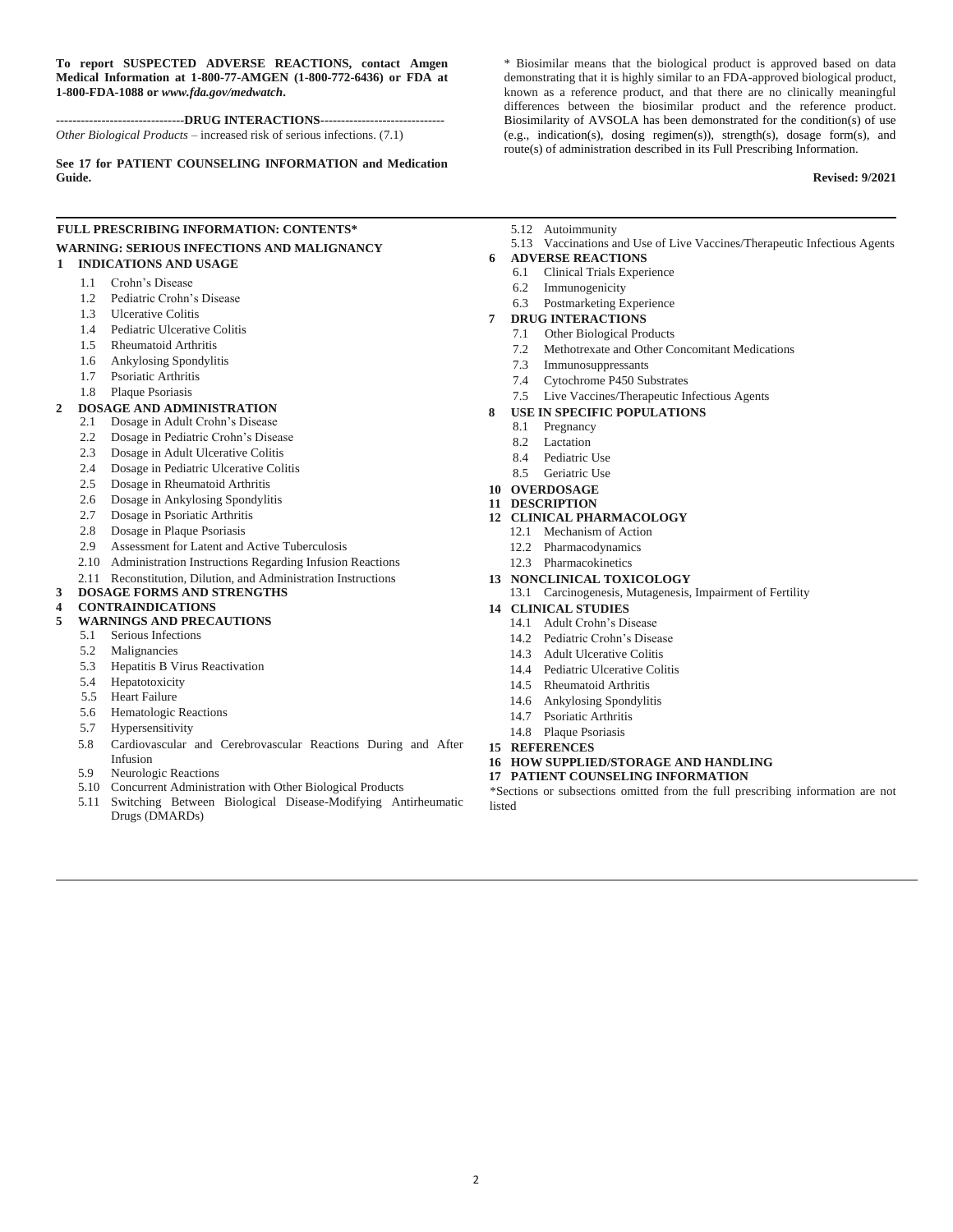### **FULL PRESCRIBING INFORMATION**

### **WARNING: SERIOUS INFECTIONS and MALIGNANCY**

### **SERIOUS INFECTIONS**

**Patients treated with infliximab products are at increased risk for developing serious infections that may lead to hospitalization or death** *[see Warnings and Precautions (5.1) and Adverse Reactions (6.1)]***. Most patients who developed these infections were taking concomitant immunosuppressants such as methotrexate or corticosteroids.**

**AVSOLA should be discontinued if a patient develops a serious infection or sepsis.**

**Reported infections include:** 

- **• Active tuberculosis, including reactivation of latent tuberculosis. Patients with tuberculosis have frequently presented with disseminated or extrapulmonary disease. Patients should be tested for latent tuberculosis before AVSOLA use and during therapy. Treatment for latent infection should be initiated prior to AVSOLA use.**
- **• Invasive fungal infections, including histoplasmosis, coccidioidomycosis, candidiasis, aspergillosis, blastomycosis, and pneumocystosis. Patients with histoplasmosis or other invasive fungal infections may present with disseminated, rather than localized, disease. Antigen and antibody testing for histoplasmosis may be negative in some patients with active infection. Empiric anti-fungal therapy should be considered in patients at risk for invasive fungal infections who develop severe systemic illness.**
- **• Bacterial, viral and other infections due to opportunistic pathogens, including Legionella and Listeria.**

**The risks and benefits of treatment with AVSOLA should be carefully considered prior to initiating therapy in patients with chronic or recurrent infection.**

**Patients should be closely monitored for the development of signs and symptoms of infection during and after treatment with AVSOLA, including the possible development of tuberculosis in patients who tested negative for latent tuberculosis infection prior to initiating therapy.**

# **MALIGNANCY**

**Lymphoma and other malignancies, some fatal, have been reported in children and adolescent patients treated with TNF blockers, including infliximab products** *[see Warnings and Precautions (5.2)]***.**

**Postmarketing cases of hepatosplenic T-cell lymphoma (HSTCL), a rare type of T-cell lymphoma, have been reported in patients treated with TNF blockers including infliximab products. These cases have had a very aggressive disease course and have been fatal. Almost all patients had received treatment with azathioprine or 6-mercaptopurine concomitantly with a TNF blocker at or prior to diagnosis. The majority of reported cases have occurred in patients with Crohn's disease or ulcerative colitis and most were in adolescent and young adult males.**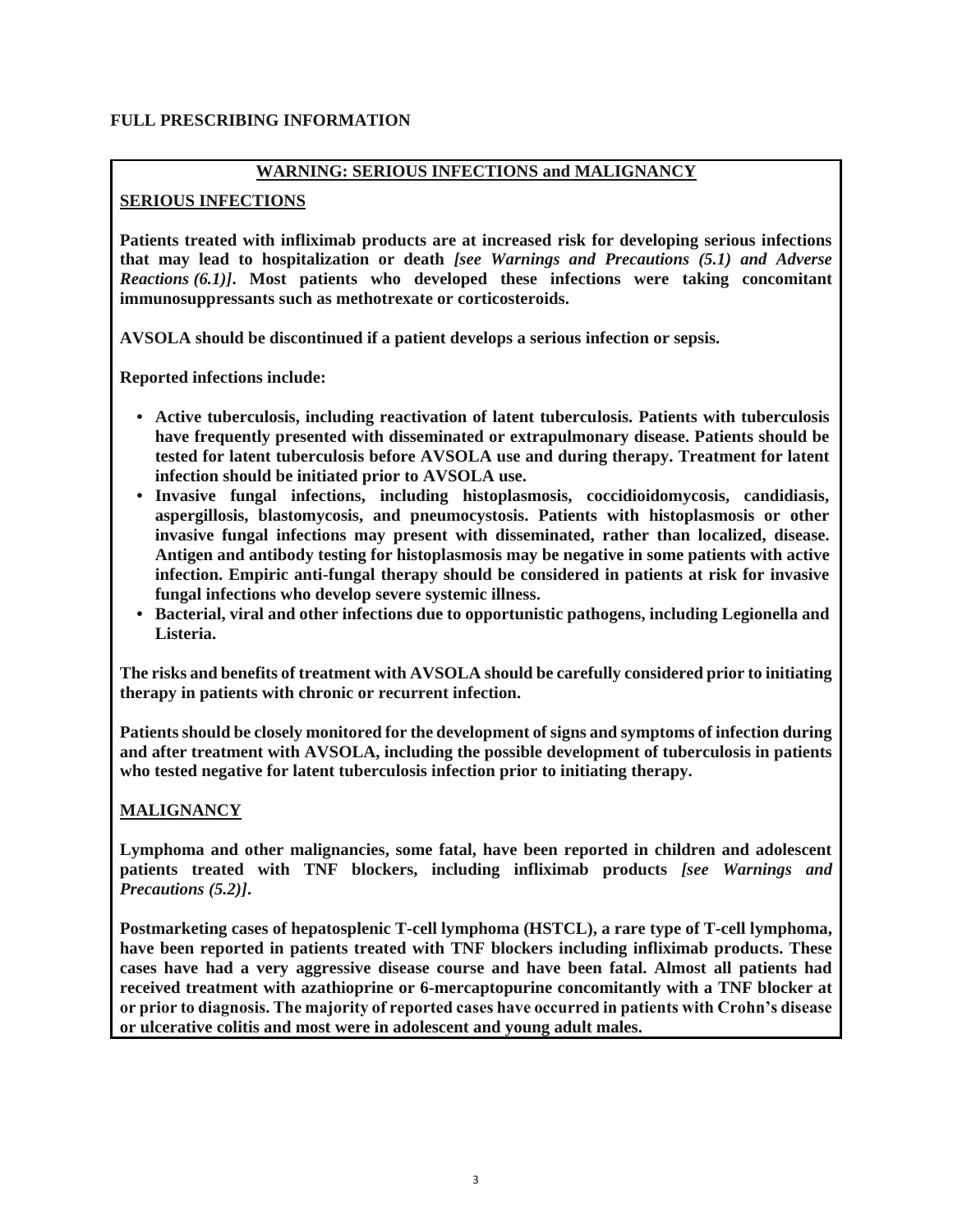# **1 INDICATIONS AND USAGE**

### **1.1 Crohn's Disease**

AVSOLA is indicated for:

- reducing signs and symptoms and inducing and maintaining clinical remission in adult patients with moderately to severely active Crohn's disease (CD) who have had an inadequate response to conventional therapy.
- reducing the number of draining enterocutaneous and rectovaginal fistulas and maintaining fistula closure in adult patients with fistulizing CD.

# **1.2 Pediatric Crohn's Disease**

AVSOLA is indicated for reducing signs and symptoms and inducing and maintaining clinical remission in pediatric patients 6 years of age and older with moderately to severely active CD who have had an inadequate response to conventional therapy.

# **1.3 Ulcerative Colitis**

AVSOLA is indicated for reducing signs and symptoms, inducing and maintaining clinical remission and mucosal healing, and eliminating corticosteroid use in adult patients with moderately to severely active ulcerative colitis (UC) who have had an inadequate response to conventional therapy.

# **1.4 Pediatric Ulcerative Colitis**

AVSOLA is indicated for reducing signs and symptoms and inducing and maintaining clinical remission in pediatric patients 6 years of age and older with moderately to severely active UC who have had an inadequate response to conventional therapy.

# **1.5 Rheumatoid Arthritis**

AVSOLA, in combination with methotrexate, is indicated for reducing signs and symptoms, inhibiting the progression of structural damage, and improving physical function in adult patients with moderately to severely active rheumatoid arthritis (RA).

# **1.6 Ankylosing Spondylitis**

AVSOLA is indicated for reducing signs and symptoms in adult patients with active ankylosing spondylitis (AS).

### **1.7 Psoriatic Arthritis**

AVSOLA is indicated for reducing signs and symptoms of active arthritis, inhibiting the progression of structural damage, and improving physical function in adult patients with psoriatic arthritis (PsA).

# **1.8 Plaque Psoriasis**

AVSOLA is indicated for the treatment of adult patients with chronic severe (i.e., extensive and/or disabling) plaque psoriasis (Ps) who are candidates for systemic therapy and when other systemic therapies are medically less appropriate. AVSOLA should only be administered to patients who will be closely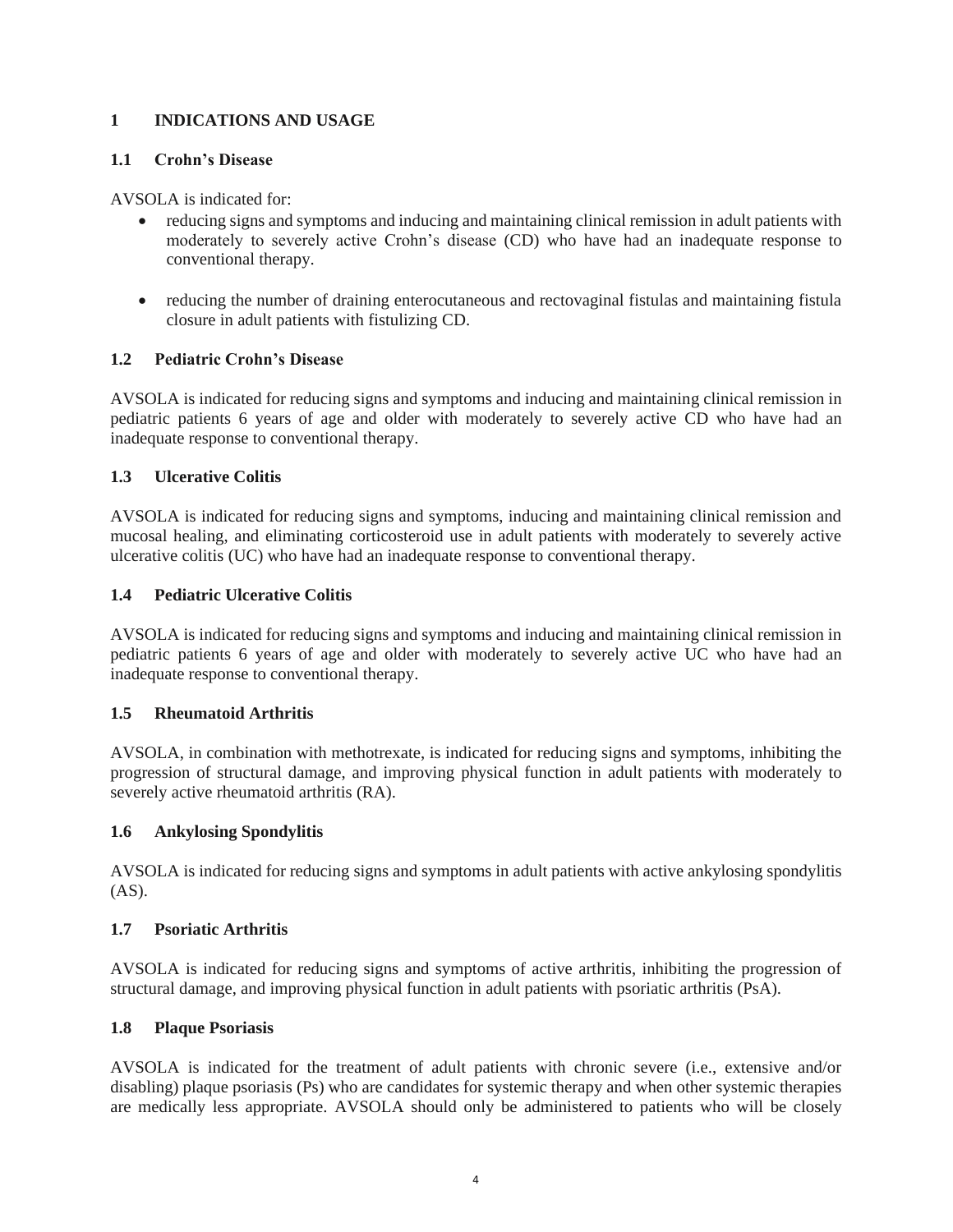monitored and have regular follow-up visits with a physician *[see Boxed Warning and Warnings and Precautions (5)]*.

# **2 DOSAGE AND ADMINISTRATION**

# **2.1 Dosage in Adult Crohn's Disease**

The recommended dosage of AVSOLA is 5 mg/kg given as an intravenous induction regimen at 0, 2 and 6 weeks followed by a maintenance regimen of 5 mg/kg every 8 weeks thereafter for the treatment of adults with moderately to severely active CD or fistulizing CD. For adult patients who respond and then lose their response, consideration may be given to treatment with 10 mg/kg every 8 weeks. Patients who do not respond by Week 14 are unlikely to respond with continued dosing and consideration should be given to discontinue AVSOLA in these patients.

# **2.2 Dosage in Pediatric Crohn's Disease**

The recommended dosage of AVSOLA for pediatric patients 6 years and older with moderately to severely active CD is 5 mg/kg given as an intravenous induction regimen at 0, 2 and 6 weeks followed by a maintenance regimen of 5 mg/kg every 8 weeks.

# **2.3 Dosage in Adult Ulcerative Colitis**

The recommended dosage of AVSOLA is 5 mg/kg given as an intravenous induction regimen at 0, 2 and 6 weeks followed by a maintenance regimen of 5 mg/kg every 8 weeks thereafter for the treatment of adult patients with moderately to severely active UC.

# **2.4 Dosage in Pediatric Ulcerative Colitis**

The recommended dosage of AVSOLA for pediatric patients 6 years and older with moderately to severely active UC is 5 mg/kg given as an intravenous induction regimen at 0, 2 and 6 weeks followed by a maintenance regimen of 5 mg/kg every 8 weeks.

# **2.5 Dosage in Rheumatoid Arthritis**

The recommended dosage of AVSOLA is 3 mg/kg given as an intravenous induction regimen at 0, 2 and 6 weeks followed by a maintenance regimen of 3 mg/kg every 8 weeks thereafter for the treatment of moderately to severely active RA. AVSOLA should be given in combination with methotrexate. For patients who have an incomplete response, consideration may be given to adjusting the dosage up to 10 mg/kg every 8 weeks or treating as often as every 4 weeks bearing in mind that risk of serious infections is increased at higher doses per infusion or more frequent dosing *[see Adverse Reactions (6.1)]*.

# **2.6 Dosage in Ankylosing Spondylitis**

The recommended dosage of AVSOLA is 5 mg/kg given as an intravenous induction regimen at 0, 2 and 6 weeks followed by a maintenance regimen of 5 mg/kg every 6 weeks thereafter for the treatment of active AS.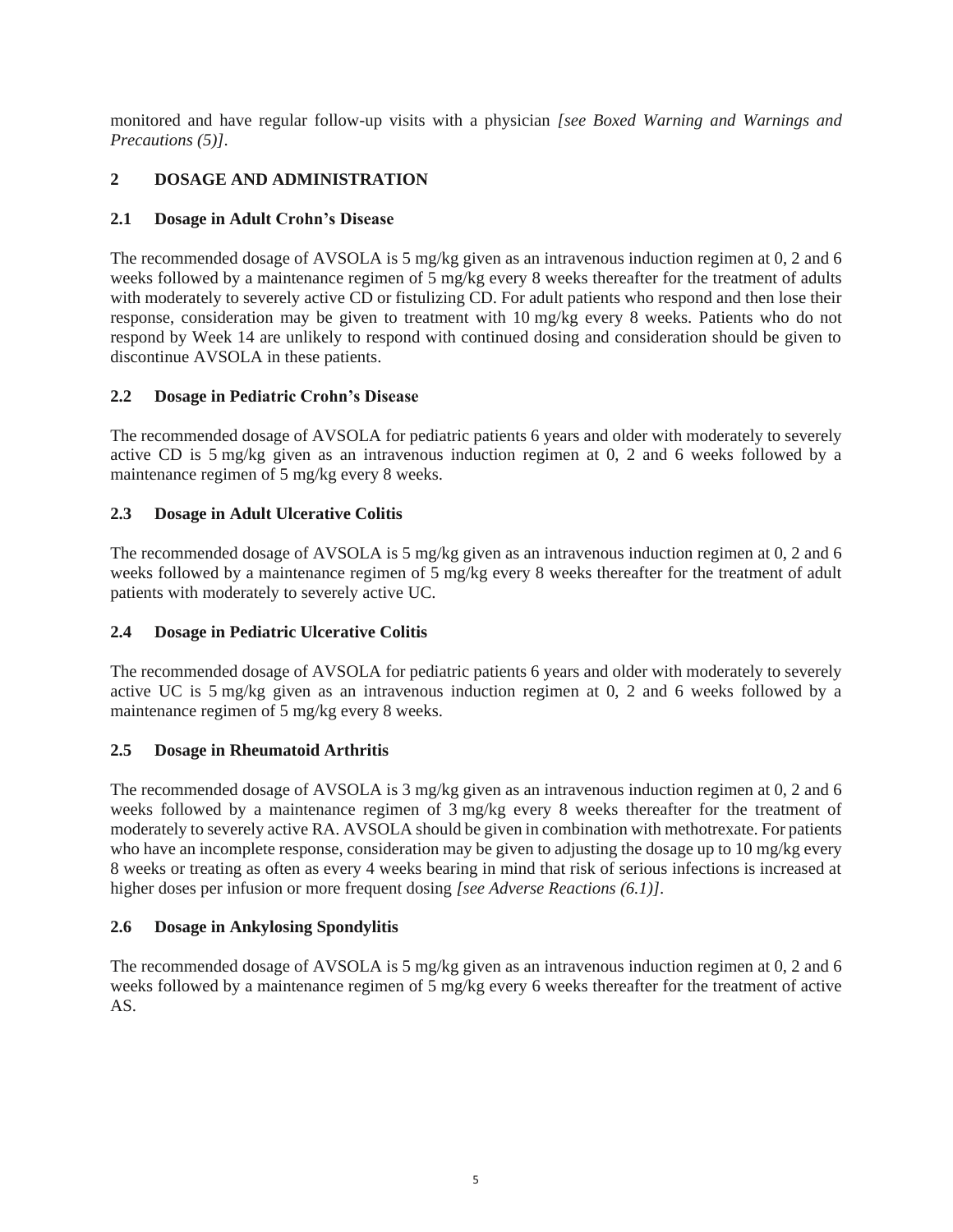# **2.7 Dosage in Psoriatic Arthritis**

The recommended dosage of AVSOLA is 5 mg/kg given as an intravenous induction regimen at 0, 2 and 6 weeks followed by a maintenance regimen of 5 mg/kg every 8 weeks thereafter for the treatment of PsA. AVSOLA can be used with or without methotrexate.

### **2.8 Dosage in Plaque Psoriasis**

The recommended dosage of AVSOLA in adult patients is 5 mg/kg given as an intravenous induction regimen at 0, 2 and 6 weeks followed by a maintenance regimen of 5 mg/kg every 8 weeks thereafter for the treatment of chronic severe (i.e., extensive and/or disabling) Ps.

### **2.9 Assessment for Latent and Active Tuberculosis**

Prior to initiating AVSOLA and periodically during therapy, patients should be evaluated for active tuberculosis and tested for latent infection *[see Warnings and Precautions (5.1)]*.

### **2.10 Administration Instructions Regarding Infusion Reactions**

Prior to treatment, ensure appropriate personnel and medication are available to treat reactions (e.g., hypersensitivity, other reactions) that occur during infusion and shortly after infusion. Prior to infusion with AVSOLA, patients may be premedicated with histamine-1 receptor antagonists, histamine-2 receptor antagonists, acetaminophen, and/or corticosteroids *[see Warnings and Precautions (5.7)]*.

For mild to moderate reactions during the infusion, consider slowing or stopping the infusion. Upon resolution of these reactions, may reinitiate at a lower infusion rate and/or with histamine-1 receptor antagonists, histamine-2 receptor antagonists, acetaminophen, and/or corticosteroids. Discontinue the infusion if the mild to moderate reactions reoccur.

Discontinue the infusion if severe hypersensitivity reactions occur during the infusion.

# **2.11 Reconstitution, Dilution, and Administration Instructions**

AVSOLA is intended for use under the guidance and supervision of a healthcare provider. The supplied lyophilized powder must be reconstituted and diluted prior to administration. The infusion solution should be prepared and administered by a trained medical professional using aseptic technique by the following procedure:

- 1. Calculate the dose, total volume of reconstituted AVSOLA solution required and the number of AVSOLA vials needed. More than one vial may be needed for a full dose.
- 2. Reconstitute each 100 mg AVSOLA vial with 10 mL of Sterile Water for Injection, USP, to obtain a concentration of 10 mg/mL, using a syringe equipped with a 21-gauge or smaller needle as follows:
	- Remove the flip-top from the vial and wipe the top with an alcohol swab.
	- Insert the syringe needle into the vial through the center of the rubber stopper and direct the stream of Sterile Water for Injection, USP, to the glass wall of the vial. Gently swirl the solution by rotating the vial to dissolve the lyophilized powder, which has a cake-like appearance. Avoid prolonged or vigorous agitation. DO NOT SHAKE. Foaming of the solution on reconstitution is not unusual.
	- Allow the reconstituted solution to stand for 5 minutes. Visually inspect the reconstituted solution for particulate matter and discoloration. The reconstituted solution should be colorless to light yellow and opalescent, and the solution may develop a few translucent particles as infliximab-axxq is a protein. Do not use if the lyophilized powder has not fully dissolved or if opaque particles,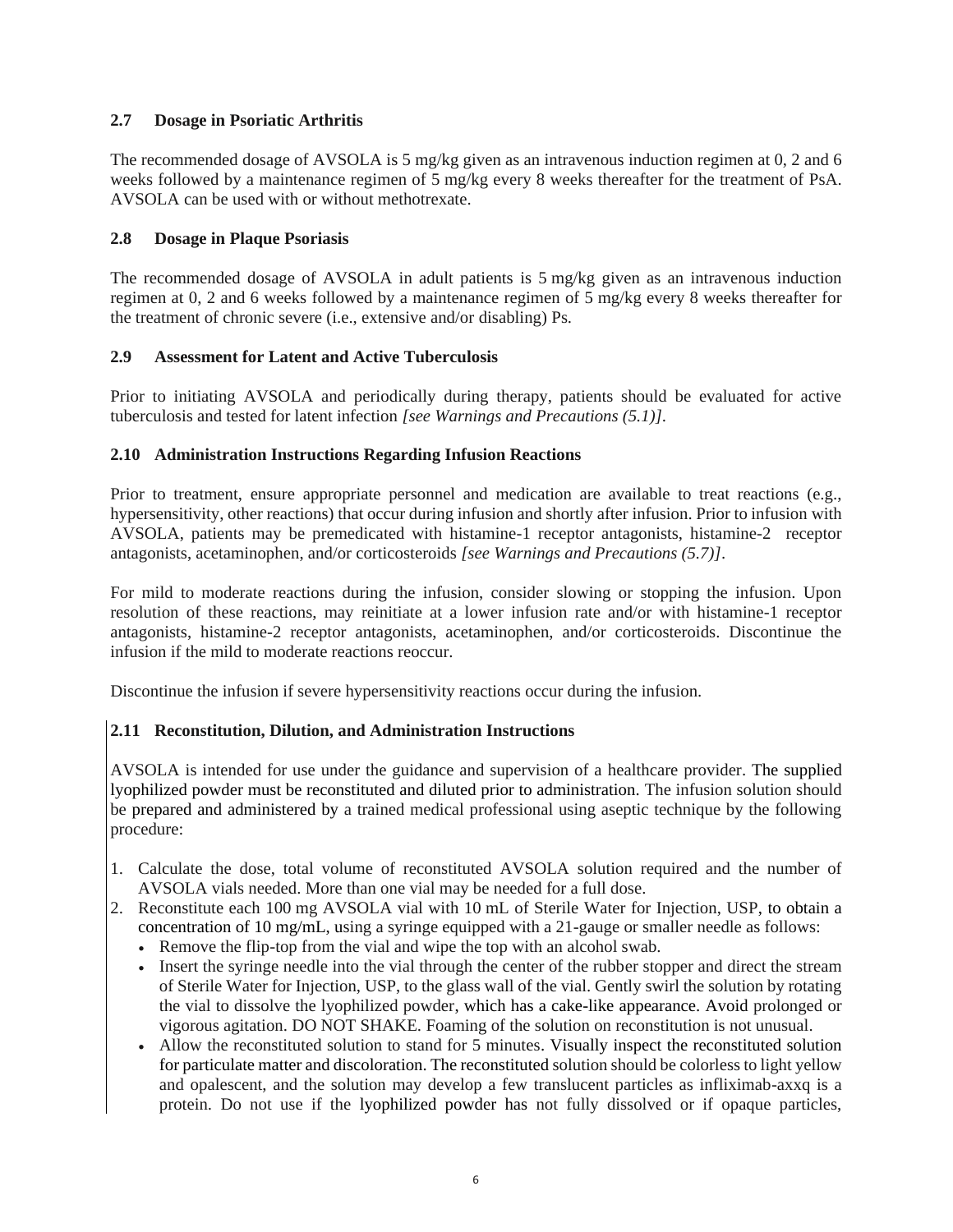discoloration, or other foreign particles are present. Do not store unused reconstituted AVSOLA solution.

- 3. Dilute the total volume of the reconstituted AVSOLA solution to 250 mL\* with sterile 0.9% Sodium Chloride Injection, USP, (do not dilute with any other diluent) as follows:
	- Withdraw a volume from the 0.9% Sodium Chloride Injection, USP, 250 mL bottle or bag equal to the total volume of reconstituted AVSOLA required for a dose. Slowly add the total volume of reconstituted AVSOLA solution from the vial(s) to the 250 mL infusion bottle or bag.
	- Discard any unused portion of the reconstituted AVSOLA solution remaining in the vial(s).
	- Gently invert the bag to mix the solution. The resulting infusion concentration should range between 0.4 mg/mL (minimum recommended concentration) and 4 mg/mL (maximum recommended concentration) of infliximab-axxq.

\*For volumes greater than 250 mL, either use a larger infusion bag (e.g. 500 mL) or multiple 250 mL infusion bags to ensure that the concentration of the infusion solution does not exceed 4 mg/mL.

- 4. The AVSOLA infusion should begin within 3 hours of reconstitution and dilution. The infusion must be administered intravenously for at least 2 hours with an infusion set with an in-line, sterile, non-pyrogenic, low-protein-binding filter (pore size of 1.2 µm or less).
- 5. Given that the vials do not contain antibacterial preservatives, discard any unused portion of the infusion solution (do not store for reuse).

No physical biochemical compatibility studies have been conducted to evaluate the co-administration of AVSOLA with other agents. AVSOLA should not be infused concomitantly in the same intravenous line with other agents.

### **3 DOSAGE FORMS AND STRENGTHS**

For injection: 100 mg of infliximab-axxq as a white to slightly yellow lyophilized powder in a single-dose vial for reconstitution and dilution.

# **4 CONTRAINDICATIONS**

The use of AVSOLA at doses >5 mg/kg is contraindicated in patients with moderate or severe heart failure *[see Warnings and Precautions (5.5) and Adverse Reactions (6.1)]*.

AVSOLA is contraindicated in patients with a previous severe hypersensitivity reaction to infliximab products or any of the inactive ingredients of AVSOLA or any murine proteins [severe hypersensitivity reactions have included anaphylaxis, hypotension, and serum sickness] *[see Warnings and Precautions (5.7) and Adverse Reactions (6.1)]*.

### **5 WARNINGS AND PRECAUTIONS**

### **5.1 Serious Infections**

Patients treated with infliximab products are at increased risk for developing serious infections involving various organ systems and sites that may lead to hospitalization or death.

Opportunistic infections due to bacterial, mycobacterial, invasive fungal, viral, or parasitic organisms including aspergillosis, blastomycosis, candidiasis, coccidioidomycosis, cryptococcosis, histoplasmosis, legionellosis, listeriosis, pneumocystosis, salmonellosis and tuberculosis have been reported with TNF blockers. Patients have frequently presented with disseminated rather than localized disease.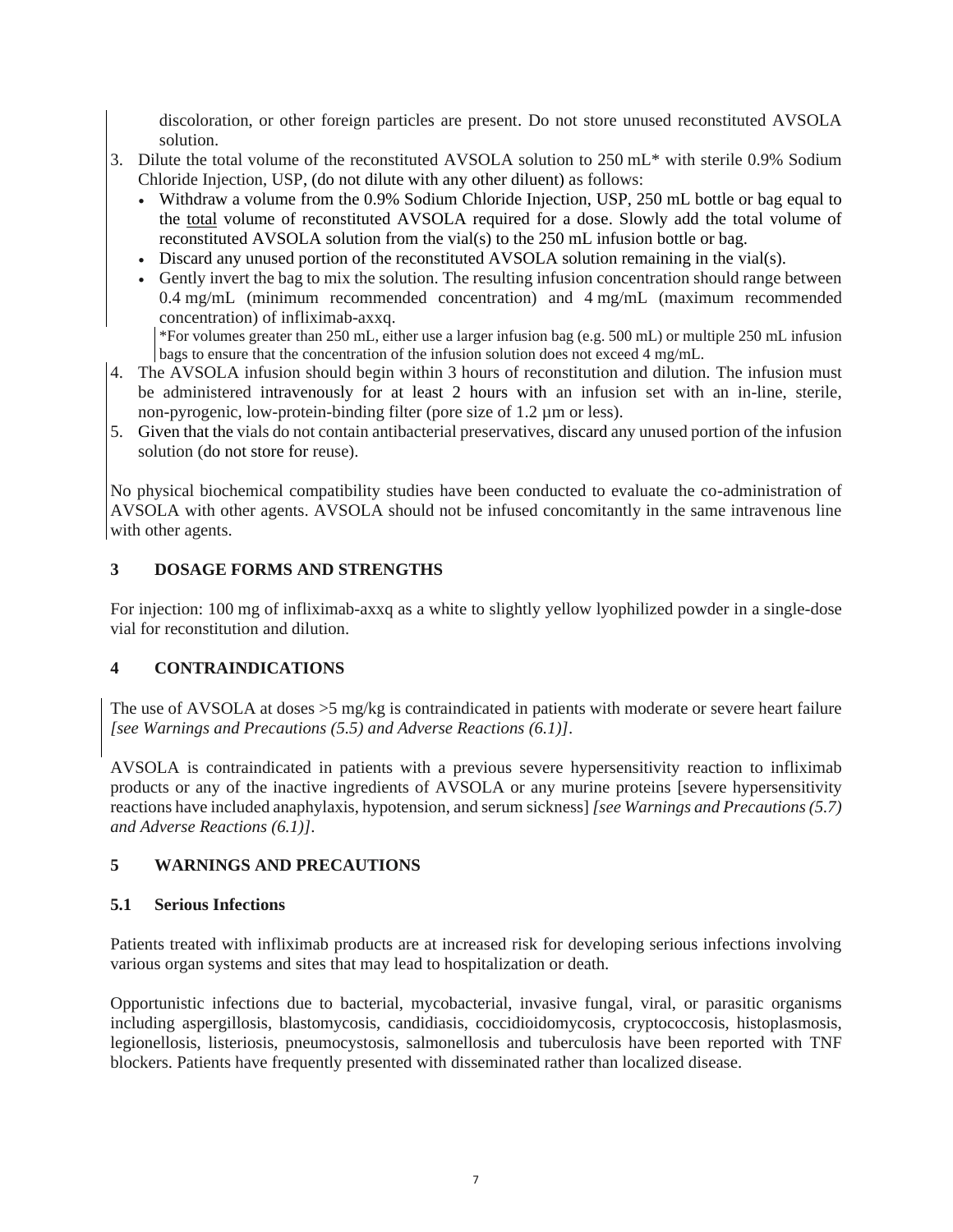Treatment with AVSOLA should not be initiated in patients with an active infection, including clinically important localized infections. Patients greater than 65 years of age, patients with co-morbid conditions and/or patients taking concomitant immunosuppressants such as corticosteroids or methotrexate may be at greater risk of infection. The risks and benefits of treatment should be considered prior to initiating therapy in patients:

- with chronic or recurrent infection:
- who have been exposed to tuberculosis;
- with a history of an opportunistic infection;
- who have resided or traveled in areas of endemic tuberculosis or endemic mycoses, such as histoplasmosis, coccidioidomycosis, or blastomycosis; or
- with underlying conditions that may predispose them to infection.

### Tuberculosis

Cases of reactivation of tuberculosis or new tuberculosis infections have been observed in patients receiving infliximab products, including patients who have previously received treatment for latent or active tuberculosis. Cases of active tuberculosis have also occurred in patients being treated with infliximab products during treatment for latent tuberculosis.

Patients should be evaluated for tuberculosis risk factors and tested for latent infection prior to initiating AVSOLA and periodically during therapy. Treatment of latent tuberculosis infection prior to therapy with TNF blockers has been shown to reduce the risk of tuberculosis reactivation during therapy. Induration of 5 mm or greater with tuberculin skin testing should be considered a positive test result when assessing if treatment for latent tuberculosis is needed prior to initiating AVSOLA, even for patients previously vaccinated with Bacille Calmette-Guérin (BCG).

Anti-tuberculosis therapy should also be considered prior to initiation of AVSOLA in patients with a past history of latent or active tuberculosis in whom an adequate course of treatment cannot be confirmed, and for patients with a negative test for latent tuberculosis but having risk factors for tuberculosis infection. Consultation with a physician with expertise in the treatment of tuberculosis is recommended to aid in the decision whether initiating anti-tuberculosis therapy is appropriate for an individual patient.

Tuberculosis should be strongly considered in patients who develop a new infection during AVSOLA treatment, especially in patients who have previously or recently traveled to countries with a high prevalence of tuberculosis, or who have had close contact with a person with active tuberculosis.

### Monitoring

Patients should be closely monitored for the development of signs and symptoms of infection during and after treatment with AVSOLA, including the development of tuberculosis in patients who tested negative for latent tuberculosis infection prior to initiating therapy. Tests for latent tuberculosis infection may also be falsely negative while on therapy with AVSOLA.

AVSOLA should be discontinued if a patient develops a serious infection or sepsis. A patient who develops a new infection during treatment with AVSOLA should be closely monitored, undergo a prompt and complete diagnostic workup appropriate for an immunocompromised patient, and appropriate antimicrobial therapy should be initiated.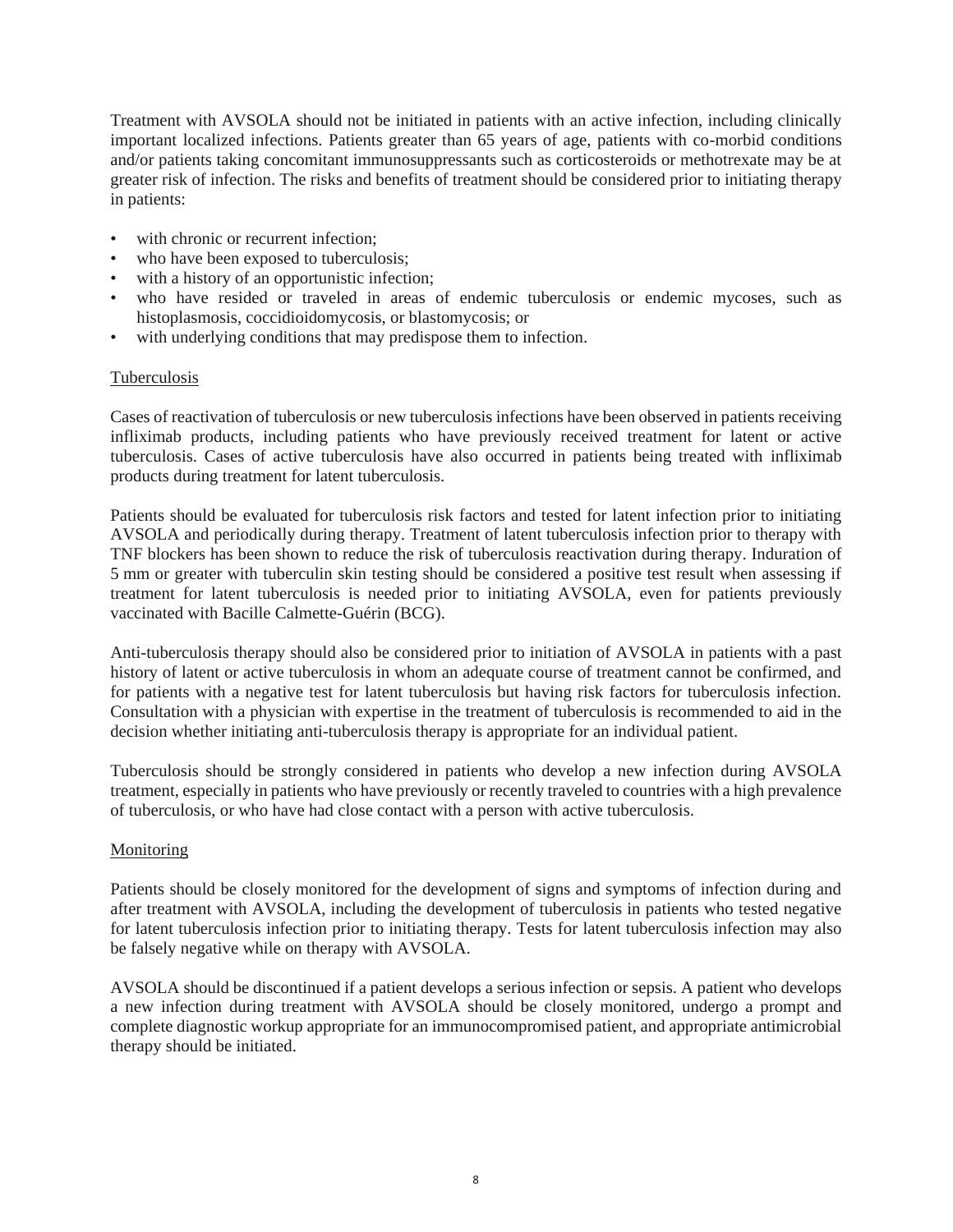#### Invasive Fungal Infections

For patients who reside or travel in regions where mycoses are endemic, invasive fungal infection should be suspected if they develop a serious systemic illness. Appropriate empiric antifungal therapy should be considered while a diagnostic workup is being performed. Antigen and antibody testing for histoplasmosis may be negative in some patients with active infection. When feasible, the decision to administer empiric antifungal therapy in these patients should be made in consultation with a physician with expertise in the diagnosis and treatment of invasive fungal infections and should take into account both the risk for severe fungal infection and the risks of antifungal therapy.

### **5.2 Malignancies**

Malignancies, some fatal, have been reported among children, adolescents and young adults who received treatment with TNF blockers (initiation of therapy ≤18 years of age), including infliximab products. Approximately half of these cases were lymphomas, including Hodgkin's and non-Hodgkin's lymphoma. The other cases represented a variety of malignancies, including rare malignancies that are usually associated with immunosuppression and malignancies that are not usually observed in children and adolescents. The malignancies occurred after a median of 30 months (range 1 to 84 months) after the first dose of TNF blocker therapy. Most of the patients were receiving concomitant immunosuppressants. These cases were reported postmarketing and are derived from a variety of sources, including registries and spontaneous postmarketing reports.

### Lymphomas

In the controlled portions of clinical trials of all the TNF blockers, more cases of lymphoma have been observed among patients receiving a TNF blocker compared with control patients. In the controlled and open-label portions of infliximab clinical trials, 5 patients developed lymphomas among 5707 patients treated with infliximab (median duration of follow-up 1.0 years) vs. 0 lymphomas in 1600 control patients (median duration of follow-up 0.4 years). In RA patients, 2 lymphomas were observed for a rate of 0.08 cases per 100 patient-years of follow-up, which is approximately three-fold higher than expected in the general population. In the combined clinical trial population for RA, CD, PsA, AS, UC, and Ps, 5 lymphomas were observed for a rate of 0.10 cases per 100 patient-years of follow-up, which is approximately four-fold higher than expected in the general population. Patients with CD, RA or Ps, particularly patients with highly active disease and/or chronic exposure to immunosuppressant therapies, may be at a higher risk (up to several fold) than the general population for the development of lymphoma, even in the absence of TNF blockers. Cases of acute and chronic leukemia have been reported with postmarketing TNF blocker use in RA and other diseases. Even in the absence of TNF blocker therapy, patients with RA may be at a higher risk (approximately 2-fold) than the general population for the development of leukemia.

### Hepatosplenic T-cell Lymphoma (HSTCL)

Postmarketing cases of hepatosplenic T-cell lymphoma (HSTCL), a rare type of T-cell lymphoma, have been reported in patients treated with TNF blockers including infliximab products. These cases have had a very aggressive disease course and have been fatal. Almost all patients had received treatment with the immunosuppressants azathioprine or 6-mercaptopurine concomitantly with a TNF blocker at or prior to diagnosis. The majority of reported cases have occurred in patients with CD or UC and most were in adolescent and young adult males. It is uncertain whether the occurrence of HSTCL is related to TNF blockers or TNF blockers in combination with these other immunosuppressants. When treating patients, consideration of whether to use AVSOLA alone or in combination with other immunosuppressants such as azathioprine or 6-mercaptopurine should take into account a possibility that there is a higher risk of HSTCL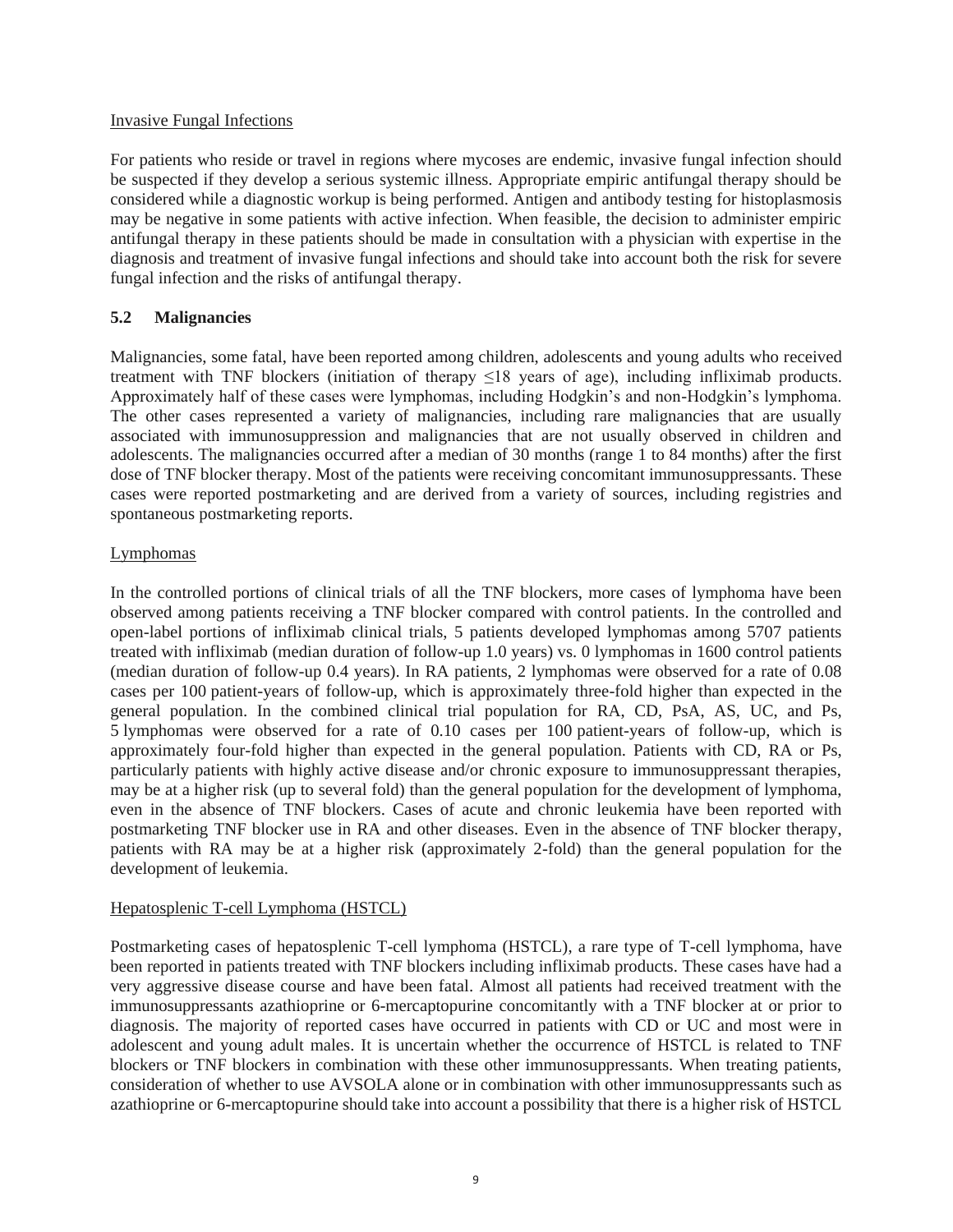with combination therapy versus an observed increased risk of immunogenicity and hypersensitivity reactions with infliximab product monotherapy from the clinical trial data from studies with infliximab *[see Warnings and Precautions (5.7) and Adverse Reactions (6.1)]*.

### Skin Cancer

Melanoma and Merkel cell carcinoma have been reported in patients treated with TNF blocker therapy, including infliximab products *[see Adverse Reactions (6.3)]*. Periodic skin examination is recommended for all patients, particularly those with risk factors for skin cancer.

# Cervical Cancer

A population-based retrospective cohort study using data from Swedish national health registries found a 2- to 3-fold increase in the incidence of invasive cervical cancer in women with RA treated with infliximab compared to biologics-naïve patients or the general population, particularly those over 60 years of age. A causal relationship between infliximab products and cervical cancer cannot be excluded. Periodic screening should continue in women treated with AVSOLA *[see Adverse Reactions (6.3)]*.

### Other Malignancies

In the controlled portions of clinical trials of some TNF blockers including infliximab products, more malignancies (excluding lymphoma and nonmelanoma skin cancer [NMSC]) have been observed in patients receiving those TNF blockers compared with control patients. During the controlled portions of trials with infliximab, in patients with moderately to severely active RA, CD, PsA, AS, UC, and Ps, 14 patients were diagnosed with malignancies (excluding lymphoma and NMSC) among 4019 infliximab-treated patients vs. 1 among 1597 control patients (at a rate of 0.52/100 patient-years among infliximab-treated patients vs. a rate of 0.11/100 patient-years among control patients), with median duration of follow-up 0.5 years for infliximab-treated patients and 0.4 years for control patients. Of these, the most common malignancies were breast, colorectal, and melanoma. The rate of malignancies among infliximab-treated patients was similar to that expected in the general population whereas the rate in control patients was lower than expected.

In a clinical trial exploring the use of infliximab in patients with moderate to severe chronic obstructive pulmonary disease (COPD), more malignancies, the majority of lung or head and neck origin, were reported in infliximab-treated patients compared with control patients. All patients had a history of heavy smoking *[see Adverse Reactions (6.1)]*. Prescribers should exercise caution when considering the use of AVSOLA in patients with moderate to severe COPD.

Ps patients should be monitored for nonmelanoma skin cancers (NMSCs), particularly those patients who have had prior prolonged phototherapy treatment. In the maintenance portion of clinical trials for infliximab, NMSCs were more common in patients with previous phototherapy *[see Adverse Reactions (6.1)]*.

The potential role of TNF blockers in the development of malignancies is not known *[see Adverse Reactions (6.1)]*. Rates in clinical trials for infliximab cannot be compared to rates in clinical trials of other TNF blockers and may not predict rates observed in a broader patient population. Caution should be exercised in considering AVSOLA treatment in patients with a history of malignancy or in continuing treatment in patients who develop malignancy while receiving AVSOLA.

# **5.3 Hepatitis B Virus Reactivation**

Use of TNF blockers, including infliximab products, has been associated with reactivation of hepatitis B virus (HBV) in patients who are chronic carriers of this virus. In some instances, HBV reactivation occurring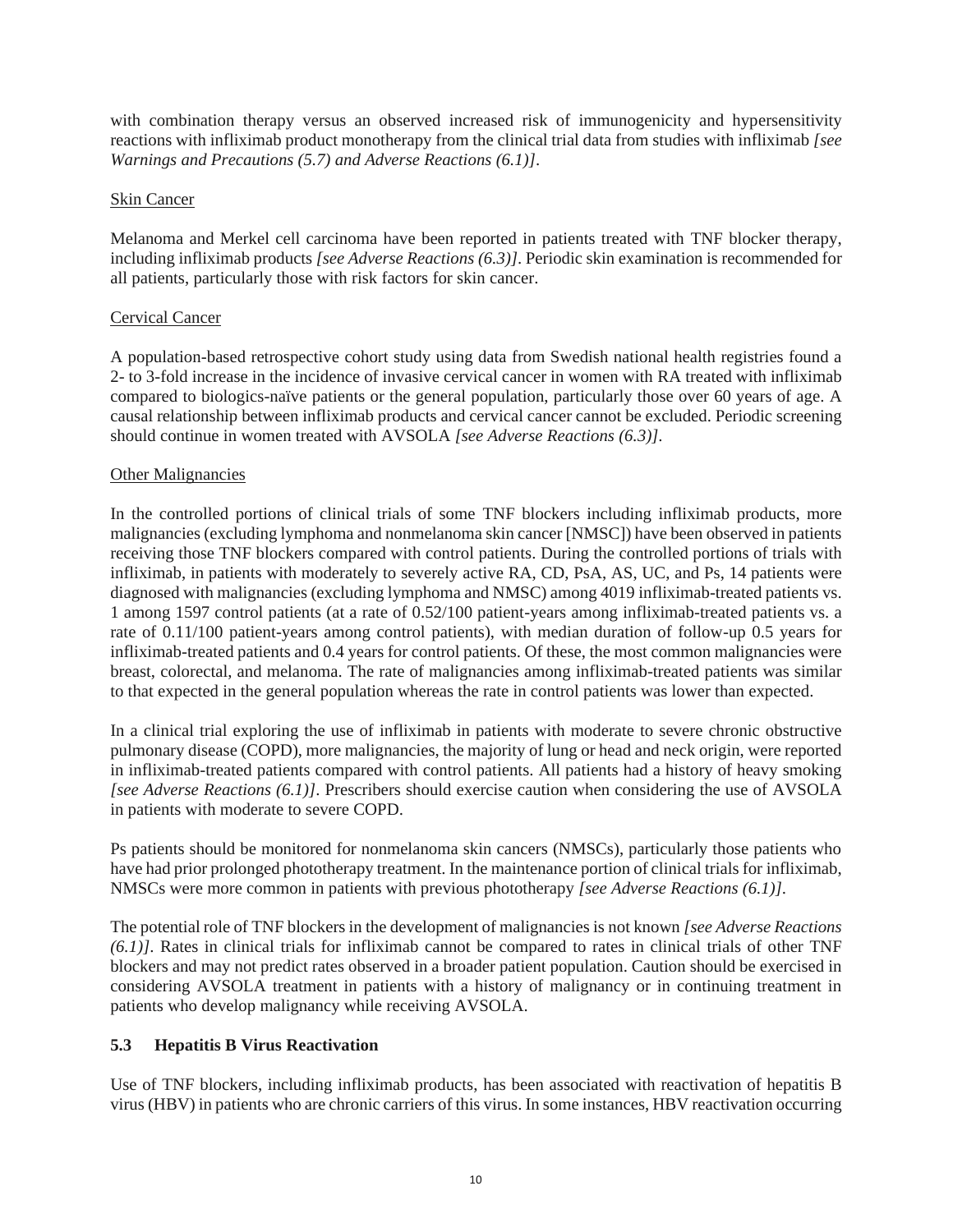in conjunction with TNF blocker therapy has been fatal. The majority of these reports have occurred in patients concomitantly receiving other medications that suppress the immune system, which may also contribute to HBV reactivation. Patients should be tested for HBV infection before initiating TNF blocker therapy, including AVSOLA. For patients who test positive for hepatitis B surface antigen, consultation with a physician with expertise in the treatment of hepatitis B is recommended. Adequate data are not available on the safety or efficacy of treating patients who are carriers of HBV with anti-viral therapy in conjunction with TNF blocker therapy to prevent HBV reactivation. Patients who are carriers of HBV and require treatment with TNF blockers should be closely monitored for clinical and laboratory signs of active HBV infection throughout therapy and for several months following termination of therapy. In patients who develop HBV reactivation, TNF blockers should be stopped and anti-viral therapy with appropriate supportive treatment should be initiated. The safety of resuming TNF blocker therapy after HBV reactivation is controlled is not known. Therefore, prescribers should exercise caution when considering resumption of TNF blocker therapy in this situation and monitor patients closely.

# **5.4 Hepatotoxicity**

Severe hepatic reactions, including acute liver failure, jaundice, hepatitis and cholestasis, have been reported in postmarketing data in patients receiving infliximab products. Autoimmune hepatitis has been diagnosed in some of these cases. Severe hepatic reactions occurred between 2 weeks to more than 1 year after initiation of infliximab products; elevations in hepatic aminotransferase levels were not noted prior to discovery of the liver injury in many of these cases. Some of these cases were fatal or necessitated liver transplantation. Patients with symptoms or signs of liver dysfunction should be evaluated for evidence of liver injury. If jaundice and/or marked liver enzyme elevations (e.g.,  $\geq$ 5 times the upper limit of normal) develop, AVSOLA should be discontinued, and a thorough investigation of the abnormality should be undertaken. In clinical trials, mild or moderate elevations of ALT and AST have been observed in patients receiving infliximab products without progression to severe hepatic injury *[see Adverse Reactions (6.1)]*.

# **5.5 Heart Failure**

The use of AVSOLA at doses  $>5$  mg/kg is contraindicated in patients with moderate or severe heart failure. A randomized, double-blind, placebo-controlled study evaluated the use of infliximab (5 mg/kg or 10 mg/kg at Weeks 0, 2, and 6) in patients with moderate or severe heart failure [New York Heart Association (NYHA) Functional Class III/IV]. Compared to patients who received placebo, there was a higher rate of mortality and a higher risk of hospitalization at Week 28 due to heart failure in patients who received the 10 mg/kg infliximab dose, and higher rates of cardiovascular adverse events in patients who received infliximab doses of 5 mg/kg and 10 mg/kg.

There have been post-marketing reports of new onset and worsening heart failure, with and without identifiable precipitating factors (e.g., pre-existing cardiovascular disease), in patients treated with infliximab products. Some of these patients have been under 50 years of age.

If a decision is made to administer AVSOLA ( $\leq$ 5 mg/kg) to patients with moderate or severe heart failure or to administer AVSOLA (any approved dose) to patients with mild heart failure, they should be closely monitored during therapy, and AVSOLA should be discontinued if new or worsening symptoms of heart failure appear *[see Contraindications (4) and Adverse Reactions (6.1)]*.

# **5.6 Hematologic Reactions**

Cases of leukopenia, neutropenia, thrombocytopenia, and pancytopenia, some with a fatal outcome, have been reported in patients receiving infliximab products. The causal relationship to infliximab product therapy remains unclear. Although no high-risk group(s) has been identified, caution should be exercised in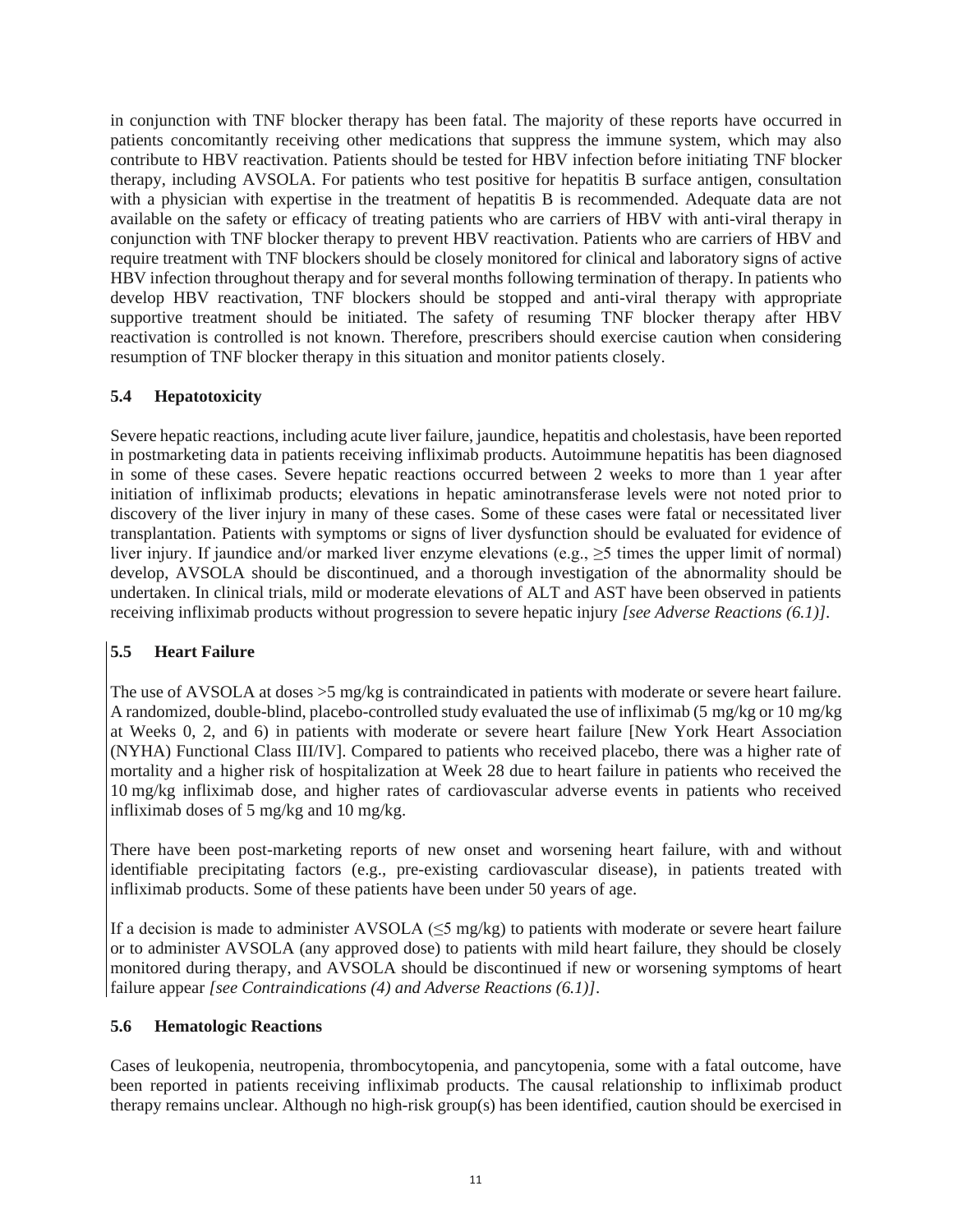patients being treated with AVSOLA who have ongoing or a history of significant hematologic abnormalities. All patients should be advised to seek immediate medical attention if they develop signs and symptoms suggestive of blood dyscrasias or infection (e.g., persistent fever) while on AVSOLA. Discontinuation of AVSOLA therapy should be considered in patients who develop significant hematologic abnormalities.

# **5.7 Hypersensitivity**

Infliximab products have been associated with hypersensitivity reactions that vary in their time of onset and required hospitalization in some cases. Most hypersensitivity reactions (including anaphylaxis, urticaria, dyspnea, and/or hypotension), have occurred during or within 2 hours of infliximab product infusion.

However, in some cases, serum sickness-like reactions have been observed in patients after initial therapy with infliximab products (i.e., as early as after the second dose), and when therapy with infliximab products was reinstituted following an extended period without treatment. Symptoms associated with these reactions include fever, rash, headache, sore throat, myalgias, polyarthralgias, hand and facial edema and/or dysphagia. These reactions were associated with a marked increase in antibodies to infliximab products, loss of detectable serum concentrations of infliximab products, and possible loss of drug efficacy.

AVSOLA should be discontinued for severe hypersensitivity reactions. Medications for the treatment of hypersensitivity reactions (e.g., acetaminophen, antihistamines, corticosteroids and/or epinephrine) should be available for immediate use in the event of a reaction *[see Dosage and Administration (2.10) and Adverse Reactions (6.1)]*.

In RA, CD and Ps clinical trials, re-administration of infliximab after a period of no treatment resulted in a higher incidence of infusion reactions relative to regular maintenance treatment *[see Adverse Reactions (6.1)]*. In general, the benefit-risk of re-administration of AVSOLA after a period of no-treatment, especially as a re-induction regimen given at Weeks 0, 2 and 6, should be carefully considered. In the case where AVSOLA maintenance therapy for Ps is interrupted, AVSOLA should be reinitiated as a single-dose followed by maintenance therapy.

# **5.8 Cardiovascular and Cerebrovascular Reactions During and After Infusion**

Serious cerebrovascular accidents, myocardial ischemia/infarction (some fatal), hypotension, hypertension, and arrhythmias have been reported during and within 24 hours of initiation of infliximab product infusion. Cases of transient visual loss have been reported during or within 2 hours of infliximab product infusion. Monitor patients during infusion and if serious reaction occurs, discontinue infusion. Further management of reactions should be dictated by signs and symptoms *[see Adverse Reactions (6)]*.

# **5.9 Neurologic Reactions**

Agents that inhibit TNF have been associated with CNS manifestation of systemic vasculitis, seizure and new onset or exacerbation of clinical symptoms and/or radiographic evidence of central nervous system demyelinating disorders, including multiple sclerosis and optic neuritis, and peripheral demyelinating disorders, including Guillain-Barré syndrome. Prescribers should exercise caution in considering the use of AVSOLA in patients with these neurologic disorders and should consider discontinuation of AVSOLA if these disorders develop.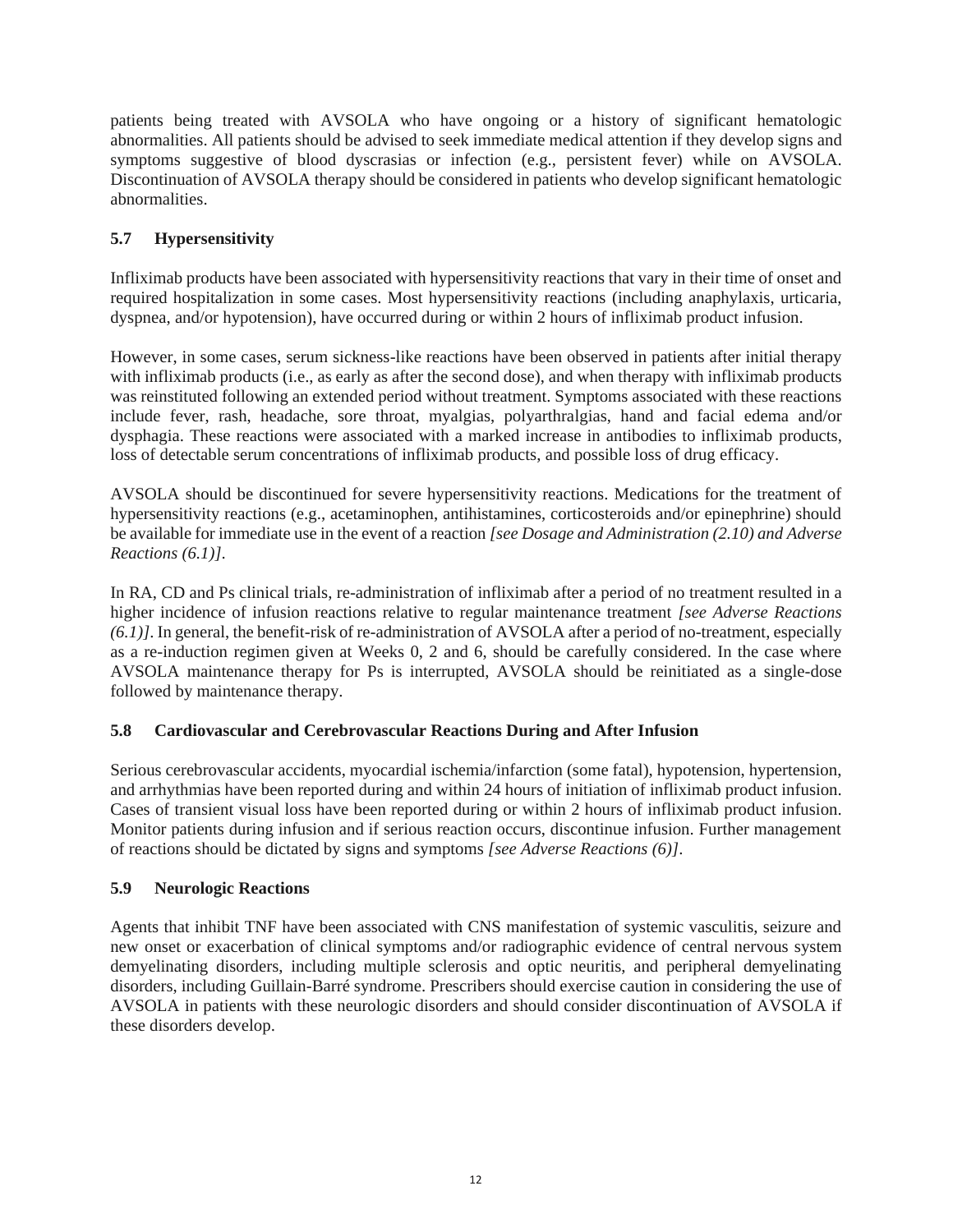# **5.10 Concurrent Administration with Other Biological Products**

Serious infections and neutropenia were seen in clinical studies with concurrent use of anakinra and another TNF blocker, etanercept, with no added clinical benefit compared to etanercept alone. Because of the nature of the adverse reactions seen with the concurrent use of etanercept and anakinra therapy, similar toxicities may also result from the concurrent use of anakinra and other TNF blockers. Therefore, the concurrent use of AVSOLA and anakinra is not recommended.

In clinical studies, concurrent administration of TNF blockers and abatacept have been associated with an increased risk of infections including serious infections compared with TNF blockers alone, without increased clinical benefit. Therefore, the concurrent use of AVSOLA and abatacept is not recommended *[see Drug Interactions (7.1)]*.

There is insufficient information regarding the concurrent use of infliximab products with other biological products used to treat the same conditions as AVSOLA. The concurrent use of AVSOLA with these biological products is not recommended because of the possibility of an increased risk of infection *[see Drug Interactions (7.1)]*.

### **5.11 Switching Between Biological Disease-Modifying Antirheumatic Drugs (DMARDs)**

Care should be taken when switching from one biologic to another, since overlapping biological activity may further increase the risk of infection.

### **5.12 Autoimmunity**

Treatment with infliximab products may result in the formation of autoantibodies and in the development of a lupus-like syndrome. If a patient develops symptoms suggestive of a lupus-like syndrome following treatment with AVSOLA, treatment should be discontinued *[see Adverse Reactions (6.1)]*.

### **5.13 Vaccinations and Use of Live Vaccines/Therapeutic Infectious Agents**

### Vaccinations

Prior to initiating AVSOLA in pediatric and adult patients, update vaccinations in accordance with current vaccination guidelines.

### Live Vaccines and Therapeutic Infectious Agents

In patients receiving TNF blockers, limited data are available on the response to vaccination with live vaccines or on the secondary transmission of infection by live vaccines. Use of live vaccines can result in clinical infections, including disseminated infections. The concurrent administration of live vaccines with AVSOLA is not recommended.

Fatal outcome due to disseminated BCG infection has been reported in an infant who received a BCG vaccine after *in utero* exposure to infliximab products. Infliximab products are known to cross the placenta and have been detected up to 6 months following birth. At least a six-month waiting period following birth is recommended before the administration of any live vaccine to infants exposed *in utero* to infliximab products.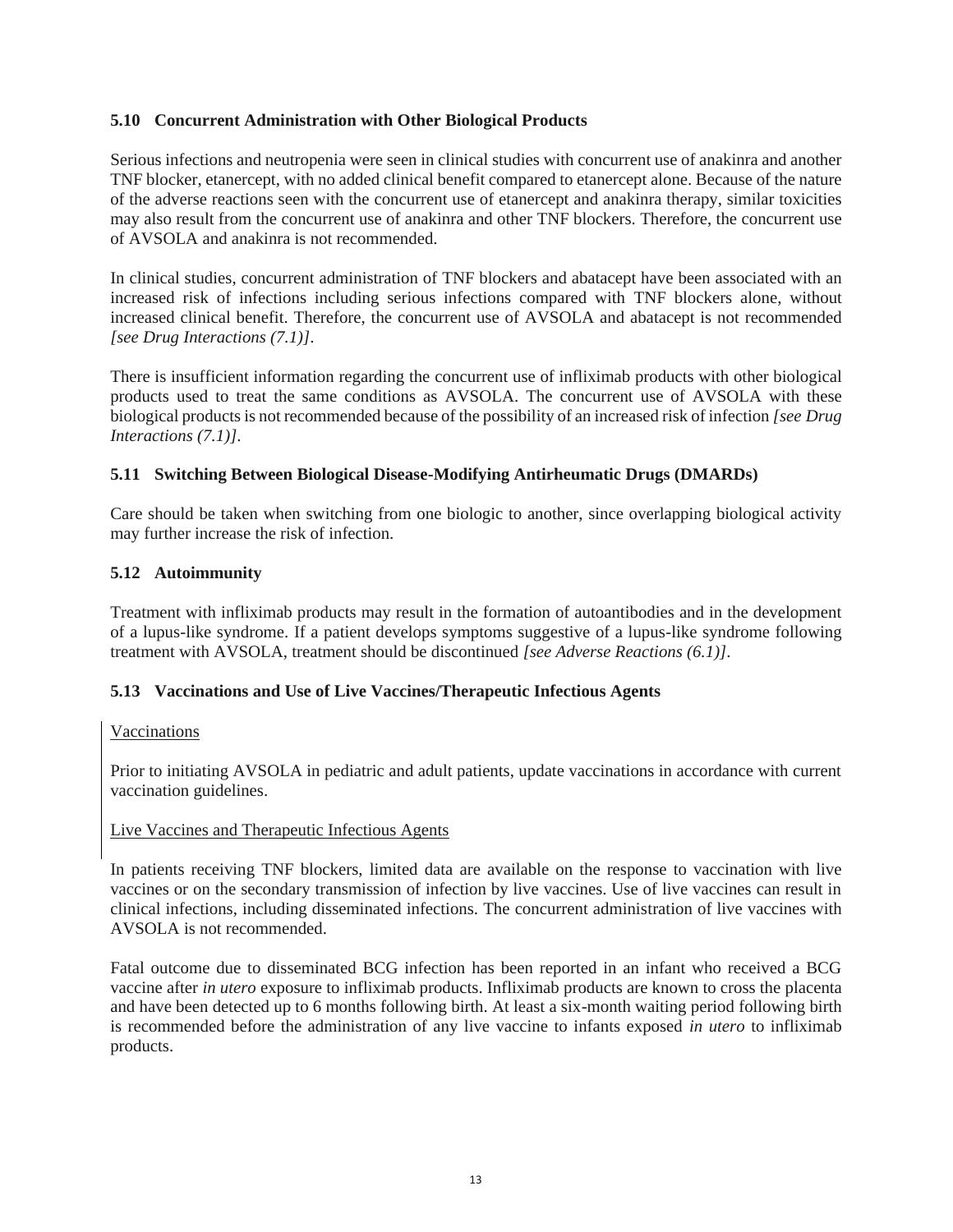Other uses of therapeutic infectious agents such as live attenuated bacteria (e.g., BCG bladder instillation for the treatment of cancer) could result in clinical infections, including disseminated infections. It is recommended that therapeutic infectious agents not be given concurrently with AVSOLA.

### **6 ADVERSE REACTIONS**

### **6.1 Clinical Trials Experience**

Because clinical trials are conducted under widely varying conditions, adverse reaction rates observed in the clinical trials of a drug cannot be directly compared to rates in the clinical trials of another drug and may not reflect the rates observed in practice.

### Adverse Reactions in Adults

The data described herein reflect exposure to infliximab in 4779 adult patients (1304 patients with RA, 1106 patients with CD, 202 with AS, 293 with PsA, 484 with UC, 1373 with Ps, and 17 patients with other conditions), including 2625 patients exposed beyond 30 weeks and 374 exposed beyond 1 year. *[For information on adverse reactions in pediatric patients, see Adverse Reactions (6.1)]*. One of the most common reasons for discontinuation of treatment was infusion-related reactions (e.g., dyspnea, flushing, headache and rash).

### Infusion-Related Reactions

# *Adverse Reactions During or Shortly After Infusion*

An infusion reaction was defined in clinical trials as any adverse event occurring during an infusion or within 1 hour after an infusion. In all the clinical studies, approximately 20% of infliximab-treated patients experienced an infusion reaction compared with 10% of placebo-treated patients. Of infliximab-treated patients who had an infusion reaction during the induction period, 27% experienced an infusion reaction during the maintenance period. Of patients who did not have an infusion reaction during the induction period, 9% experienced an infusion reaction during the maintenance period.

Among all infliximab infusions, 3% were accompanied by nonspecific symptoms such as fever or chills, 1% were accompanied by cardiopulmonary reactions (primarily chest pain, hypotension, hypertension or dyspnea), and <1% were accompanied by pruritus, urticaria, or the combined symptoms of pruritus/urticaria and cardiopulmonary reactions. Serious infusion reactions occurred in <1% of patients and included anaphylaxis, convulsions, erythematous rash and hypotension. Approximately 3% of patients discontinued infliximab treatment because of infusion reactions, and all patients recovered with treatment and/or discontinuation of the infusion. Infliximab infusions beyond the initial infusion were not associated with a higher incidence of reactions. The infusion reaction rates remained stable in Ps through 1 year in Ps Study I. In Ps Study II, the rates were variable over time and somewhat higher following the final infusion than after the initial infusion. Across the 3 Ps studies, the percent of total infusions resulting in infusion reactions (i.e., an adverse event occurring within 1 hour) was 7% in the 3 mg/kg group, 4% in the 5 mg/kg group, and 1% in the placebo group.

Patients who became positive for antibodies to infliximab were more likely (approximately two- to three-fold) to have an infusion reaction than were those who were negative. Use of concomitant immunosuppressant agents appeared to reduce the frequency of both antibodies to infliximab and infusion reactions *[see Adverse Reactions (6.2) and Drug Interactions (7.3)]*.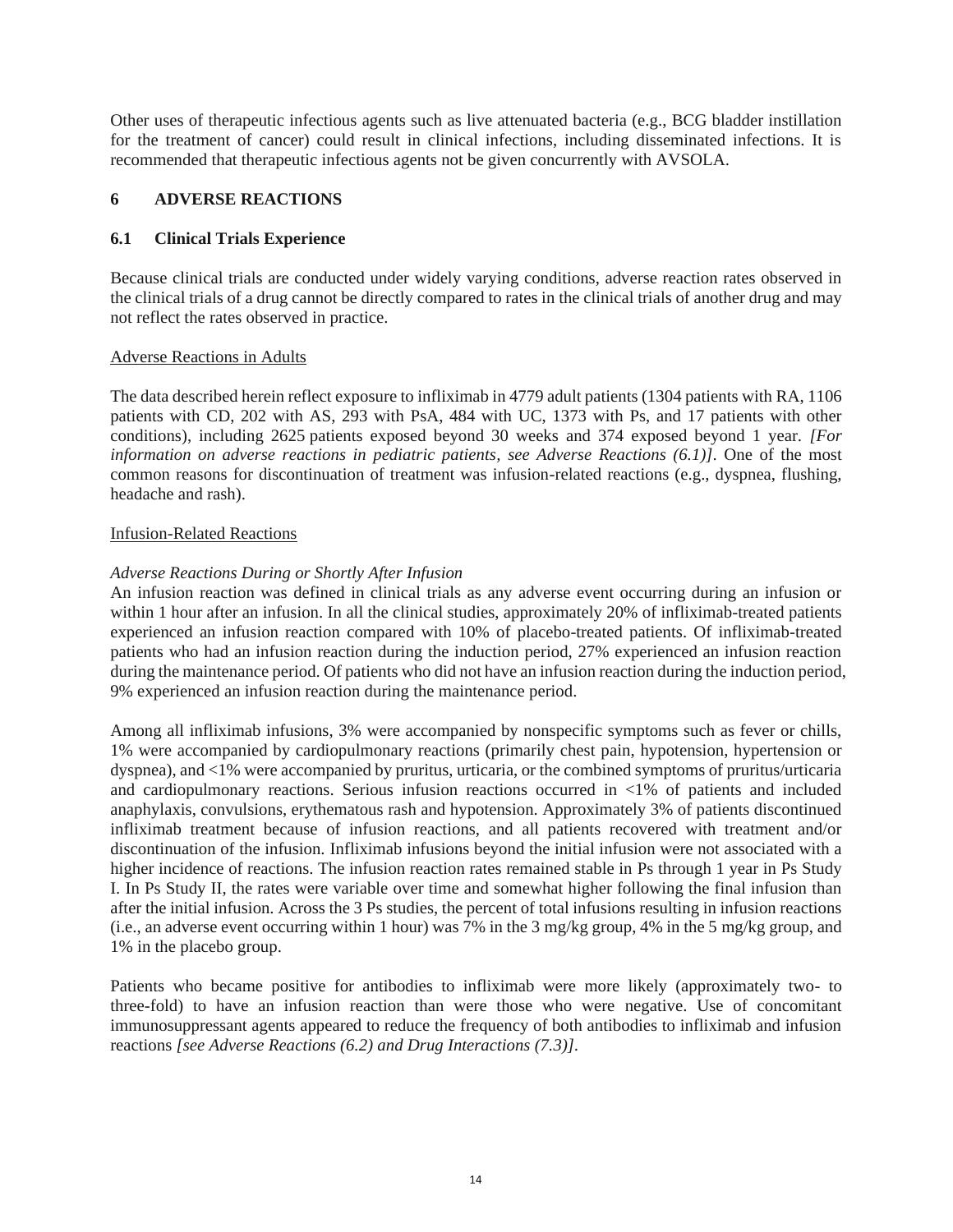#### *Infusion Reactions Following Re-administration*

In a clinical trial of patients with moderate to severe Ps designed to assess the efficacy of long-term maintenance therapy versus re-treatment with an induction regimen of infliximab following disease flare, 4% (8/219) of patients in the re-treatment induction therapy arm experienced serious infusion reactions versus <1% (1/222) in the maintenance therapy arm. Patients enrolled in this trial did not receive any concomitant immunosuppressant therapy. In this study, the majority of serious infusion reactions occurred during the second infusion at Week 2. Symptoms included, but were not limited to, dyspnea, urticaria, facial edema, and hypotension. In all cases, treatment with infliximab was discontinued and/or other treatment instituted with complete resolution of signs and symptoms.

#### *Delayed Reactions/Reactions Following Re-administration*

In Ps studies, approximately 1% of infliximab-treated patients experienced a possible delayed hypersensitivity reaction, generally reported as serum sickness or a combination of arthralgia and/or myalgia with fever and/or rash. These reactions generally occurred within 2 weeks after repeat infusion.

#### Infections

In infliximab clinical studies, treated infections were reported in 36% of infliximab-treated patients (average of 51 weeks of follow-up) and in 25% of placebo-treated patients (average of 37 weeks of follow-up). The infections most frequently reported were respiratory tract infections (including sinusitis, pharyngitis, and bronchitis) and urinary tract infections. Among infliximab-treated patients, serious infections included pneumonia, cellulitis, abscess, skin ulceration, sepsis, and bacterial infection. In clinical trials, 7 opportunistic infections were reported; 2 cases each of coccidioidomycosis (1 case was fatal) and histoplasmosis (1 case was fatal), and 1 case each of pneumocystosis, nocardiosis and cytomegalovirus. Tuberculosis (TB) was reported in 14 patients, 4 of whom died due to miliary TB. Other cases of TB, including disseminated TB, also have been reported postmarketing. Most of these cases of TB occurred within the first 2 months after initiation of therapy with infliximab and may reflect recrudescence of latent disease *[see Warnings and Precautions (5.1)]*. In the 1-year placebo-controlled studies RA I and RA II, 5.3% of patients receiving infliximab every 8 weeks with MTX developed serious infections as compared to 3.4% of placebo patients receiving MTX. Of 924 patients receiving infliximab, 1.7% developed pneumonia and 0.4% developed TB, when compared to 0.3% and 0.0% in the placebo arm respectively. In a shorter (22-week) placebo-controlled study of 1082 RA patients randomized to receive placebo, 3 mg/kg or 10 mg/kg infliximab infusions at 0, 2, and 6 weeks, followed by every 8 weeks with MTX, serious infections were more frequent in the 10 mg/kg infliximab group (5.3%) than the 3 mg/kg or placebo groups (1.7% in both). During the 54-week Crohn's II Study, 15% of patients with fistulizing CD developed a new fistula-related abscess.

In infliximab clinical studies in patients with UC, infections treated with antimicrobials were reported in 27% of infliximab-treated patients (average of 41 weeks of follow-up) and in 18% of placebo-treated patients (average 32 weeks of follow-up). The types of infections, including serious infections, reported in patients with UC were similar to those reported in other clinical studies.

The onset of serious infections may be preceded by constitutional symptoms such as fever, chills, weight loss, and fatigue. The majority of serious infections, however, may also be preceded by signs or symptoms localized to the site of the infection.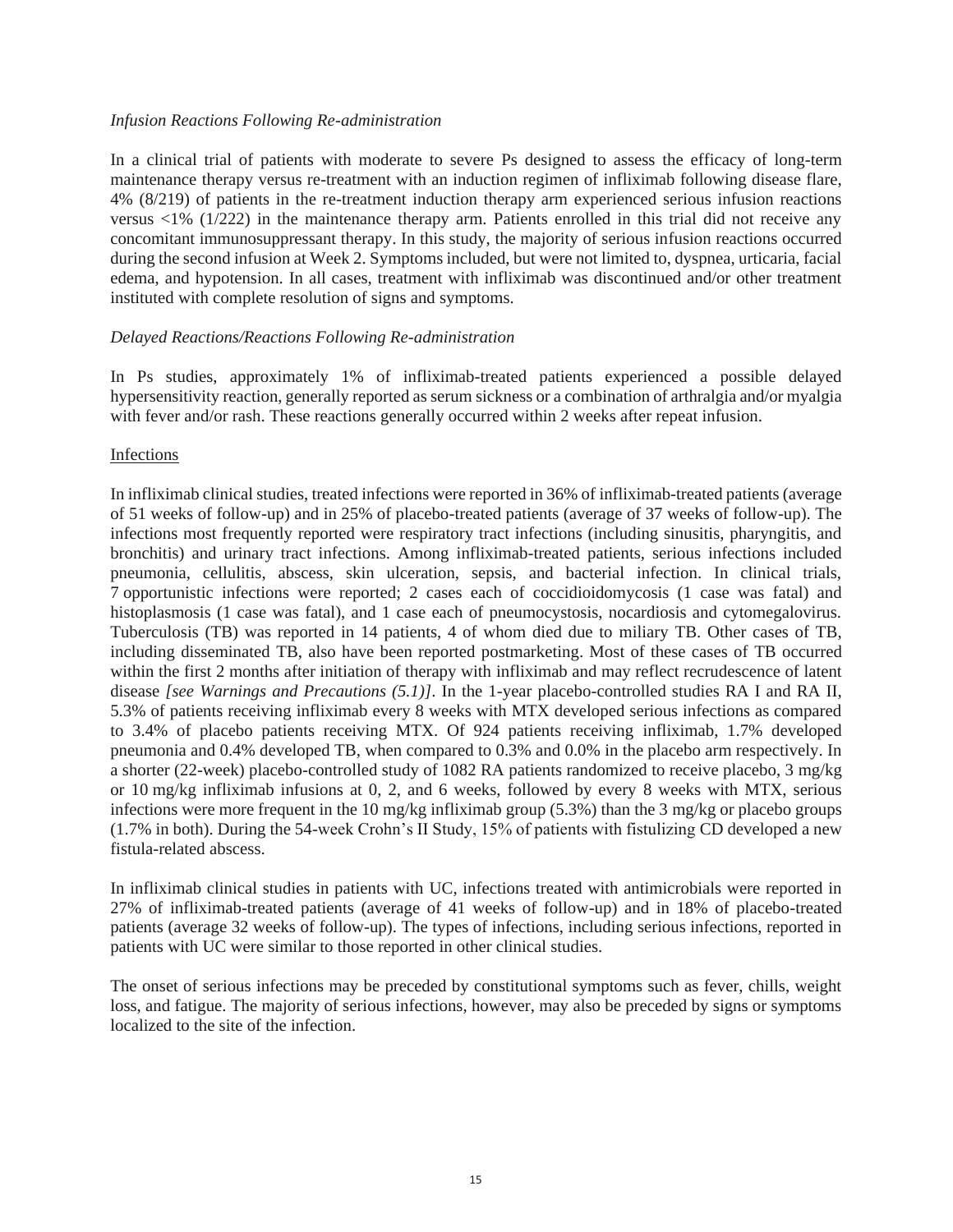### Autoantibodies/Lupus-like Syndrome

Approximately half of the infliximab-treated patients in clinical trials who were antinuclear antibody (ANA) negative at baseline developed a positive ANA during the trial compared with approximately one-fifth of placebo-treated patients. Anti-dsDNA antibodies were newly detected in approximately one-fifth of infliximab-treated patients compared with 0% of placebo-treated patients. Reports of lupus and lupus-like syndromes, however, remain uncommon.

### Malignancies

In controlled trials, more infliximab-treated patients developed malignancies than placebo-treated patients *[see Warnings and Precautions (5.2)]*.

In a randomized controlled clinical trial exploring the use of infliximab in patients with moderate to severe COPD who were either current smokers or ex-smokers, 157 patients were treated with infliximab at doses similar to those used in RA and CD. Of these infliximab-treated patients, 9 developed a malignancy, including 1 lymphoma, for a rate of 7.67 cases per 100 patient-years of follow-up (median duration of follow-up 0.8 years; 95% CI 3.51 - 14.56). There was 1 reported malignancy among 77 control patients for a rate of 1.63 cases per 100 patient-years of follow-up (median duration of follow-up 0.8 years; 95% CI 0.04 - 9.10). The majority of the malignancies developed in the lung or head and neck *[see Warnings and Precautions (5.2)]*.

### Adverse Reactions in Patients with NYHA Class III/IV Heart Failure

In a randomized, double-blind study evaluating infliximab in moderate or severe heart failure (NYHA Class III/IV; left ventricular ejection fraction ≤35%), 150 patients were randomized to receive treatment with 3 infusions of infliximab 10 mg/kg, 5 mg/kg, or placebo, at 0, 2, and 6 weeks. Higher incidences of mortality and hospitalization due to worsening heart failure were observed in patients receiving the 10 mg/kg infliximab dose. At 1 year, 8 patients in the 10 mg/kg infliximab group had died compared with 4 deaths each in the 5 mg/kg infliximab and the placebo groups. There were trends toward increased dyspnea, hypotension, angina, and dizziness in both the 10 mg/kg and 5 mg/kg infliximab treatment groups, versus placebo. Infliximab products have not been studied in patients with mild heart failure (NYHA Class I/II) *[see Contraindications (4) and Warnings and Precautions (5.5)]*.

# *Hepatotoxicity*

Severe liver injury, including acute liver failure and autoimmune hepatitis, has been reported in patients receiving infliximab products *[see Warnings and Precautions (5.4)]*. Reactivation of hepatitis B virus has occurred in patients receiving TNF blockers, including infliximab products, who are chronic carriers of this virus *[see Warnings and Precautions (5.3)]*.

In clinical trials in RA, CD, UC, AS, Ps, and PsA, elevations of aminotransferases were observed (ALT more common than AST) in a greater proportion of patients receiving infliximab than in controls (Table 1), both when infliximab was given as monotherapy and when it was used in combination with other immunosuppressive agents. In general, patients who developed ALT and AST elevations were asymptomatic, and the abnormalities decreased or resolved with either continuation or discontinuation of infliximab, or modification of concomitant medications.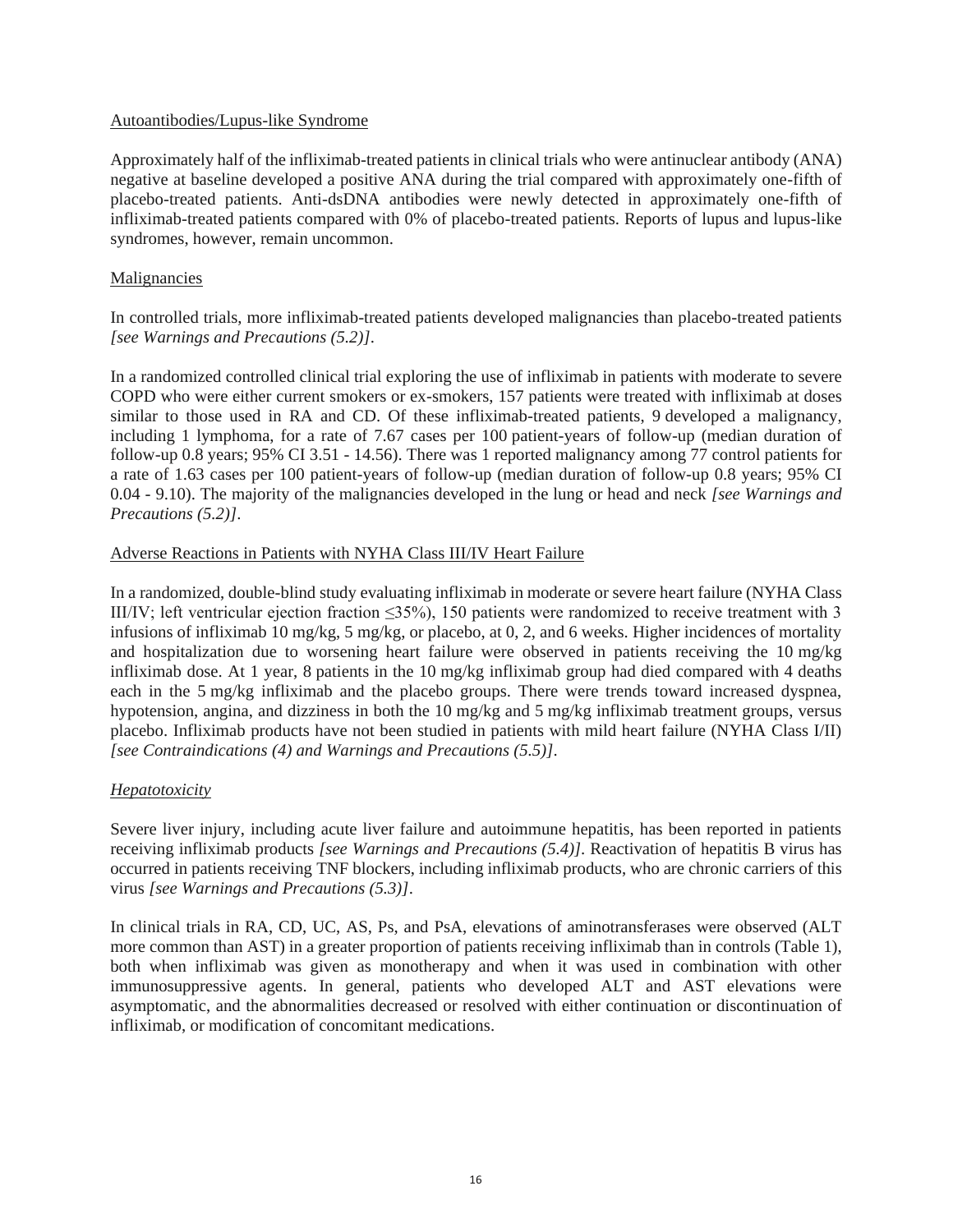|                                     |                | Proportion of patients with elevated ALT |                |                   |                |                            |  |  |
|-------------------------------------|----------------|------------------------------------------|----------------|-------------------|----------------|----------------------------|--|--|
|                                     |                | $>1$ to $<3 \times$ ULN                  |                | $\geq$ 3 × ULN    |                | $\geq 5 \times \text{ULN}$ |  |  |
|                                     | <b>Placebo</b> | <b>Infliximab</b>                        | <b>Placebo</b> | <b>Infliximab</b> | <b>Placebo</b> | <b>Infliximab</b>          |  |  |
| Rheumatoid arthritis <sup>a</sup>   | 24%            | 34%                                      | 3%             | 4%                | ${<}1\%$       | ${<}1\%$                   |  |  |
| Crohn's disease <sup>b</sup>        | 34%            | 39%                                      | 4%             | 5%                | $0\%$          | 2%                         |  |  |
| Ulcerative colitis <sup>c</sup>     | 12%            | 17%                                      | 1%             | 2%                | ${<}1\%$       | $<$ 1%                     |  |  |
| Ankylosing spondylitis <sup>d</sup> | 15%            | 51%                                      | 0%             | 10%               | $0\%$          | 4%                         |  |  |
| Psoriatic arthritis <sup>e</sup>    | 16%            | 50%                                      | $0\%$          | 7%                | $0\%$          | 2%                         |  |  |
| Plaque psoriasis <sup>f</sup>       | 24%            | 49%                                      | ${<}1\%$       | 8%                | $0\%$          | 3%                         |  |  |

# **Table 1: Proportion of Patients with Elevated ALT in Clinical Trials in Adults**

<sup>a</sup> Placebo patients received methotrexate while patients treated with infliximab received both infliximab and methotrexate. Median follow-up was 58 weeks.

<sup>b</sup> Placebo patients in the 2 Phase 3 trials in CD received an initial dose of 5 mg/kg infliximab at study start and were on placebo in the maintenance phase. Patients who were randomized to the placebo maintenance group and then later crossed over to infliximab are included in the infliximab group in ALT analysis. Median follow-up was 54 weeks.

 $c$  Median follow-up was 30 weeks. Specifically, the median duration of follow-up was 30 weeks for placebo and 31 weeks for infliximab.

Median follow-up was 24 weeks for the placebo group and 102 weeks for the infliximab group.

Median follow-up was 39 weeks for the infliximab group and 18 weeks for the placebo group.

<sup>f</sup> ALT values are obtained in 2 Phase 3 Ps studies with median follow-up of 50 weeks for infliximab and 16 weeks for placebo.

# *Adverse Reactions in Psoriasis Studies*

During the placebo-controlled portion across the 3 clinical trials up to Week 16, the proportion of patients who experienced at least 1 serious adverse reaction (SAE; defined as resulting in death, life threatening, requires hospitalization, or persistent or significant disability/incapacity) was 0.5% in the 3 mg/kg infliximab group, 1.9% in the placebo group, and 1.6% in the 5 mg/kg infliximab group.

Among patients in the 2 Phase 3 studies, 12.4% of patients receiving infliximab 5 mg/kg every 8 weeks through 1 year of maintenance treatment experienced at least 1 SAE in Study I. In Study II, 4.1% and 4.7% of patients receiving infliximab 3 mg/kg and 5 mg/kg every 8 weeks, respectively, through 1 year of maintenance treatment experienced at least 1 SAE.

One death due to bacterial sepsis occurred 25 days after the second infusion of 5 mg/kg infliximab. Serious infections included sepsis, and abscesses. In Study I, 2.7% of patients receiving infliximab 5 mg/kg every 8 weeks through 1 year of maintenance treatment experienced at least 1 serious infection. In Study II, 1.0% and 1.3% of patients receiving infliximab 3 mg/kg and 5 mg/kg, respectively, through 1 year of treatment experienced at least 1 serious infection. The most common serious infection (requiring hospitalization) was abscess (skin, throat, and peri-rectal) reported by 5 (0.7%) patients in the 5 mg/kg infliximab group. Two active cases of tuberculosis were reported: 6 weeks and 34 weeks after starting infliximab.

In the placebo-controlled portion of the Ps studies, 7 of 1123 patients who received infliximab at any dose were diagnosed with at least one NMSC compared to 0 of 334 patients who received placebo.

In the Ps studies, 1% (15/1373) of patients experienced serum sickness or a combination of arthralgia and/or myalgia with fever, and/or rash, usually early in the treatment course. Of these patients, 6 required hospitalization due to fever, severe myalgia, arthralgia, swollen joints, and immobility.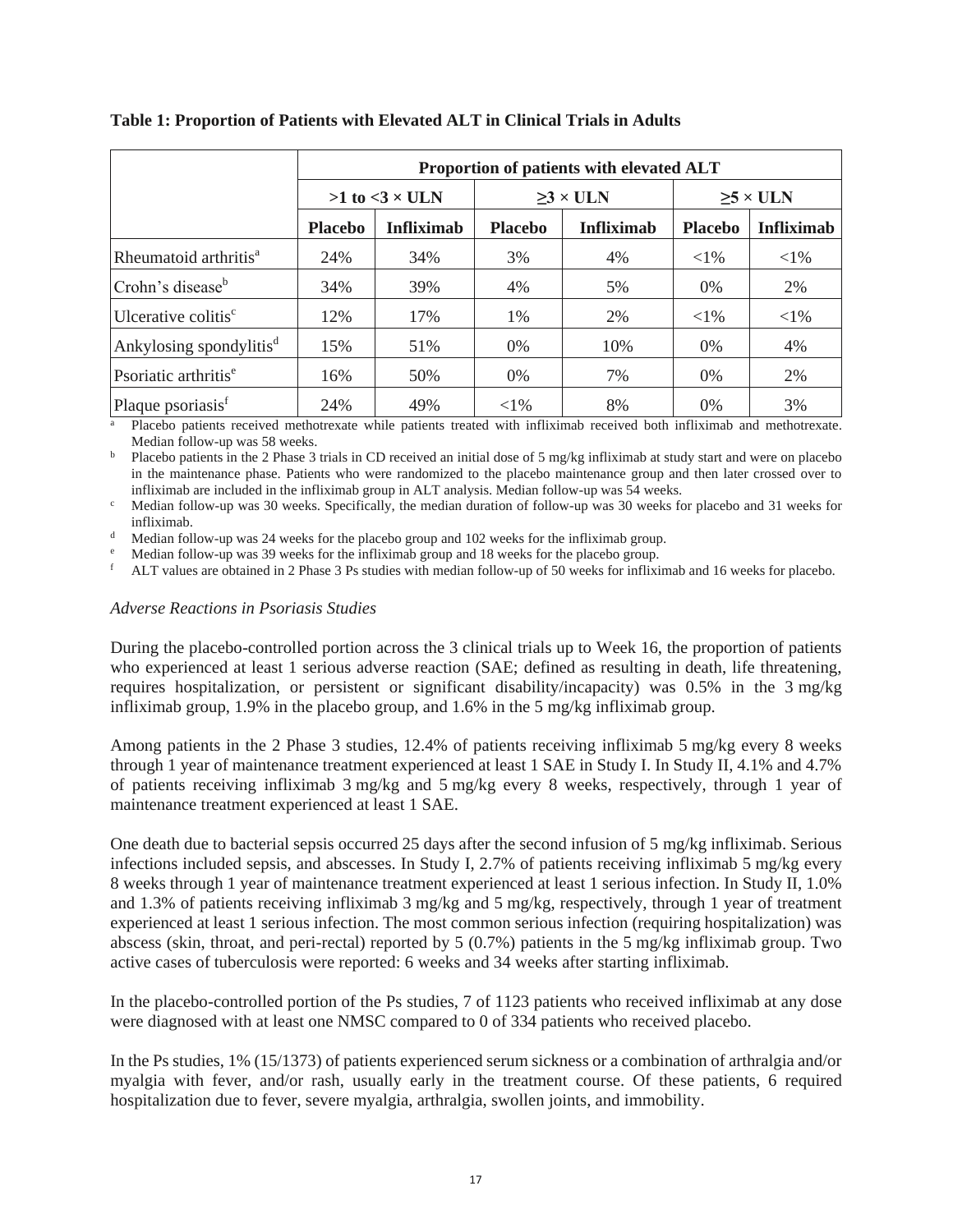### *Other Adverse Reactions in Adults*

Safety data are available from 4779 infliximab-treated adult patients, including 1304 with RA, 1106 with CD, 484 with UC, 202 with AS, 293 with PsA, 1373 with Ps and 17 with other conditions. *[For information on other adverse reactions in pediatric patients, see Adverse Reactions (6.1)]*. Adverse reactions reported in ≥5% of all patients with RA receiving 4 or more infusions are in Table 2. The types and frequencies of adverse reactions observed were similar in RA, AS, PsA, Ps and CD patients treated with infliximab except for abdominal pain, which occurred in 26% of patients with CD. In the CD studies, there were insufficient numbers and duration of follow-up for patients who never received infliximab to provide meaningful comparisons.

| Table 2: Adverse Reactions that Occurred in $\geq 5\%$ of Patients who Received $\geq 4$ Infliximab Infusions |  |
|---------------------------------------------------------------------------------------------------------------|--|
| for RA                                                                                                        |  |

|                                   | <b>Placebo</b> | <b>Infliximab</b> |
|-----------------------------------|----------------|-------------------|
|                                   | $(n=350)$      | $(n=1129)$        |
| Average weeks of follow-up        | 59 weeks       | 66 weeks          |
| Upper respiratory tract infection | 25%            | 32%               |
| Nausea                            | 20%            | 21%               |
| Headache                          | 14%            | 18%               |
| Sinusitis                         | 8%             | 14%               |
| Diarrhea                          | 12%            | 12%               |
| Abdominal pain                    | 8%             | 12%               |
| Pharyngitis                       | 8%             | 12%               |
| Coughing                          | 8%             | 12%               |
| <b>Bronchitis</b>                 | 9%             | 10%               |
| Rash                              | 5%             | 10%               |
| Dyspepsia                         | 7%             | 10%               |
| Fatigue                           | 7%             | 9%                |
| Urinary tract infection           | 6%             | 8%                |
| Pain                              | 7%             | 8%                |
| Arthralgia                        | 7%             | 8%                |
| Pruritus                          | 2%             | 7%                |
| Fever                             | 4%             | 7%                |
| Hypertension                      | 5%             | 7%                |
| Moniliasis                        | 3%             | 5%                |

The most common serious adverse reactions observed in clinical trials were infections *[see Adverse Reactions (6.1)]*. Other serious, medically relevant adverse reactions ≥0.2% or clinically significant adverse reactions by body system were as follows:

- *Body as a whole*: allergic reaction, edema
- *Blood*: pancytopenia
- *Cardiovascular*: hypotension
- *Gastrointestinal*: constipation, intestinal obstruction
- *Central and Peripheral Nervous*: dizziness
- *Heart Rate and Rhythm*: bradycardia
- *Liver and Biliary*: hepatitis
- *Metabolic and Nutritional*: dehydration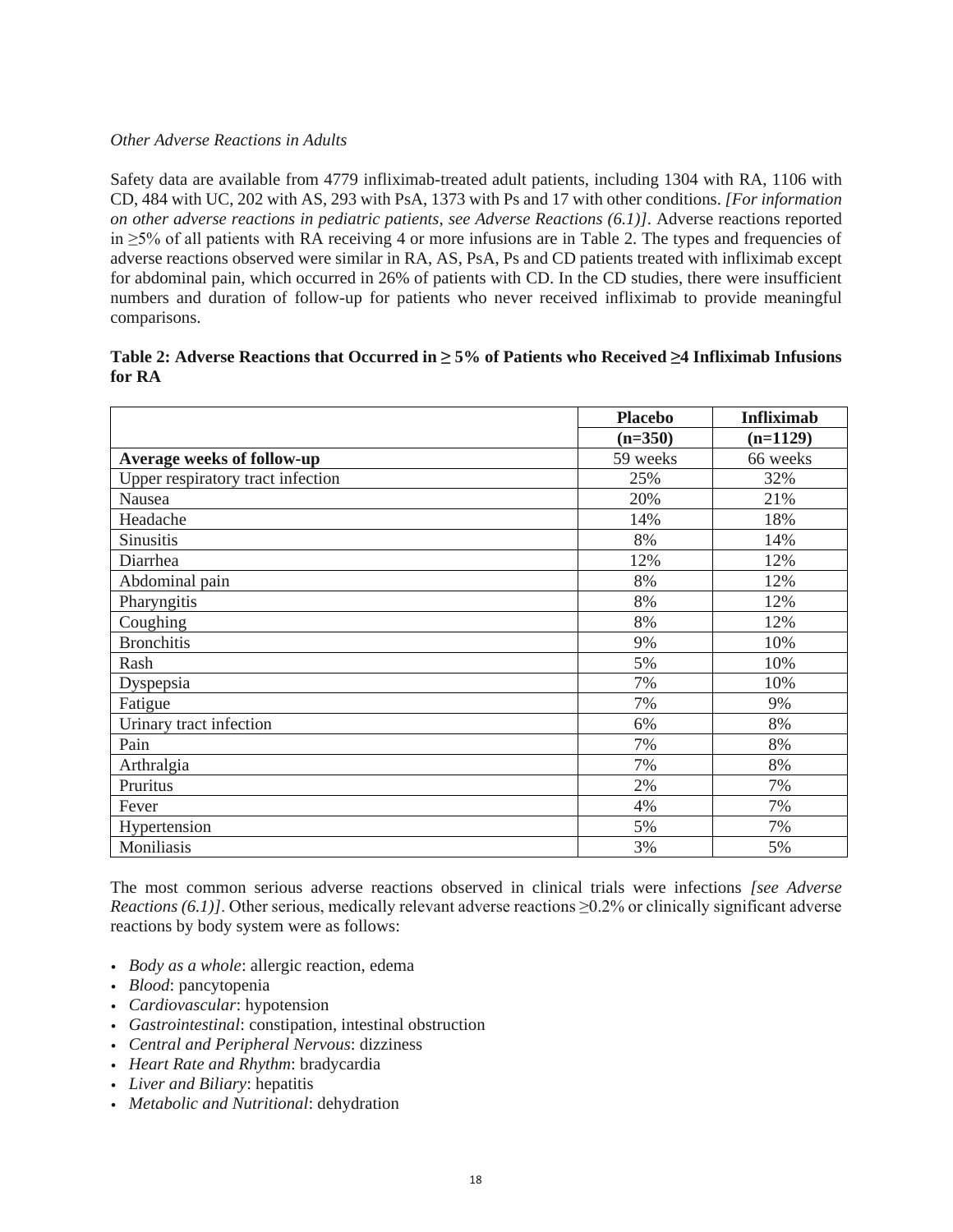- *Platelet, Bleeding and Clotting*: thrombocytopenia
- *Neoplasms*: lymphoma
- *Red Blood Cell*: anemia, hemolytic anemia
- *Resistance Mechanism*: cellulitis, sepsis, serum sickness, sarcoidosis
- *Respiratory*: lower respiratory tract infection (including pneumonia), pleurisy, pulmonary edema
- *Skin and Appendages*: increased sweating
- *Vascular (Extracardiac)*: thrombophlebitis
- *White Cell and Reticuloendothelial*: leukopenia, lymphadenopathy

### Adverse Reactions in Pediatric Patients

### *Adverse Reactions in Pediatric Patients with Crohn's Disease*

There were some differences in the adverse reactions observed in the pediatric patients receiving infliximab compared to those observed in adults with CD. These differences are discussed in the following paragraphs.

The following adverse reactions were reported more commonly in 103 randomized pediatric CD patients administered 5 mg/kg infliximab through 54 weeks than in 385 adult CD patients receiving a similar treatment regimen: anemia (11%), leukopenia (9%), flushing (9%), viral infection (8%), neutropenia (7%), bone fracture (7%), bacterial infection (6%), and respiratory tract allergic reaction (6%).

Infections were reported in 56% of randomized pediatric patients in Study Peds Crohn's and in 50% of adult patients in Study Crohn's I. In Study Peds Crohn's, infections were reported more frequently for patients who received every 8-week as opposed to every 12-week infusions (74% and 38%, respectively), while serious infections were reported for 3 patients in the every 8-week and 4 patients in the every 12-week maintenance treatment group. The most commonly reported infections were upper respiratory tract infection and pharyngitis, and the most commonly reported serious infection was abscess. Pneumonia was reported for 3 patients, (2 in the every 8-week and 1 in the every 12-week maintenance treatment groups). Herpes zoster was reported for 2 patients in the every 8-week maintenance treatment group.

In Study Peds Crohn's, 18% of randomized patients experienced 1 or more infusion reactions, with no notable difference between treatment groups. Of the 112 patients in Study Peds Crohn's, there were no serious infusion reactions, and 2 patients had non-serious anaphylactoid reactions.

Elevations of ALT up to 3 times the upper limit of normal (ULN) were seen in 18% of pediatric patients in CD clinical trials; 4% had ALT elevations  $\geq$ 3 × ULN, and 1% had elevations  $\geq$ 5 × ULN. (Median follow-up was 53 weeks).

### *Adverse Reactions in Pediatric Patients with Ulcerative Colitis*

Overall, the adverse reactions reported in the pediatric UC trial and adult UC (Study UC I and Study UC II) studies were generally consistent. In a pediatric UC trial, the most common adverse reactions were upper respiratory tract infection, pharyngitis, abdominal pain, fever, and headache.

Infections were reported in 31 (52%) of 60 treated patients in the pediatric UC trial and 22 (37%) required oral or parenteral antimicrobial treatment. The proportion of patients with infections in the pediatric UC trial was similar to that in the pediatric CD study (Study Peds Crohn's) but higher than the proportion in the adults' UC studies (Study UC I and Study UC II). The overall incidence of infections in the pediatric UC trial was 13/22 (59%) in the every 8-week maintenance treatment group. Upper respiratory tract infection (7/60 [12%]) and pharyngitis (5/60 [8%]) were the most frequently reported respiratory system infections. Serious infections were reported in 12% (7/60) of all treated patients.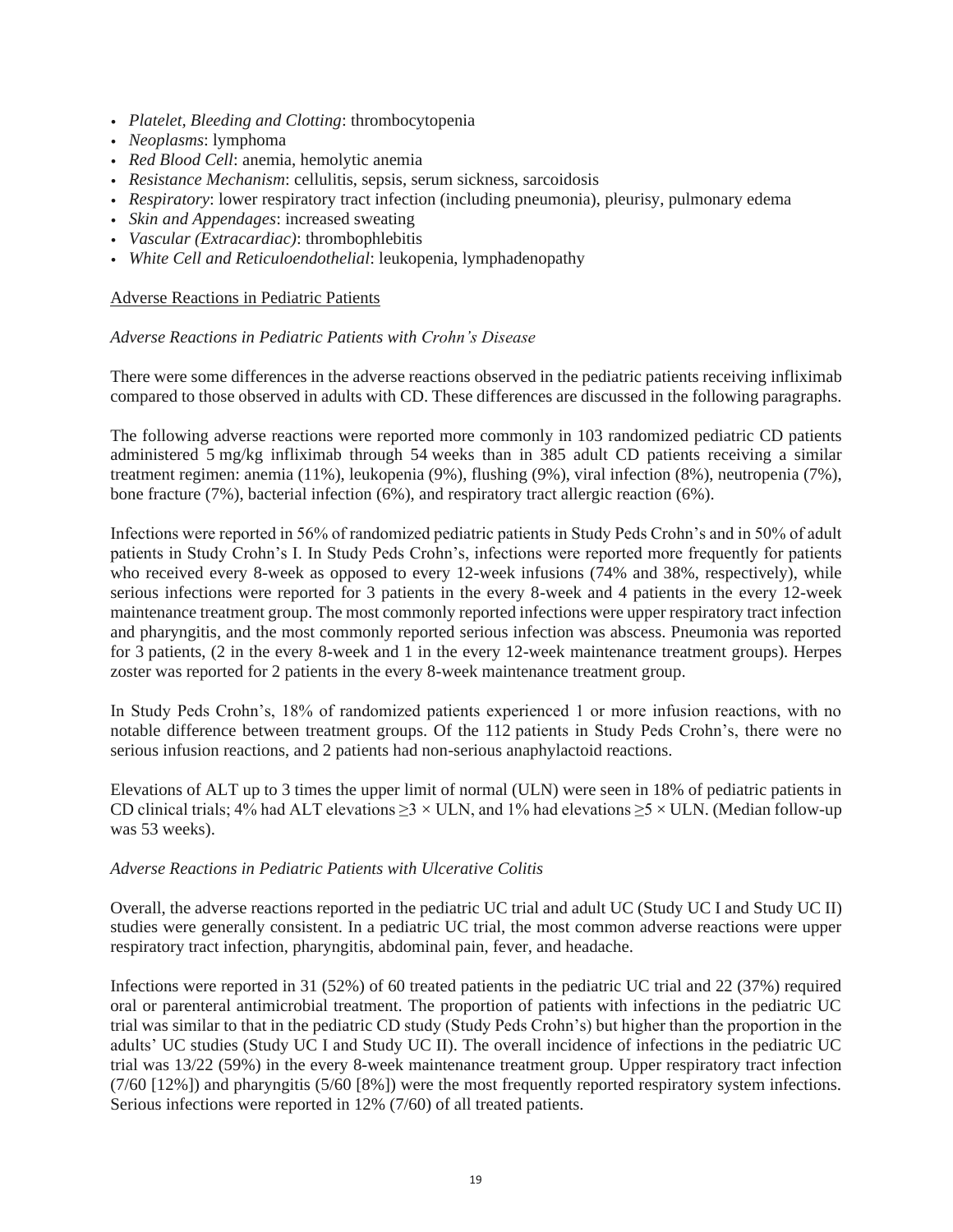Elevations of ALT up to 3 times the upper limit of normal (ULN) were seen in 17% (10/60) of pediatric patients in the pediatric UC trial; 7% (4/60) had ALT elevations  $\geq$  3 × ULN, and 2% (1/60) had elevations  $\geq$ 5 × ULN (Median follow-up was 49 weeks).

Overall, 8 of 60 (13%) treated patients experienced one or more infusion reactions, including 4 of 22 (18%) patients in the every 8-week treatment maintenance group. No serious infusion reactions were reported.

In the pediatric UC trial, 45 patients were in the 12- to 17-year age group and 15 in the 6- to 11-year age group. The numbers of patients in each subgroup are too small to make any definitive conclusions about the effect of age on safety events. There were higher proportions of patients with serious adverse events (40% vs. 18%) and discontinuation due to adverse events (40% vs. 16%) in the younger age group than in the older age group. While the proportion of patients with infections was also higher in the younger age group (60% vs. 49%), for serious infections, the proportions were similar in the two age groups (13% in the 6- to 11-year age group vs. 11% in the 12- to 17-year age group). Overall proportions of adverse reactions, including infusion reactions, were similar between the 6- to 11- and 12- to 17-year age groups (13%).

### **6.2 Immunogenicity**

As with all therapeutic proteins, there is potential for immunogenicity. The detection of antibody formation is highly dependent on the sensitivity and specificity of the assay. Additionally, the observed incidence of antibody (including neutralizing antibody) positivity in an assay may be influenced by several factors, including assay methodology, sample handling, timing of sample collection, concomitant medications, and underlying disease. For these reasons, comparison of the incidence of antibodies in the studies described below with the incidence of antibodies in other studies or to other infliximab products may be misleading.

Treatment with infliximab products can be associated with the development of antibodies to infliximab products. An enzyme immunoassay (EIA) method was originally used to measure anti-infliximab antibodies in clinical studies of infliximab. The EIA method is subject to interference by serum infliximab, possibly resulting in an underestimation of the rate of patient antibody formation. A separate, drug-tolerant electrochemiluminescence immunoassay (ECLIA) method for detecting antibodies to infliximab was subsequently developed and validated. This method is 60-fold more sensitive than the original EIA. With the ECLIA method, all clinical samples can be classified as either positive or negative for antibodies to infliximab without the need for the inconclusive category.

The incidence of antibodies to infliximab was based on the original EIA method in all clinical studies of infliximab except for the Phase 3 study in pediatric patients with UC where the incidence of antibodies to infliximab was detected using both the EIA and ECLIA methods.

### *Immunogenicity in Adult Patients*

The incidence of antibodies to infliximab in patients with RA and CD given a 3-dose induction regimen followed by maintenance dosing was approximately 10% as assessed through 1 to 2 years of treatment with infliximab. A higher incidence of antibodies to infliximab was observed in CD patients receiving infliximab after drug-free intervals >16 weeks. In a study of PsA in which 191 patients received 5 mg/kg with or without MTX, antibodies to infliximab occurred in 15% of patients. The majority of antibody-positive patients had low titers. Antibody development was lower among RA and CD patients receiving immunosuppressant therapies such as 6-MP/AZA or MTX. Patients who were antibody-positive were more likely to have higher rates of clearance, have reduced efficacy and to experience an infusion reaction than were patients who were antibody negative *[see Adverse Reactions (6.1)]*. In the Ps Study II, which included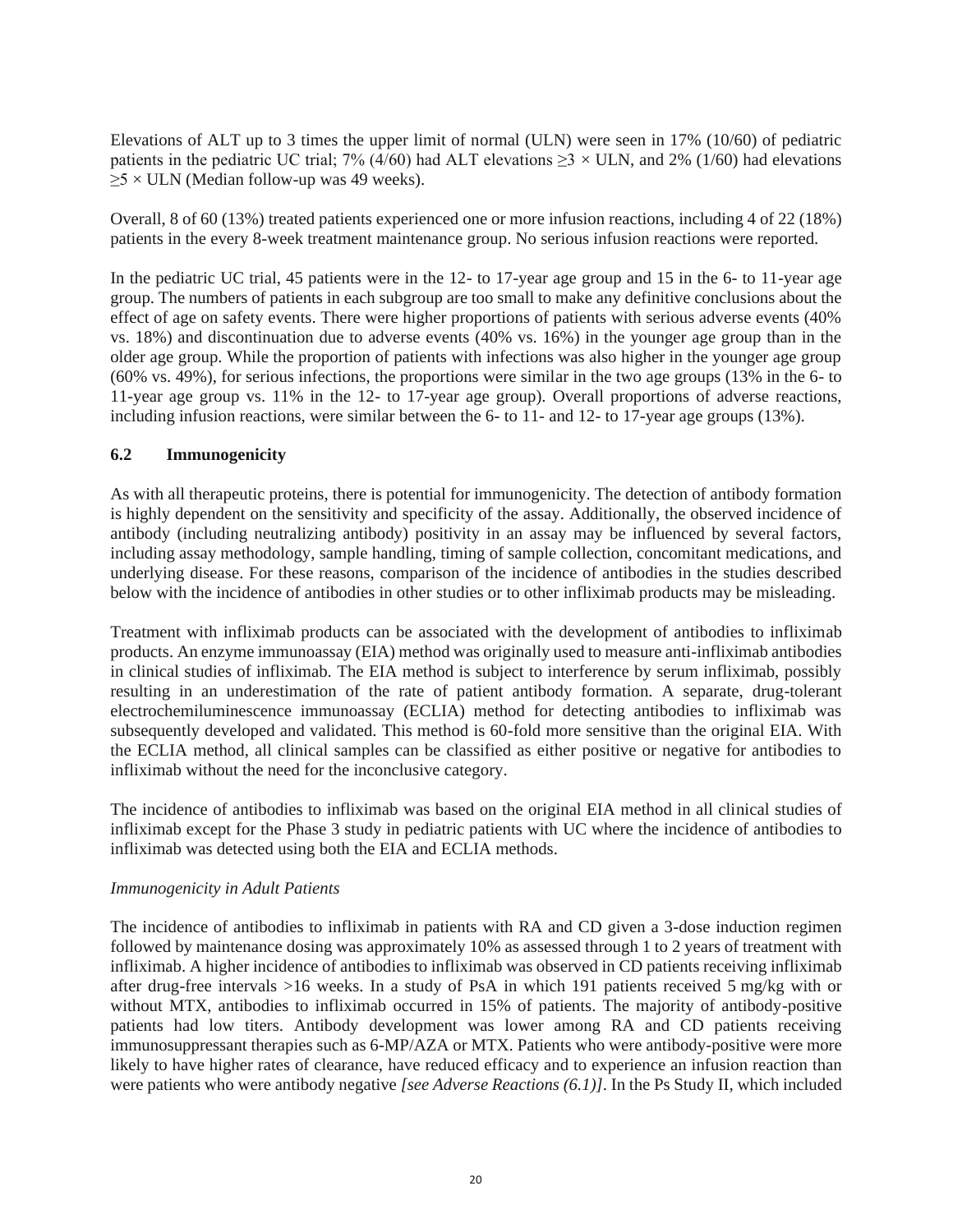both the 5 mg/kg and 3 mg/kg doses, antibodies were observed in 36% of patients treated with 5 mg/kg every 8 weeks for 1 year, and in 51% of patients treated with 3 mg/kg every 8 weeks for 1 year.

In the Ps Study III, which also included both the 5 mg/kg and 3 mg/kg doses, antibodies were observed in 20% of patients treated with 5 mg/kg induction (Weeks 0, 2 and 6), and in 27% of patients treated with 3 mg/kg induction. Despite the increase in antibody formation, the infusion reaction rates in Studies I and II in patients treated with 5 mg/kg induction followed by every 8-week maintenance for 1 year and in Study III in patients treated with 5 mg/kg induction (14.1%-23.0%) and serious infusion reaction rates (<1%) were similar to those observed in other study populations. The clinical significance of apparent increased immunogenicity on efficacy and infusion reactions in Ps patients as compared to patients with other diseases treated with infliximab products over the long-term is not known.

### *Immunogenicity in Pediatric Patients with Crohn's Disease*

In Study Peds Crohn's, in which all patients received stable doses of 6-MP, AZA, or MTX, excluding inconclusive samples, 3 of 24 patients had antibodies to infliximab. Although 105 patients were tested for antibodies to infliximab, 81 patients were classified as inconclusive because they could not be ruled as negative due to assay interference by the presence of infliximab in the sample.

### *Immunogenicity in Pediatric Patients with Ulcerative Colitis*

In the pediatric UC trial, 58 patients were evaluated for antibodies to infliximab using the EIA as well as the drug-tolerant ECLIA. With the EIA, 4 of 58 (7%) patients had antibodies to infliximab. With the ECLIA, 30 of 58 (52%) patients had antibodies to infliximab. The higher incidence of antibodies to infliximab by the ECLIA method was due to the 60-fold higher sensitivity compared to the EIA method. While EIA-positive patients generally had undetectable trough infliximab concentrations, ECLIA-positive patients could have detectable trough concentrations of infliximab because the ECLIA assay is more sensitive and drug-tolerant.

# **6.3 Postmarketing Experience**

Adverse reactions, some with fatal outcomes, have been identified during post-approval use of infliximab products in adult and pediatric patients. Because these reactions are reported voluntarily from a population of uncertain size, it is not always possible to reliably estimate their frequency or establish a causal relationship to drug exposure.

### Postmarketing Adverse Reactions in Adults and Pediatric Patients

- Neutropenia *[see Warnings and Precautions (5.6)]*, agranulocytosis (including infants exposed *in utero* to infliximab products), idiopathic thrombocytopenic purpura, thrombotic thrombocytopenic purpura.
- Interstitial lung disease (including pulmonary fibrosis/interstitial pneumonitis and rapidly progressive disease).
- Pericardial effusion, systemic and cutaneous vasculitis.
- Erythema multiforme, Stevens-Johnson Syndrome, toxic epidermal necrolysis, linear IgA bullous dermatosis (LABD), acute generalized exanthematous pustulosis (AGEP), new onset and worsening psoriasis (all subtypes including pustular, primarily palmoplantar), lichenoid reactions.
- Peripheral demyelinating disorders (such as Guillain-Barré syndrome, chronic inflammatory demyelinating polyneuropathy, and multifocal motor neuropathy) transverse myelitis, and neuropathies (additional neurologic reactions have also been observed) *[see Warnings and Precautions (5.9)].*
- Acute liver failure, jaundice, hepatitis, and cholestasis *[see Warnings and Precautions (5.4)].*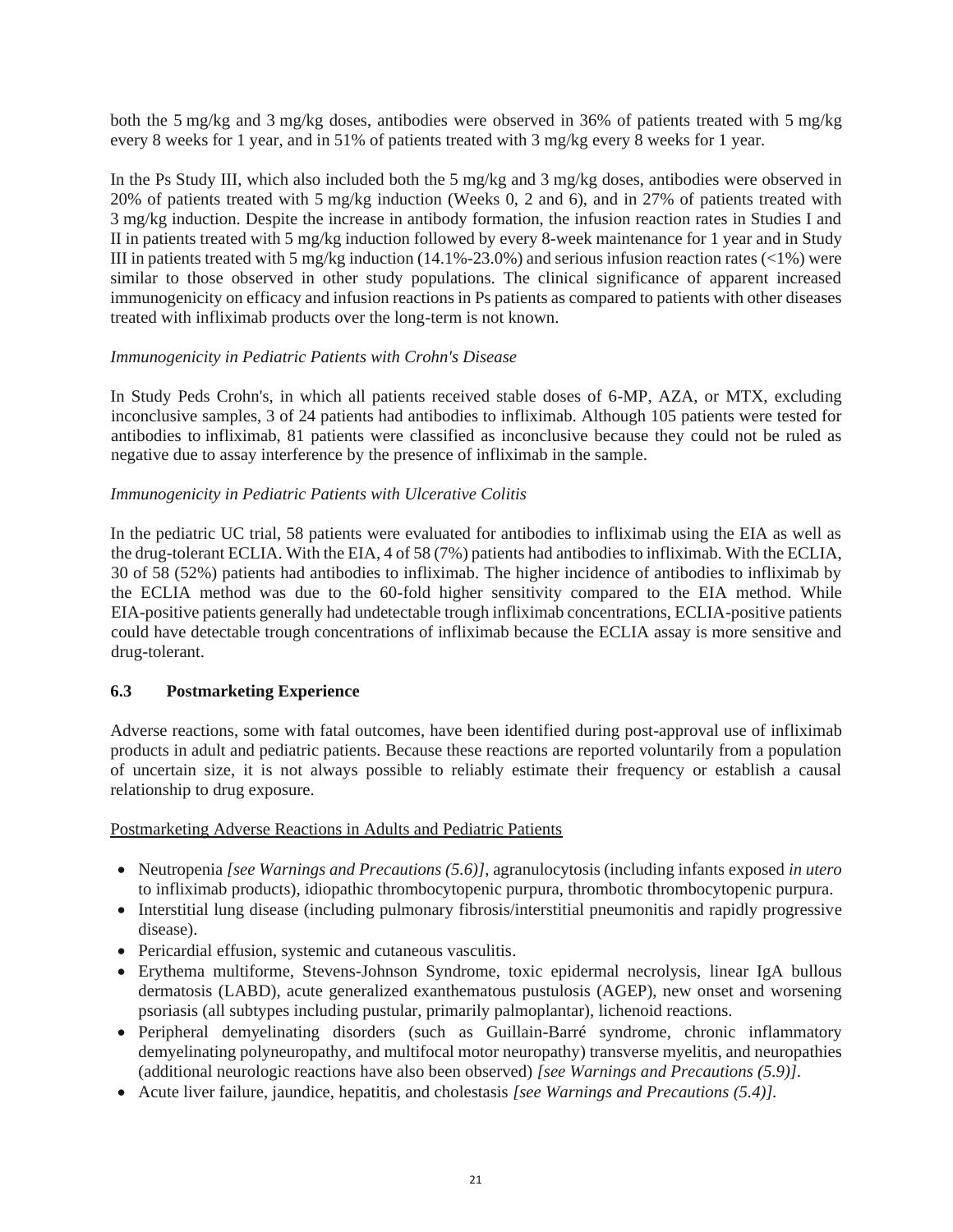- Serious infections *[see Warnings and Precautions (5.1)]* and vaccine breakthrough infection including bovine tuberculosis (disseminated BCG infection) following vaccination in an infant exposed *in utero* to infliximab products *[see Warnings and Precautions (5.13)]*.
- Malignancies, including leukemia, melanoma, Merkel cell carcinoma, and cervical cancer *[see Warnings and Precautions (5.2)].*
- Anaphylactic reactions, including anaphylactic shock, laryngeal/pharyngeal edema and severe bronchospasm, and seizure have been associated with administration of infliximab products.
- Transient visual loss have been reported in association with infliximab products during or within 2 hours of infusion. Cerebrovascular accidents, myocardial ischemia/infarction (some fatal), and arrhythmia occurring within 24 hours of initiation of infusion have also been reported *[see Warnings and Precautions (5.8)]*.

### Postmarketing Serious Adverse Reactions in Pediatric Patients

The following serious adverse reactions have been reported in the postmarketing experience in pediatric patients: infections (some fatal) including opportunistic infections and tuberculosis, infusion reactions, hypersensitivity reactions, malignancies, including hepatosplenic T-cell lymphomas *[see Boxed Warning and Warnings and Precautions (5.2)]*, transient hepatic enzyme abnormalities, lupus-like syndromes, and the development of autoantibodies.

### **7 DRUG INTERACTIONS**

### **7.1 Other Biological Products**

The combination of AVSOLA with other biological products used to treat the same conditions as AVSOLA is not recommended *[see Warnings and Precautions (5.10)]*.

An increased risk of serious infections was seen in clinical studies of other TNF blockers used in combination with anakinra or abatacept, with no added clinical benefit. Because of the nature of the adverse reactions seen with these combinations with TNF blocker therapy, similar toxicities may also result from the combination of anakinra or abatacept with other TNF blockers. Therefore, the combination of AVSOLA and anakinra or abatacept is not recommended *[see Warnings and Precautions (5.10)]*.

The concomitant use of tocilizumab with biological DMARDs such as TNF antagonists, including AVSOLA, should be avoided because of the possibility of increased immunosuppression and increased risk of infection.

### **7.2 Methotrexate and Other Concomitant Medications**

Specific drug interaction studies, including interactions with methotrexate (MTX), have not been conducted. The majority of patients in RA or CD clinical studies received one or more concomitant medications. In RA, concomitant medications besides MTX were non-steroidal anti-inflammatory agents (NSAIDs), folic acid, corticosteroids and/or narcotics. Concomitant CD medications were antibiotics, antivirals, corticosteroids, 6-MP/AZA and aminosalicylates. In PsA clinical trials, concomitant medications included MTX in approximately half of the patients as well as NSAIDs, folic acid and corticosteroids. Concomitant MTX use may decrease the incidence of anti-drug antibody production and increase infliximab product concentrations.

### **7.3 Immunosuppressants**

Patients with CD who received immunosuppressants tended to experience fewer infusion reactions compared to patients on no immunosuppressants *[see Adverse Reactions (6.1)]*. Serum infliximab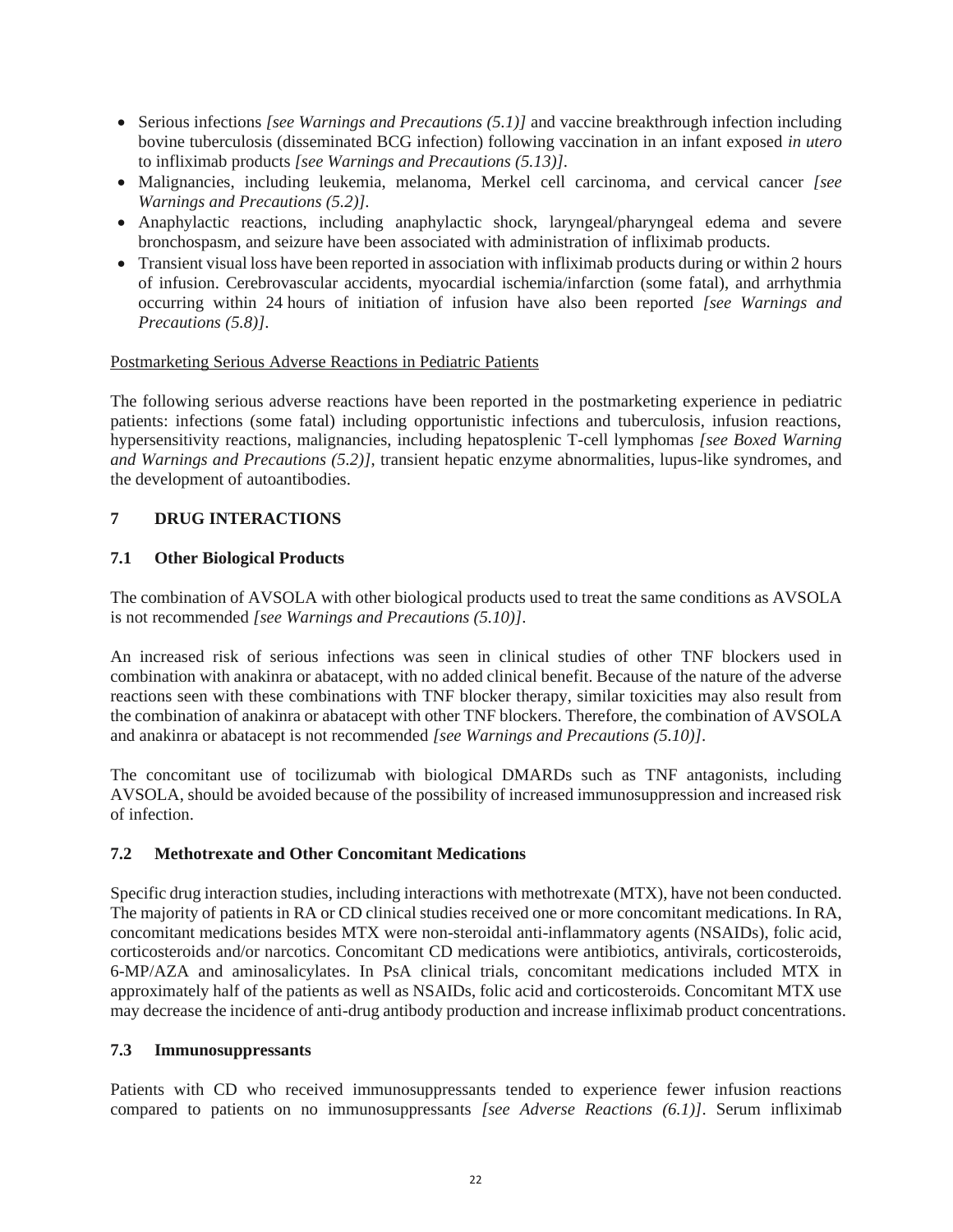concentrations appeared to be unaffected by baseline use of medications for the treatment of CD including corticosteroids, antibiotics (metronidazole or ciprofloxacin) and aminosalicylates.

# **7.4 Cytochrome P450 Substrates**

The formation of CYP450 enzymes may be suppressed by increased levels of cytokines (e.g., TNFα, IL-1, IL-6, IL-10, IFN) during chronic inflammation. Therefore, it is expected that for a molecule that antagonizes cytokine activity, such as infliximab products, the formation of CYP450 enzymes could be normalized. Upon initiation or discontinuation of AVSOLA in patients being treated with CYP450 substrates with a narrow therapeutic index, monitoring of the effect (e.g., warfarin) or drug concentration (e.g., cyclosporine or theophylline) is recommended and the individual dose of the drug product may be adjusted as needed.

# **7.5 Live Vaccines/Therapeutic Infectious Agents**

It is recommended that live vaccines not be given concurrently with AVSOLA. It is also recommended that live vaccines not be given to infants after *in utero* exposure to infliximab products for at least 6 months following birth *[see Warnings and Precautions (5.13)]*.

It is recommended that therapeutic infectious agents not be given concurrently with AVSOLA *[see Warnings and Precautions (5.13)]*.

# **8 USE IN SPECIFIC POPULATIONS**

# **8.1 Pregnancy**

### Risk Summary

Available observational studies in pregnant women exposed to infliximab products showed no increased risk of major malformations among live births as compared to those exposed to non-biologics. However, findings on other birth and maternal outcomes were not consistent across studies of different study design and conduct *(see Data)*.

Monoclonal antibodies such as infliximab products are transferred across the placenta during the third trimester of pregnancy and may affect immune response in the *in utero* exposed infant *(see Clinical Considerations)*. Because infliximab products do not cross-react with TNFα in species other than humans and chimpanzees, animal reproduction studies have not been conducted with infliximab products. In a developmental study conducted in mice using an analogous antibody, no evidence of maternal toxicity or fetal harm was observed *(see Data)*.

All pregnancies have a background risk of birth defect, loss, or other adverse outcomes.

The estimated background risk of major birth defects and miscarriage for the indicated populations is unknown. In the U.S. general population, the estimated background risk of major birth defects and miscarriage in clinically recognized pregnancies is 2-4% and 15-20%, respectively.

# Clinical Considerations

# *Disease-Associated Maternal and/or Embryo/Fetal Risk*

Published data suggest that there is an increased risk of adverse pregnancy outcomes in women with inflammatory bowel disease or rheumatoid arthritis associated with increased disease activity. Adverse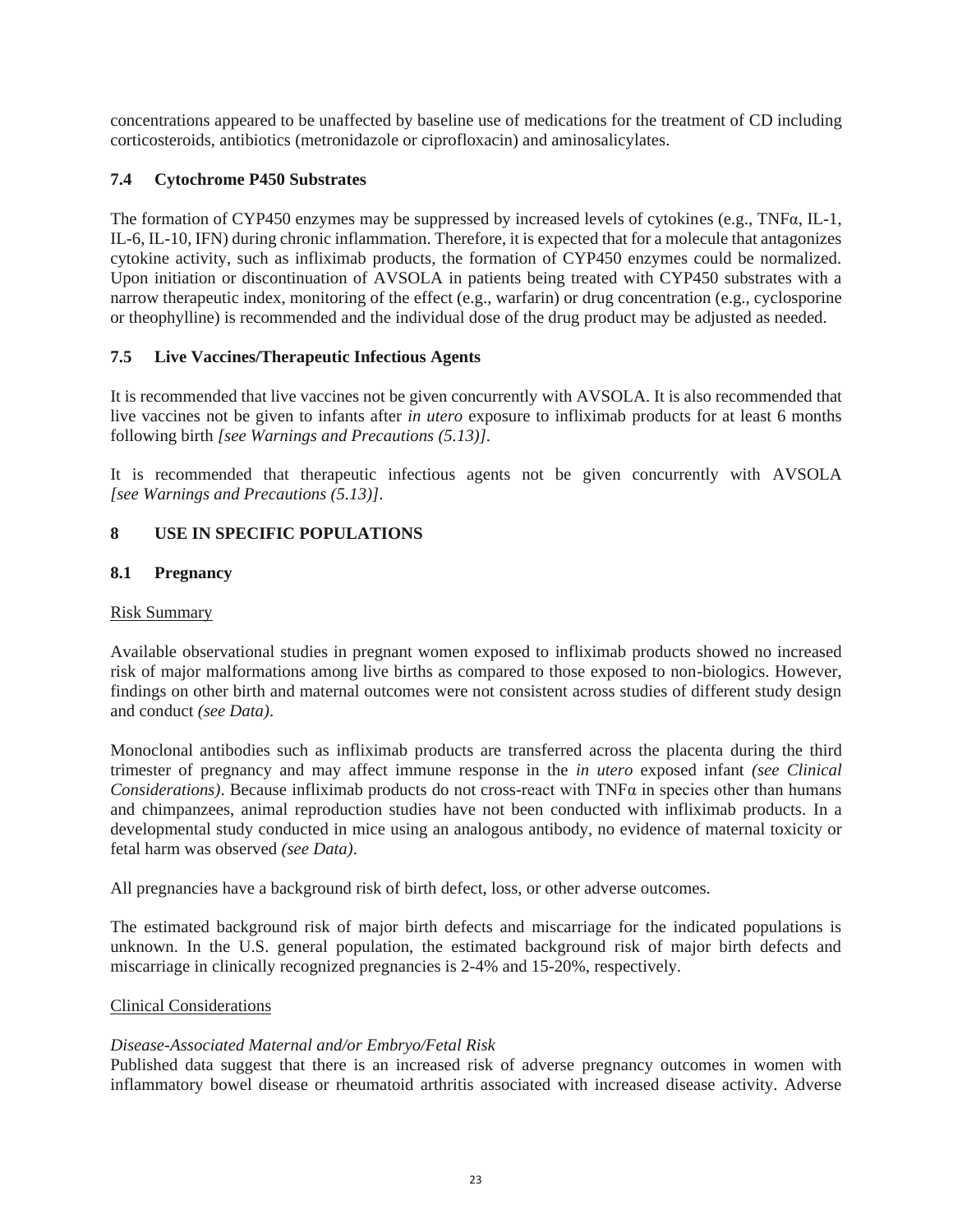pregnancy outcomes include preterm delivery (before 37 weeks of gestation), low birth weight (less than 2.5 kg) and small for gestational age at birth.

### *Fetal/Neonatal Adverse Reactions*

As with other IgG antibodies, infliximab products cross the placenta. Infliximab products have been detected in the serum of infants up to 6 months following birth. Consequently, these infants may be at increased risk of infection, including disseminated infection which can become fatal. At least a six-month waiting period following birth is recommended before the administration of live vaccines (e.g. BCG vaccine or other live vaccines, such as the rotavirus vaccine) to these infants *[see Warnings and Precautions (5.13)]*. Cases of agranulocytosis in infants exposed *in utero* have also been reported *[see Adverse Reactions (6.3)]*.

### Data

### *Human Data*

Two prospective cohort studies were conducted assessing birth outcomes as well as the health status of infants up to the age of one year in women exposed to infliximab compared to non-biologic comparators including methotrexate, azathioprine, 6-mercaptopurine and systemic corticosteroids used for the treatment of similar diseases. The first study was conducted in an IBD pregnancy registry in the United States and assessed pregnancy outcomes in 294 women with inflammatory bowel disease exposed to infliximab during pregnancy compared with 515 women on a non-biologic treatment. Infliximab exposure was not associated with increased rates of major congenital malformations, miscarriage/stillbirth, infants of low birth weight, small for gestational age, or infection in the first year of life. The second study among IBD and non-IBD patients in Sweden, Finland, and Denmark compared 97, 7, and 166 women exposed to infliximab to 2,693, 2,499 and 1,268 women on non-biologic systemic therapy, respectively. In this study, comparing pooled data across the three countries, exposure to infliximab was not associated with increased rates of congenital anomalies or infant death. Infliximab in combination with immunosuppressants (mainly systemic corticosteroids and azathioprine) was associated with increased rates of preterm birth, small for gestational age, low birth weight, and infant hospitalization for infection compared with non-biologic systemic treatment. Although the study did not show any associations with infliximab monotherapy, the analyses could have been underpowered to detect an association.

There were additional methodological limitations with these studies that may account for the study findings in both studies: the concomitant use of other medications or treatments was not controlled and disease severity was not assessed; in the U.S. study, patient reported outcomes were collected without clinical validation. These methodological limitations hinder interpretation of the study results.

### *Animal Data*

Because infliximab products do not cross-react with  $TNF\alpha$  in species other than humans and chimpanzees, animal reproduction studies have not been conducted with infliximab products. An embryofetal development study was conducted in pregnant mice using cV1q anti-mouse TNFα, an analogous antibody that selectively inhibits the functional activity of mouse TNFα. This antibody, administered in mice, during the period of organogenesis on gestation days (GDs) 6 and 12, at IV doses up to 40 mg/kg produced no evidence of maternal toxicity, fetal mortality, or structural abnormalities. Doses of 10 to 15 mg/kg in pharmacodynamic animal models with the anti-TNF analogous antibody produced maximal pharmacologic effectiveness. Analyses of fetal samples on GD 14 indicated placental transfer of the antibody and exposure of the fetuses during organogenesis. In a peri- and post-natal development study in mice, no maternal toxicity or adverse developmental effects in offspring were observed when dams were administered IV doses of 10 or 40 mg/kg of the analogous antibody on GDs 6, 12 and 18 and lactation days 3, 9 and 15.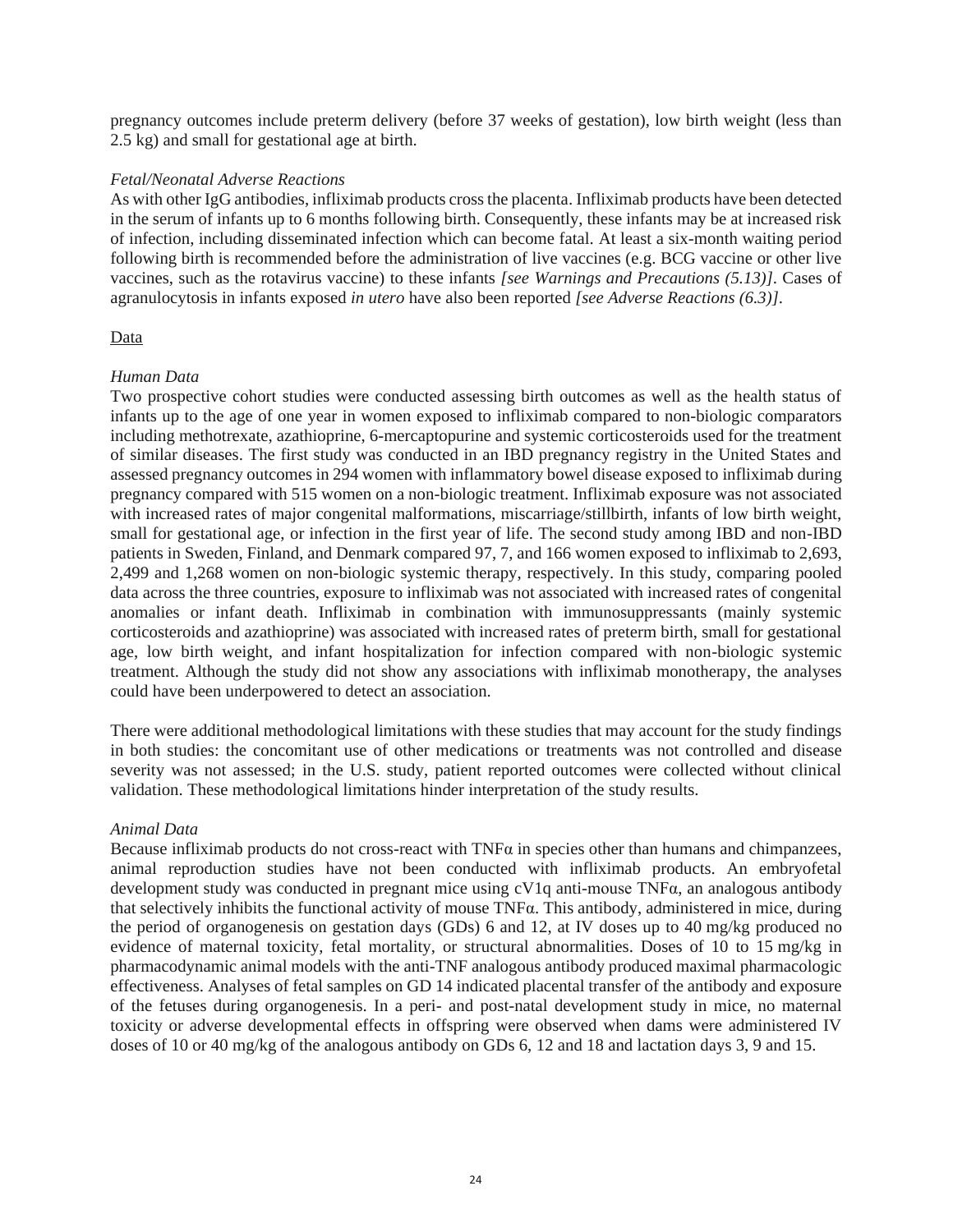### **8.2 Lactation**

#### Risk Summary

Published literature show that infliximab is present at low levels in human milk. Systemic exposure in a breastfed infant is expected to be low because infliximab products are largely degraded in the gastrointestinal tract. A U.S. multi-center study of 168 women treated with infliximab for inflammatory bowel disease (breast milk samples obtained, n=29) showed that infants exposed to infliximab through breast milk had no increase in rates of infections and developed normally. There are no data on the effects of infliximab products on milk production. The developmental and health benefits of breastfeeding should be considered along with the mother's clinical need for AVSOLA and any potential adverse effects on the breastfed child from AVSOLA or from the underlying maternal condition.

### **8.4 Pediatric Use**

The safety and effectiveness of infliximab products have been established in pediatric patients 6 to 17 years of age for induction and maintenance treatment of CD and UC *[see Dosage and Administration (2.2, 2.4) and Adverse Reactions (6.1)]*. However, the safety and effectiveness of infliximab products in pediatric patients <6 years of age with CD or UC have not been established. The safety and effectiveness of infliximab products in the treatment of pediatric patients with Ps and juvenile rheumatoid arthritis (JRA) have not been established.

### Pediatric Crohn's Disease

The safety and effectiveness of infliximab products have been established for reducing signs and symptoms and inducing and maintaining clinical remission in pediatric patients 6 years of age and older with moderately to severely active CD who have had an inadequate response to conventional therapy. The use of infliximab for this indication is supported by evidence from a randomized, open-label pediatric CD study in 112 pediatric patients aged 6 years and older *[see Clinical Studies (14.2)].*

Infliximab has been studied only in combination with conventional immunosuppressive therapy in pediatric CD. The longer term (greater than 1 year) safety and effectiveness of infliximab products in pediatric CD patients have not been established in clinical trials.

Postmarketing cases of HSTCL have been reported in pediatric patients treated with TNF blockers including infliximab products. Due to the risk of HSTCL, a careful risk-benefit assessment should be made when AVSOLA is used in combination with other immunosuppressants in pediatric CD patients *[see Boxed Warning and Warnings and Precautions (5.2)].*

### Pediatric Ulcerative Colitis

The safety and effectiveness of infliximab products for reducing signs and symptoms and inducing and maintaining clinical remission in pediatric patients aged 6 years and older with moderately to severely active UC who have had an inadequate response to conventional therapy have been established. The use of infliximab for this indication is supported by evidence from adequate and well-controlled studies of infliximab in adults with additional safety and pharmacokinetic data from an open-label pediatric UC study in 60 pediatric patients aged 6 years and older *[see Dosage and Administration (2.4), Adverse Reactions (6.1), and Clinical Studies (14.4)]*. The effectiveness of infliximab in inducing and maintaining mucosal healing in pediatric UC was not established. Although 41 patients had a Mayo endoscopy subscore of 0 or 1 at the Week 8 endoscopy, the induction phase was open-label and lacked a control group. Only 9 patients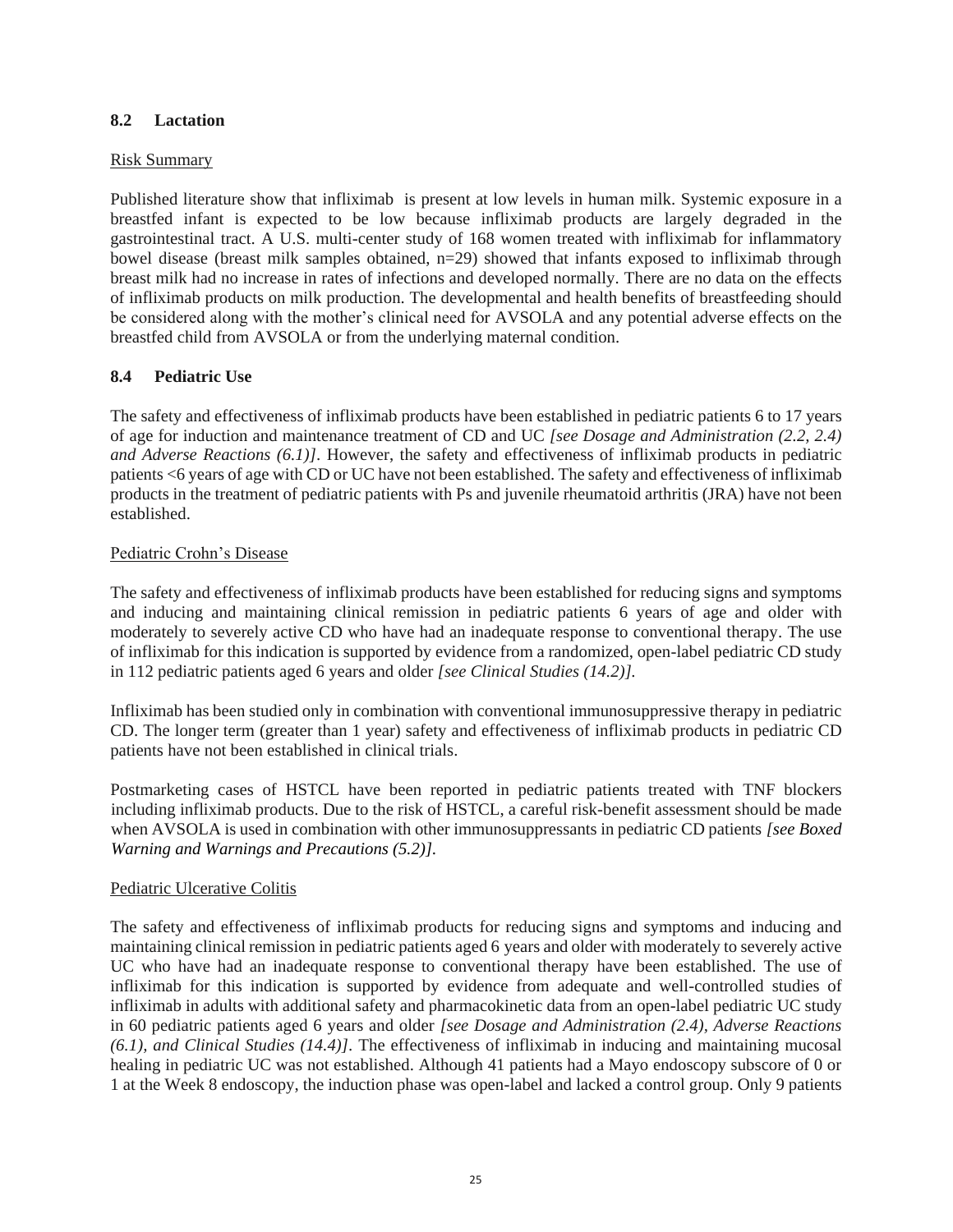had an optional endoscopy at Week 54. Approximately half of the patients were on concomitant immunomodulators (AZA, 6-MP, MTX) at study start.

Due to the risk of HSTCL, a careful risk-benefit assessment should be made when AVSOLA is used in combination with other immunosuppressants in pediatric UC patients *[see Boxed Warning and Warnings and Precautions (5.2)].*

The longer term (greater than 1 year) safety and effectiveness of infliximab products in pediatric UC patients have not been established in clinical trials.

#### Juvenile Rheumatoid Arthritis (JRA)

The safety and effectiveness of infliximab products in the treatment of pediatric patients with juvenile rheumatoid arthritis (JRA) have *not* been established.

The safety and efficacy of infliximab in patients with JRA were evaluated in a multicenter, randomized, placebo-controlled, double-blind study for 14 weeks, followed by a double-blind, all-active treatment extension, for a maximum of 44 weeks. Patients with active JRA between the ages of 4 and 17 years who had been treated with MTX for at least 3 months were enrolled. Concurrent use of folic acid, oral corticosteroids (≤0.2 mg/kg/day of prednisone or equivalent), NSAIDs, and/or disease-modifying antirheumatic drugs (DMARDs) was permitted.

Doses of 3 mg/kg infliximab or placebo were administered intravenously at Weeks 0, 2 and 6. Patients randomized to placebo crossed over to receive 6 mg/kg infliximab at Weeks 14, 16, and 20, and then every 8 weeks through Week 44. Patients who completed the study continued to receive open-label treatment with infliximab for up to 2 years in a companion extension study.

The study failed to establish the efficacy of infliximab in the treatment of JRA. Key observations in the study included a high placebo response rate and a higher rate of immunogenicity than what has been observed in adults. Additionally, a higher rate of clearance of infliximab was observed than had been observed in adults.

Population pharmacokinetic analysis showed that in pediatric patients with JRA with a body weight of up to 35 kg receiving 6 mg/kg infliximab and pediatric patients with JRA with body weight greater than 35 kg up to adult body weight receiving 3 mg/kg infliximab, the steady state area under the concentration curve  $(AUC_{ss})$  was similar to that observed in adults receiving 3 mg/kg of infliximab.

A total of 60 patients with JRA were treated with doses of 3 mg/kg and 57 patients were treated with doses of 6 mg/kg. The proportion of patients with infusion reactions who received 3 mg/kg infliximab was 35% (21/60) over 52 weeks compared with 18% (10/57) in patients who received 6 mg/kg over 38 weeks. The most common infusion reactions reported were vomiting, fever, headache, and hypotension. In the 3 mg/kg infliximab group, 4 patients had a serious infusion reaction and 3 patients reported a possible anaphylactic reaction (2 of which were among the serious infusion reactions). In the 6 mg/kg infliximab group, 2 patients had a serious infusion reaction, 1 of whom had a possible anaphylactic reaction. Two of the 6 patients who experienced serious infusion reactions received infliximab by rapid infusion (duration of less than 2 hours). Antibodies to infliximab developed in 38% (20/53) of patients who received 3 mg/kg infliximab compared with 12% (6/49) of patients who received 6 mg/kg.

A total of 68% (41/60) of patients who received 3 mg/kg infliximab in combination with MTX experienced an infection over 52 weeks compared with 65% (37/57) of patients who received 6 mg/kg infliximab in combination with MTX over 38 weeks. The most commonly reported infections were upper respiratory tract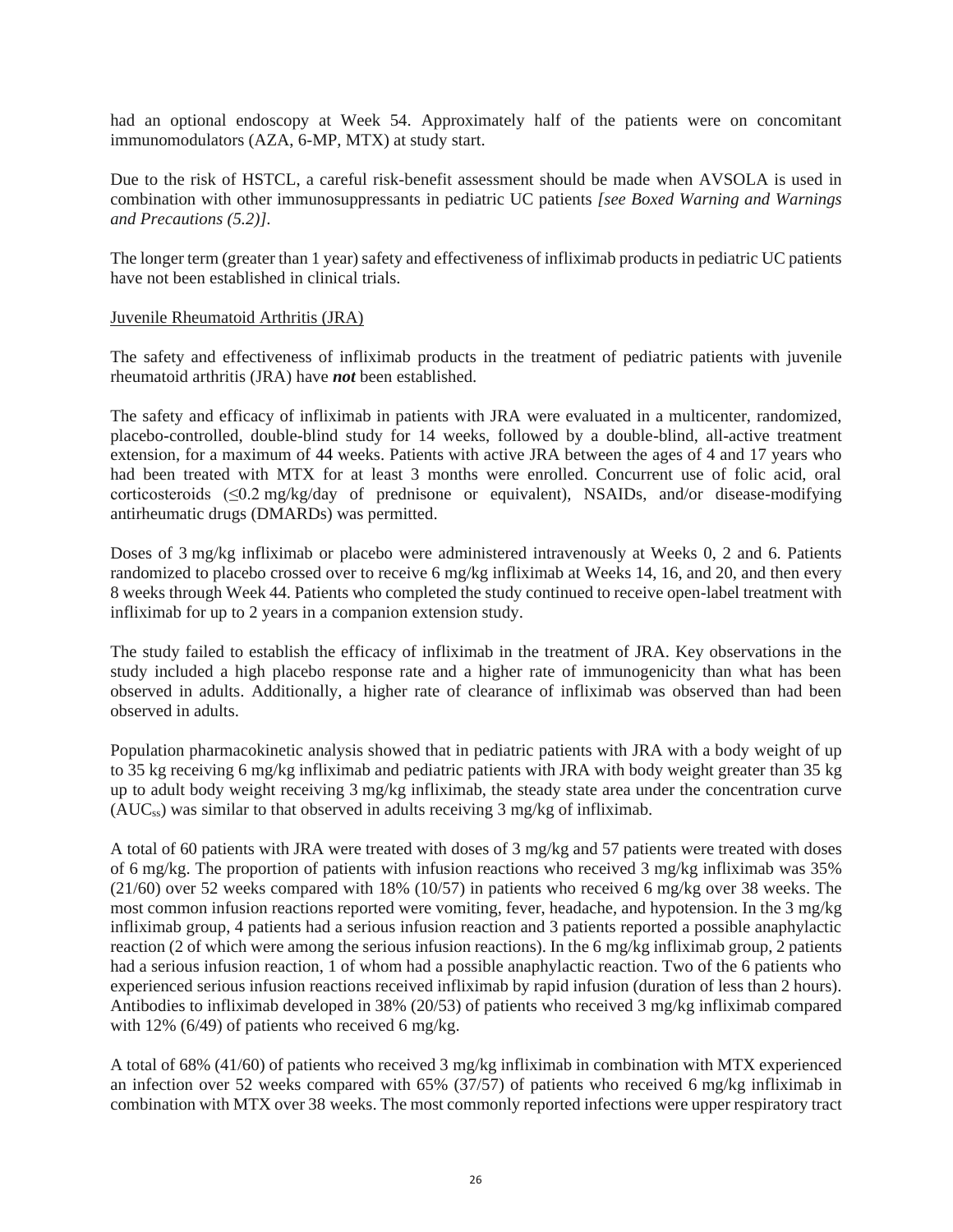infection and pharyngitis, and the most commonly reported serious infection was pneumonia. Other notable infections included primary varicella infection in 1 patient and herpes zoster in 1 patient.

# **8.5 Geriatric Use**

Of the total number of infliximab-treated patients in RA and Ps clinical studies, 256 (9.6%) were 65 years old and over, while 17 (0.6%) were 75 years old and over. In these trials, no overall differences in safety or effectiveness were observed between geriatric patients (patients ≥65 years old) and younger adult patients (patients 18 to 65 years old). However, the incidence of serious adverse reactions in geriatric patients was higher in both infliximab and control groups compared to younger adult patients.

Of the total number of infliximab-treated patients in CD, UC, AS, and PsA clinical studies, 76 (3.2%) were 65 years old and over, while 9 (0.4%) were 75 years old and over. In CD, UC, AS and PsA studies, there were insufficient numbers of geriatric patients to determine whether they respond differently from younger adults.

The incidence of serious infections in infliximab-treated geriatric patients was greater than in infliximab-treated younger adult patients; therefore close monitoring of geriatric patients for the development of serious infections is recommended *[see Warnings and Precautions (5.1) and Adverse Reactions (6.1)]*.

# **10 OVERDOSAGE**

Single doses up to 20 mg/kg have been administered without any direct toxic effect. In case of overdosage, it is recommended that the patient be monitored for any signs or symptoms of adverse reactions or effects *[see Warnings and Precautions (5)]* and appropriate symptomatic treatment instituted immediately.

# **11 DESCRIPTION**

Infliximab-axxq, a tumor necrosis factor (TNF) blocker, is a chimeric IgG1κ monoclonal antibody (composed of human constant and murine variable regions). It has a molecular weight of approximately 149.1 kilodaltons. Infliximab-axxq is produced in a recombinant Chinese Hamster Ovary (CHO) cell line.

AVSOLA (infliximab-axxq) for injection is supplied as a sterile, preservative-free, white to slightly yellow, lyophilized powder for intravenous infusion after reconstitution and dilution. Following reconstitution with 10 mL of Sterile Water for Injection, USP, the final concentration is 10 mg/mL and the resulting pH is approximately 7.2. Each single-dose vial contains 100 mg infliximab-axxq, dibasic sodium phosphate, anhydrous (4.9 mg), monobasic sodium phosphate, monohydrate (2.2 mg), polysorbate 80 (0.5 mg), and sucrose (500 mg).

# **12 CLINICAL PHARMACOLOGY**

# **12.1 Mechanism of Action**

Infliximab products neutralize the biological activity of TNFα by binding with high affinity to the soluble and transmembrane forms of TNF $\alpha$  and inhibit binding of TNF $\alpha$  with its receptors. Infliximab products do not neutralize TNFβ (lymphotoxin-α), a related cytokine that utilizes the same receptors as TNFα. Biological activities attributed to TNFα include: induction of pro-inflammatory cytokines such as interleukins (IL) 1 and 6, enhancement of leukocyte migration by increasing endothelial layer permeability and expression of adhesion molecules by endothelial cells and leukocytes, activation of neutrophil and eosinophil functional activity, induction of acute phase reactants and other liver proteins, as well as tissue degrading enzymes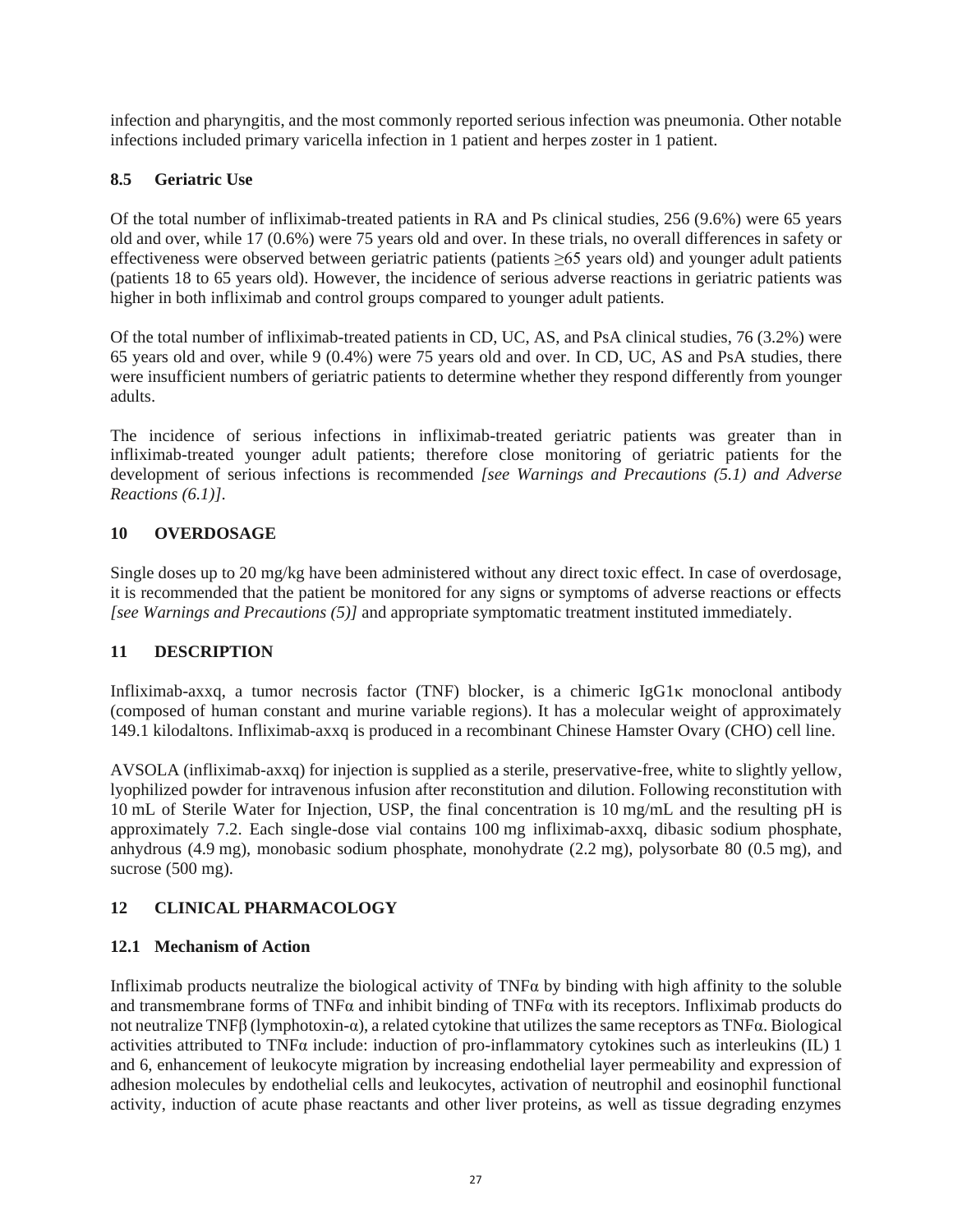produced by synoviocytes and/or chondrocytes. Cells expressing transmembrane TNFα bound by infliximab products can be lysed *in vitro* or *in vivo*. Infliximab products inhibit the functional activity of TNFα in a wide variety of *in vitro* bioassays utilizing human fibroblasts, endothelial cells, neutrophils, B and T-lymphocytes and epithelial cells. The relationship of these biological response markers to the mechanism(s) by which infliximab products exert their clinical effects is unknown. Anti-TNFα antibodies reduce disease activity in the cotton-top tamarin colitis model, and decrease synovitis and joint erosions in a murine model of collagen-induced arthritis. Infliximab products prevent disease in transgenic mice that develop polyarthritis as a result of constitutive expression of human TNFα, and when administered after disease onset, allow eroded joints to heal.

### **12.2 Pharmacodynamics**

Elevated concentrations of TNF $\alpha$  have been found in involved tissues and fluids of patients with RA, CD, UC, AS, PsA and Ps. In RA, treatment with infliximab products reduced infiltration of inflammatory cells into inflamed areas of the joint as well as expression of molecules mediating cellular adhesion [E-selectin, intercellular adhesion molecule-1 (ICAM-1) and vascular cell adhesion molecule-1 (VCAM-1)], chemoattraction [IL-8 and monocyte chemotactic protein (MCP-1)] and tissue degradation [matrix metalloproteinase (MMP) 1 and 3]. In CD, treatment with infliximab products reduced infiltration of inflammatory cells and TNFα production in inflamed areas of the intestine, and reduced the proportion of mononuclear cells from the lamina propria able to express  $TNF\alpha$  and interferon. After treatment with infliximab products, patients with RA or CD exhibited decreased levels of serum IL-6 and C-reactive protein (CRP) compared to baseline. Peripheral blood lymphocytes from patients treated with infliximab products showed no significant decrease in number or in proliferative responses to *in vitro* mitogenic stimulation when compared to cells from untreated patients. In PsA, treatment with infliximab products resulted in a reduction in the number of T-cells and blood vessels in the synovium and psoriatic skin lesions as well as a reduction of macrophages in the synovium. In Ps, infliximab products treatment may reduce the epidermal thickness and infiltration of inflammatory cells. The relationship between these pharmacodynamic activities and the mechanism(s) by which infliximab products exert their clinical effects is unknown.

### **12.3 Pharmacokinetics**

In adults, single intravenous (IV) infusions of 3 mg/kg to 20 mg/kg (two times the maximum recommended dose for any indication) of infliximab showed a linear relationship between the dose administered and the maximum serum concentration. The volume of distribution at steady state was independent of dose and indicated that infliximab was distributed primarily within the vascular compartment. Pharmacokinetic results for single doses of 3 mg/kg to 10 mg/kg in RA, 5 mg/kg in CD, and 3 mg/kg to 5 mg/kg in Ps indicate that the median terminal half-life of infliximab is 7.7 to 9.5 days.

Following an initial dose of infliximab, repeated infusions at 2 and 6 weeks resulted in predictable concentration-time profiles following each treatment. No systemic accumulation of infliximab occurred upon continued repeated treatment with 3 mg/kg or 10 mg/kg at 4- or 8-week intervals. Development of antibodies to infliximab increased infliximab clearance. At 8 weeks after a maintenance dose of 3 to 10 mg/kg of infliximab, median infliximab serum concentrations ranged from approximately 0.5 to 6 mcg/mL; however, infliximab concentrations were not detectable (<0.1 mcg/mL) in patients who became positive for antibodies to infliximab. No major differences in clearance or volume of distribution were observed in patient subgroups defined by age, weight, or gender. It is not known if there are differences in clearance or volume of distribution in patients with marked impairment of hepatic or renal function.

Infliximab pharmacokinetic characteristics (including peak and trough concentrations and terminal half-life) were similar in pediatric (aged 6 to 17 years) and adult patients with CD or UC following the administration of 5 mg/kg infliximab.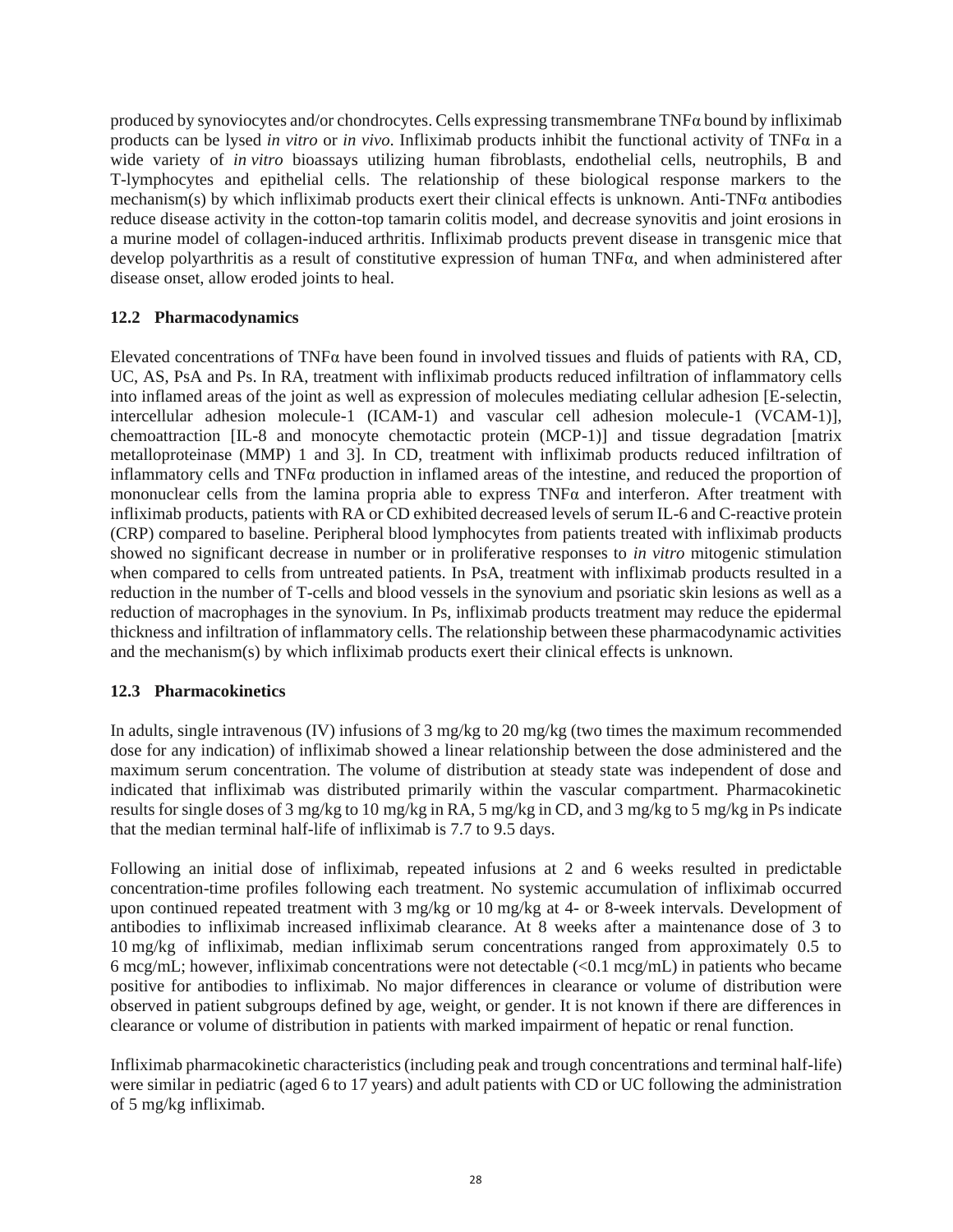# **13 NONCLINICAL TOXICOLOGY**

### **13.1 Carcinogenesis, Mutagenesis, Impairment of Fertility**

A 6-month study in CD-1 mice was conducted to assess the tumorigenic potential of cV1q anti-mouse TNFα, an analogous antibody. No evidence of tumorigenicity was observed in mice that received intravenous doses of 10 mg/kg or 40 mg/kg cV1q given weekly. The relevance of this study for human risk is unknown. No impairment of fertility or reproductive performance indices were observed in male or female mice that received cV1q, an analogous mouse antibody, at intravenous doses up to 40 mg/kg given weekly.

# **14 CLINICAL STUDIES**

### **14.1 Adult Crohn's Disease**

### Active Crohn's Disease in Adults

The safety and efficacy of single and multiple doses of infliximab were assessed in 2 randomized, double-blind, placebo-controlled clinical studies in 653 adult patients with moderate to severely active CD [Crohn's Disease Activity Index (CDAI) ≥220 and ≤400] with an inadequate response to prior conventional therapies. Concomitant stable doses of aminosalicylates, corticosteroids and/or immunomodulatory agents were permitted and 92% of patients continued to receive at least one of these medications.

In the single-dose trial of 108 adult patients, 16% (4/25) of placebo patients achieved a clinical response (decrease in CDAI  $\geq$ 70 points) at Week 4 vs. 81% (22/27) of patients receiving 5 mg/kg infliximab (p<0.001, two-sided, Fisher's Exact test). Additionally, 4% (1/25) of placebo patients and 48% (13/27) of patients receiving 5 mg/kg infliximab achieved clinical remission (CDAI<150) at Week 4.

In a multidose trial (ACCENT I [Study Crohn's I]), 545 adult patients received 5 mg/kg at Week 0 and were then randomized to one of three treatment groups; the placebo maintenance group received placebo at Weeks 2 and 6, and then every 8 weeks; the 5 mg/kg maintenance group received 5 mg/kg at Weeks 2 and 6, and then every 8 weeks; and the 10 mg/kg maintenance group received 5 mg/kg at Weeks 2 and 6, and then 10 mg/kg every 8 weeks. Patients in response at Week 2 were randomized and analyzed separately from those not in response at Week 2. Corticosteroid taper was permitted after Week 6.

At Week 2, 57% (311/545) of patients were in clinical response. At Week 30, a significantly greater proportion of these patients in the 5 mg/kg and 10 mg/kg maintenance groups achieved clinical remission compared to patients in the placebo maintenance group (Table 3).

Additionally, a significantly greater proportion of patients in the 5 mg/kg and 10 mg/kg infliximab maintenance groups were in clinical remission and were able to discontinue corticosteroid use compared to patients in the placebo maintenance group at Week 54 (Table 3).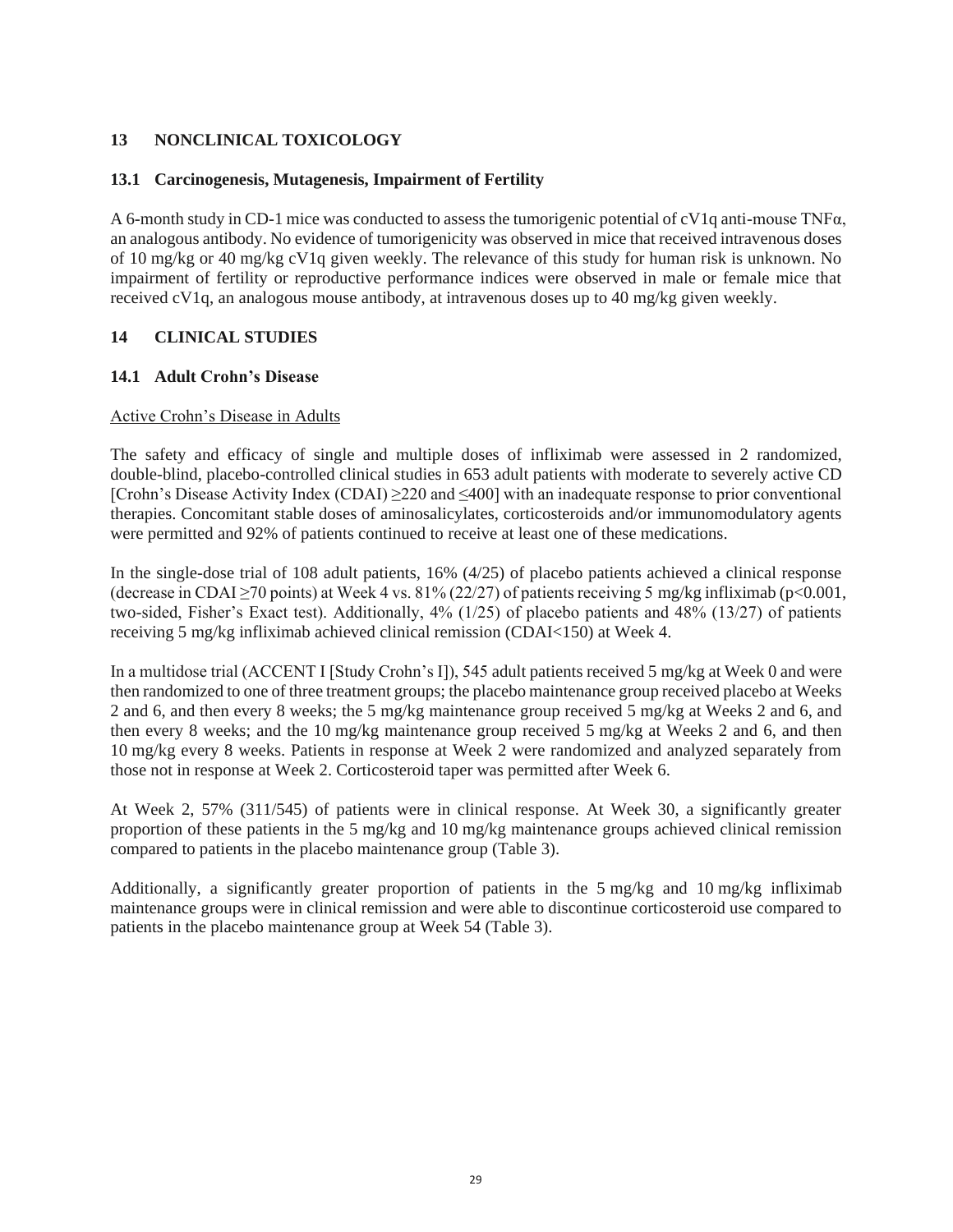|                                                                              | Single 5 mg/kg<br><b>Dose</b> <sup>a</sup> | <b>Three-Dose Induction</b> <sup>b</sup>              |                                      |  |  |
|------------------------------------------------------------------------------|--------------------------------------------|-------------------------------------------------------|--------------------------------------|--|--|
|                                                                              | <b>Placebo</b><br><b>Maintenance</b>       |                                                       | <b>Infliximab Maintenance q8 wks</b> |  |  |
|                                                                              |                                            | $5 \text{ mg/kg}$<br>$10 \frac{\text{mg}}{\text{kg}}$ |                                      |  |  |
| Week 30                                                                      | 25/102                                     | 41/104                                                | 48/105                               |  |  |
| Clinical remission                                                           | 25%                                        | 39%                                                   | 46%                                  |  |  |
| $P$ -value <sup>c</sup>                                                      |                                            | 0.022                                                 | 0.001                                |  |  |
| Week 54                                                                      | 6/54                                       | 14/56                                                 | 18/53                                |  |  |
| Patients in remission able to discontinue<br>corticosteroid use <sup>d</sup> | 11%                                        | 25%                                                   | 34%                                  |  |  |
| $P$ -value <sup>c</sup>                                                      |                                            | 0.059                                                 | 0.005                                |  |  |

**Table 3: Clinical Remission and Steroid Withdrawal in Adult Patients with CD (Study Crohn's I)**

a Infliximab at Week 0

b Infliximab 5 mg/kg administered at Weeks 0, 2 and 6

<sup>c</sup> *P*-values represent pairwise comparisons to placebo  $\frac{d}{dx}$  Of those receiving corticosteroids at baseline

Of those receiving corticosteroids at baseline

Patients in the infliximab maintenance groups (5 mg/kg and 10 mg/kg) had a longer time to loss of response than patients in the placebo maintenance group (Figure 1). At Weeks 30 and 54, significant improvement from baseline was seen among the 5 mg/kg and 10 mg/kg infliximab-treated groups compared to the placebo group in the disease-specific inflammatory bowel disease questionnaire (IBDQ), particularly the bowel and systemic components, and in the physical component summary score of the general health-related quality of life questionnaire SF-36.

### **Figure 1: Kaplan-Meier Estimate of the Proportion of Adults with CD Who Had Not Lost Response through Week 54 (Study Crohn's I)**

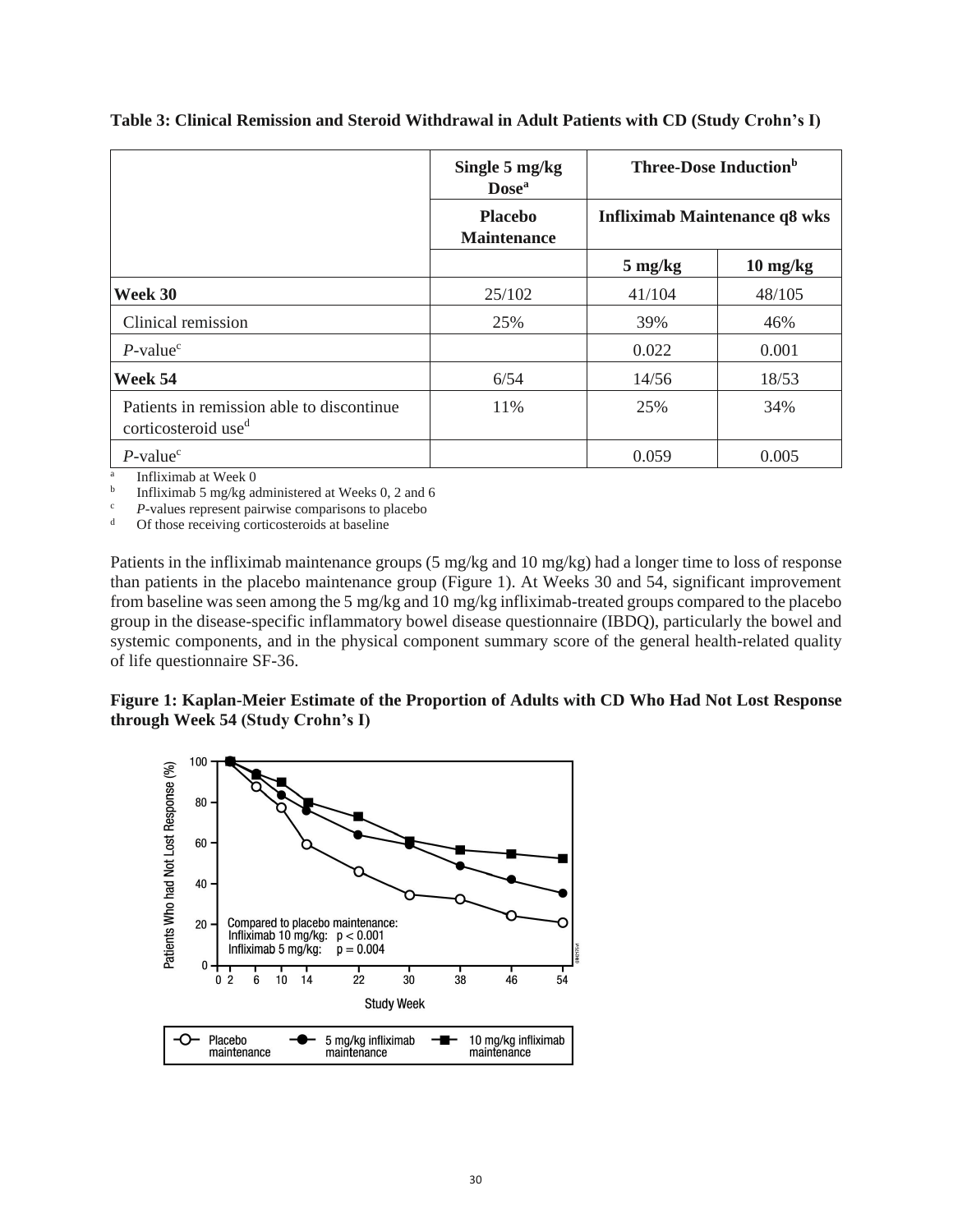In a subset of 78 patients who had mucosal ulceration at baseline and who participated in an endoscopic substudy, 13 of 43 patients in the infliximab maintenance group had endoscopic evidence of mucosal healing compared to 1 of 28 patients in the placebo group at Week 10. Of the infliximab-treated patients showing mucosal healing at Week 10, 9 of 12 patients also showed mucosal healing at Week 54.

Patients who achieved a response and subsequently lost response were eligible to receive infliximab on an episodic basis at a dose that was 5 mg/kg higher than the dose to which they were randomized. The majority of such patients responded to the higher dose. Among patients who were not in response at Week 2, 59%  $(92/157)$  of infliximab maintenance patients responded by Week 14 compared to 51% (39/77) of placebo maintenance patients. Among patients who did not respond by Week 14, additional therapy did not result in significantly more responses *[see Dosage and Administration (2)]*.

### Fistulizing Crohn's Disease in Adults

The safety and efficacy of infliximab were assessed in 2 randomized, double-blind, placebo-controlled studies in adult patients with fistulizing CD with fistula(s) that were of at least 3 months duration. Concurrent use of stable doses of corticosteroids, 5-aminosalicylates, antibiotics, MTX, 6-mercaptopurine (6-MP) and/or azathioprine (AZA) was permitted.

In the first trial, 94 adult patients received 3 doses of either placebo or infliximab at Weeks 0, 2 and 6. Fistula response (≥50% reduction in number of enterocutaneous fistulas draining upon gentle compression on at least 2 consecutive visits without an increase in medication or surgery for CD) was seen in 68% (21/31) of patients in the 5 mg/kg infliximab group  $(P=0.002)$  and 56%  $(18/32)$  of patients in the 10 mg/kg infliximab group (*P*=0.021) vs. 26% (8/31) of patients in the placebo arm. The median time to onset of response and median duration of response in infliximab-treated patients was 2 and 12 weeks, respectively. Closure of all fistulas was achieved in 52% of infliximab-treated patients compared with 13% of placebo-treated patients (*P*<0.001).

In the second trial (ACCENT II [Study Crohn's II]), adult patients who were enrolled had to have at least 1 draining enterocutaneous (perianal, abdominal) fistula. All patients received 5 mg/kg infliximab at Weeks 0, 2 and 6. Patients were randomized to placebo or 5 mg/kg infliximab maintenance at Week 14. Patients received maintenance doses at Week 14 and then every 8 weeks through Week 46. Patients who were in fistula response (fistula response was defined the same as in the first trial) at both Weeks 10 and 14 were randomized separately from those not in response. The primary endpoint was time from randomization to loss of response among those patients who were in fistula response.

Among the randomized patients (273 of the 296 initially enrolled), 87% had perianal fistulas and 14% had abdominal fistulas. Eight percent also had rectovaginal fistulas. Greater than 90% of the patients had received previous immunosuppressive and antibiotic therapy.

At Week 14, 65% (177/273) of patients were in fistula response. Patients randomized to infliximab maintenance had a longer time to loss of fistula response compared to the placebo maintenance group (Figure 2). At Week 54, 38% (33/87) of infliximab-treated patients had no draining fistulas compared with 22% (20/90) of placebo-treated patients (*P*=0.02). Compared to placebo maintenance, patients on infliximab maintenance had a trend toward fewer hospitalizations.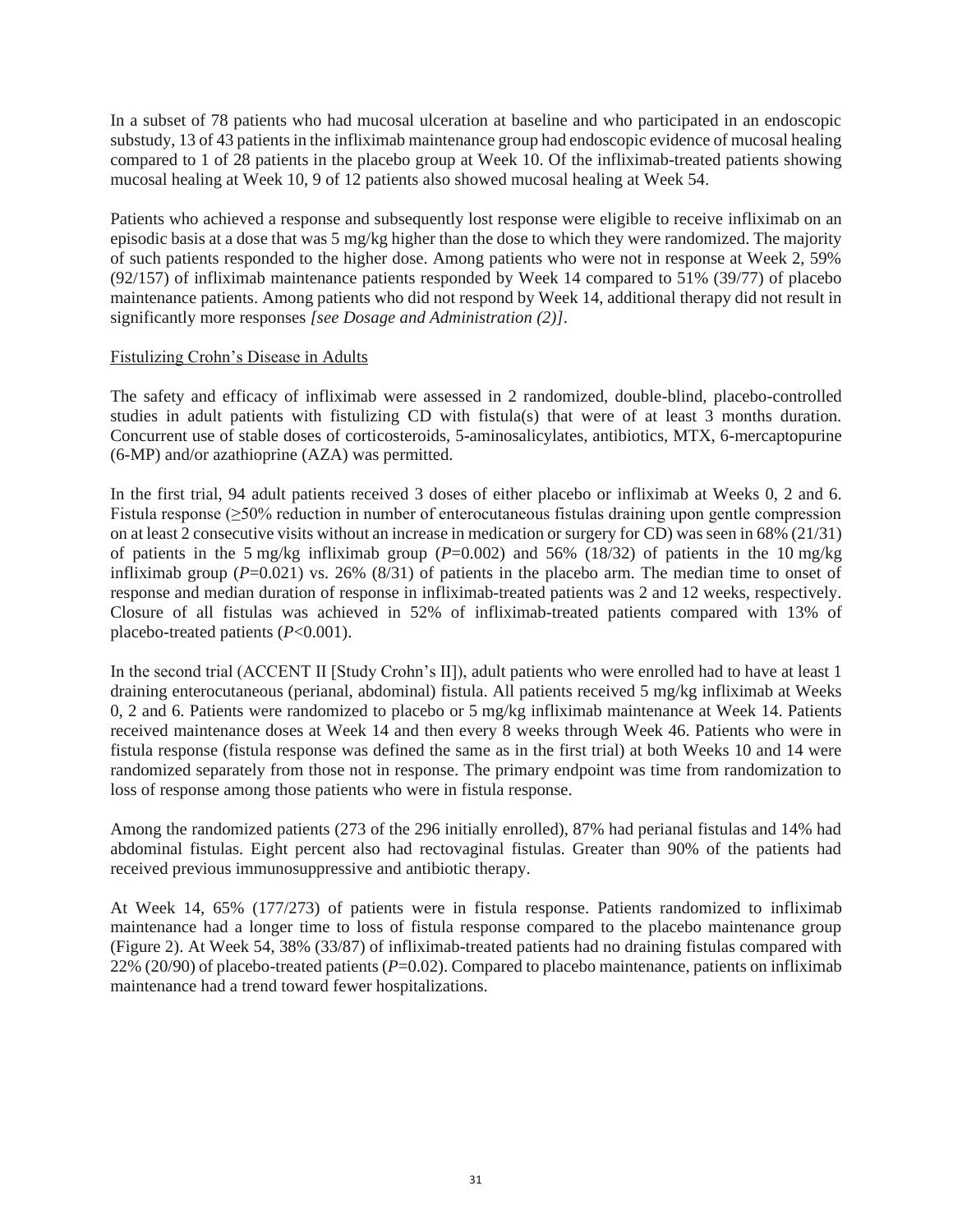**Figure 2: Life Table Estimates of the Proportion of Adult CD Patients Who Had Not Lost Fistula Response through Week 54 (Study Crohn's II)**



Patients who achieved a fistula response and subsequently lost response were eligible to receive infliximab maintenance therapy at a dose that was 5 mg/kg higher than the dose to which they were randomized. Of the placebo maintenance patients, 66% (25/38) responded to 5 mg/kg infliximab, and 57% (12/21) of infliximab maintenance patients responded to 10 mg/kg.

Patients who had not achieved a response by Week 14 were unlikely to respond to additional doses of infliximab.

Similar proportions of patients in either group developed new fistulas (17% overall) and similar numbers developed abscesses (15% overall).

#### **14.2 Pediatric Crohn's Disease**

The safety and efficacy of infliximab were assessed in a randomized, open-label study (Study Peds Crohn's) in 112 pediatric patients aged 6 to 17 years old with moderately to severely active CD and an inadequate response to conventional therapies. The median age was 13 years and the median Pediatric Crohn's Disease Activity Index (PCDAI) was 40 (on a scale of 0 to 100). All patients were required to be on a stable dose of 6-MP, AZA, or MTX; 35% were also receiving corticosteroids at baseline.

All patients received induction dosing of 5 mg/kg infliximab at Weeks 0, 2, and 6. At Week 10, 103 patients were randomized to a maintenance regimen of 5 mg/kg of infliximab given either every 8 weeks or every 12 weeks.

At Week 10, 88% of patients were in clinical response (defined as a decrease from baseline in the PCDAI score of >15 points and total PCDAI score of <30 points), and 59% were in clinical remission (defined as PCDAI score of  $\leq 10$  points). The proportion of pediatric patients achieving clinical response at Week 10 compared favorably with the proportion of adults achieving a clinical response in Study Crohn's I. The study definition of clinical response in Study Peds Crohn's was based on the PCDAI score, whereas the CDAI score was used in the adult Study Crohn's I.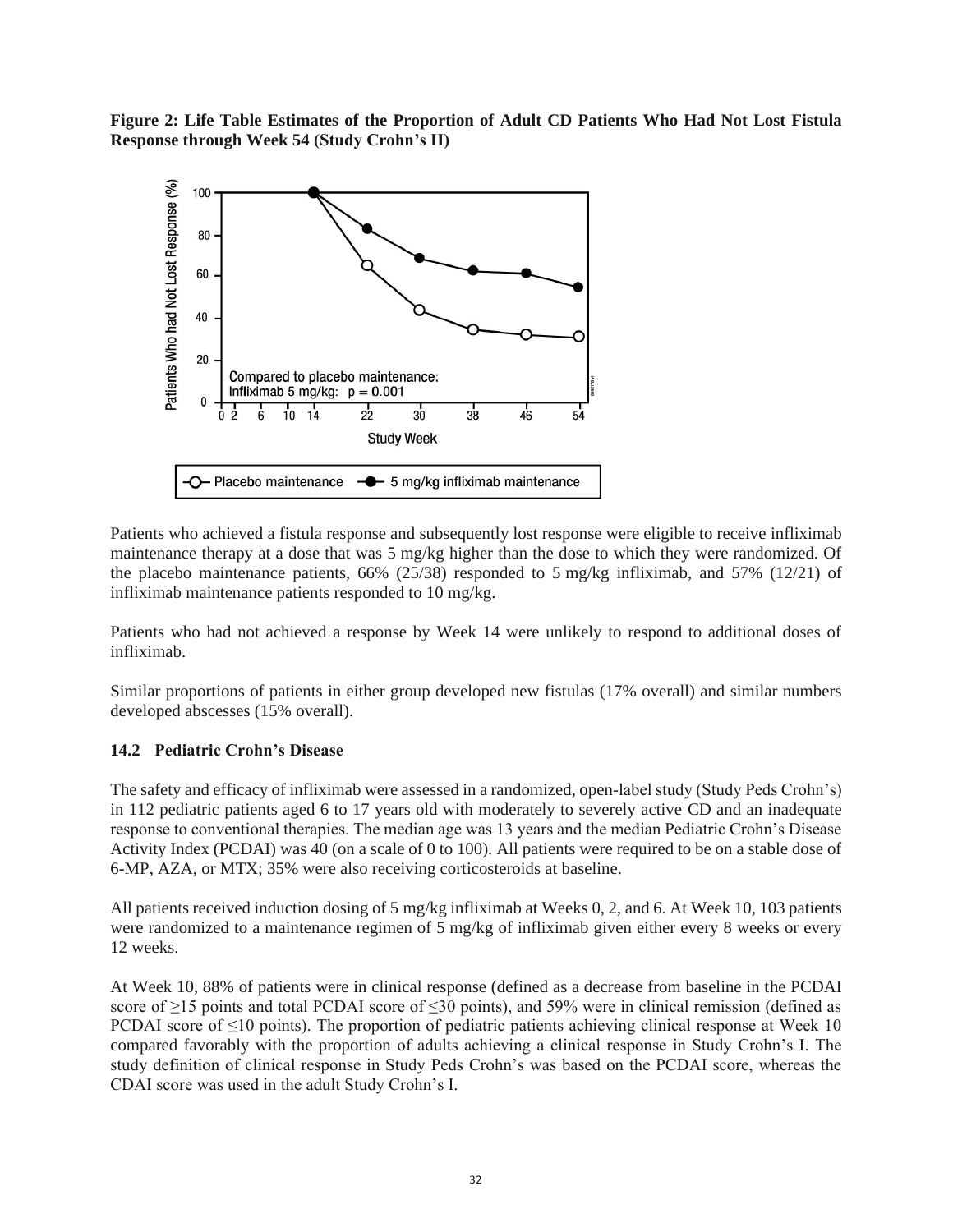At both Week 30 and Week 54, the proportion of patients in clinical response was greater in the every 8-week treatment group than in the every 12-week treatment group (73% vs. 47% at Week 30, and 64% vs. 33% at Week 54). At both Week 30 and Week 54, the proportion of patients in clinical remission was also greater in the every 8-week treatment group than in the every 12-week treatment group (60% vs. 35% at Week 30, and 56% vs. 24% at Week 54), (Table 4).

For patients in Study Peds Crohn's receiving corticosteroids at baseline, the proportion of patients able to discontinue corticosteroids while in remission at Week 30 was 46% for the every 8-week maintenance group and 33% for the every 12-week maintenance group. At Week 54, the proportion of patients able to discontinue corticosteroids while in remission was 46% for the every 8-week maintenance group and 17% for the every 12-week maintenance group.

### **Table 4: Response and Remission in Study Peds Crohn's**

|                                       |                        | 5 mg/kg Infliximab     |
|---------------------------------------|------------------------|------------------------|
|                                       | <b>Every 8-Week</b>    | <b>Every 12-Week</b>   |
|                                       | <b>Treatment Group</b> | <b>Treatment Group</b> |
| <b>Patients randomized</b>            | 52                     | 51                     |
| <b>Clinical Response</b> <sup>a</sup> |                        |                        |
| Week 30                               | $73%$ <sup>d</sup>     | 47%                    |
| Week 54                               | $64\%$ <sup>d</sup>    | 33%                    |
| <b>Clinical Remission</b> b           |                        |                        |
| Week 30                               | $60\%$ <sup>c</sup>    | 35%                    |
| Week 54                               | $56\%$ <sup>d</sup>    | 24%                    |

<sup>a</sup> Defined as a decrease from baseline in the PCDAI score of  $\geq$ 15 points and total score of  $\leq$ 30 points.

Defined as a PCDAI score of  $\leq 10$  points.

 $P$ -value < $0.05$ 

*P*-value <0.01

### **14.3 Adult Ulcerative Colitis**

The safety and efficacy of infliximab were assessed in 2 randomized, double-blind, placebo-controlled clinical studies in 728 adult patients with moderately to severely active UC (Mayo score 6 to 12 [of possible range 0 to 12], Endoscopy subscore ≥2) with an inadequate response to conventional oral therapies (Studies UC I and UC II). Concomitant treatment with stable doses of aminosalicylates, corticosteroids and/or immunomodulatory agents was permitted. Corticosteroid taper was permitted after Week 8. Patients were randomized at week 0 to receive either placebo, 5 mg/kg infliximab or 10 mg/kg infliximab at Weeks 0, 2, 6, and every 8 weeks thereafter through Week 46 in Study UC I, and at Weeks 0, 2, 6, and every 8 weeks thereafter through Week 22 in Study UC II. In Study UC II, patients were allowed to continue blinded therapy to Week 46 at the investigator's discretion.

Adult patients in Study UC I had failed to respond or were intolerant to oral corticosteroids, 6-MP, or AZA. Adult patients in Study UC II had failed to respond or were intolerant to the above treatments and/or aminosalicylates. Similar proportions of patients in Studies UC I and UC II were receiving corticosteroids (61% and 51%, respectively), 6-MP/AZA (49% and 43%) and aminosalicylates (70% and 75%) at baseline. More patients in Study UC II than UC I were taking solely aminosalicylates for UC (26% vs. 11%, respectively). Clinical response was defined as a decrease from baseline in the Mayo score by  $\geq$ 30% and  $\geq$ 3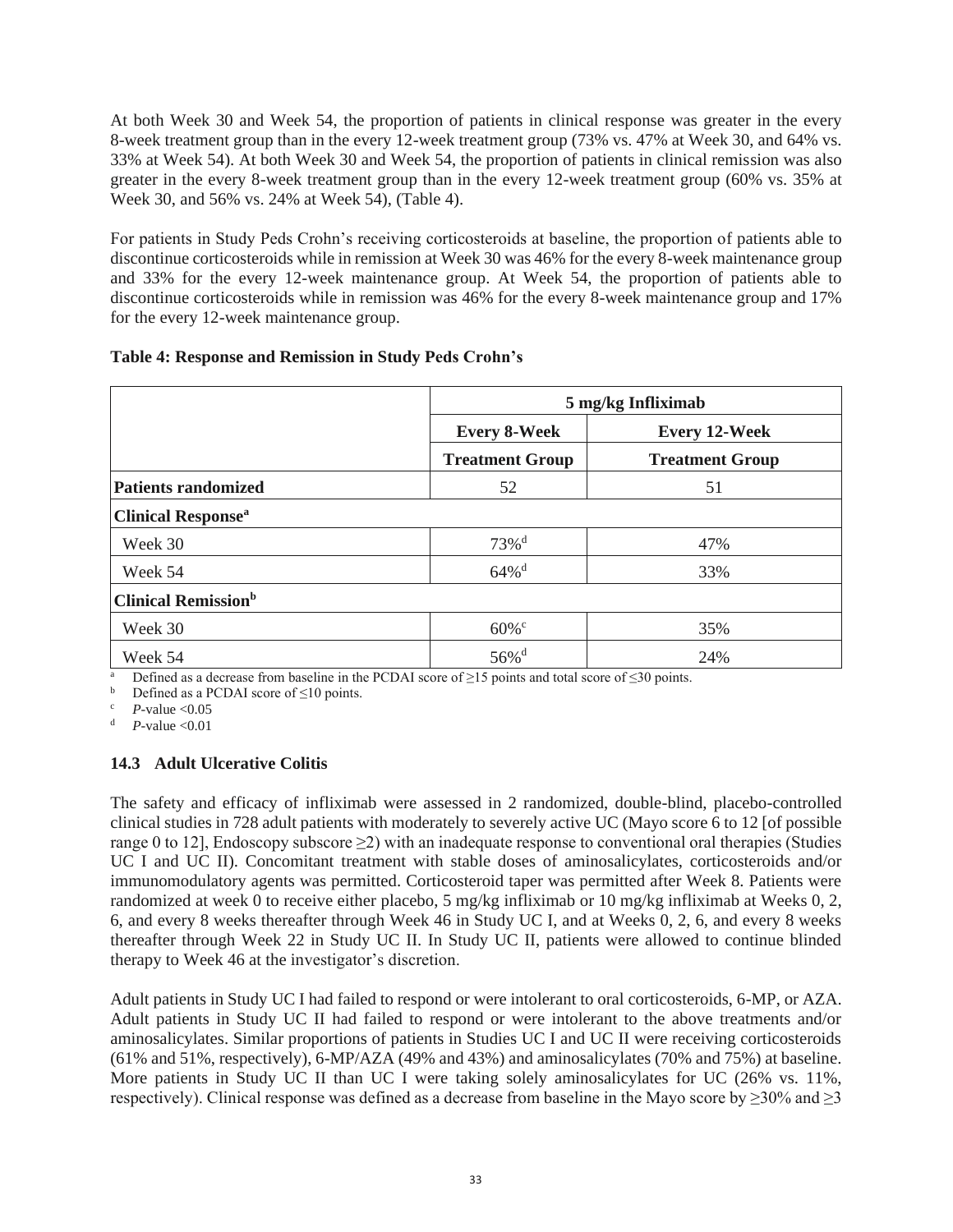points, accompanied by a decrease in the rectal bleeding subscore of ≥1 or a rectal bleeding subscore of 0 or 1.

### Clinical Response, Clinical Remission, and Mucosal Healing

In both Study UC I and Study UC II, greater percentages of patients in both infliximab groups achieved clinical response, clinical remission and mucosal healing than in the placebo group. Each of these effects was maintained through the end of each trial (Week 54 in Study UC I, and Week 30 in Study UC II). In addition, a greater proportion of patients in infliximab groups demonstrated sustained response and sustained remission than in the placebo groups (Table 5).

Of patients on corticosteroids at baseline, greater proportions of adult patients in the infliximab treatment groups were in clinical remission and able to discontinue corticosteroids at Week 30 compared with the patients in the placebo treatment groups (22% in infliximab treatment groups vs. 10% in placebo group in Study UC I; 23% in infliximab treatment groups vs. 3% in placebo group in Study UC II). In Study UC I, this effect was maintained through Week 54 (21% in infliximab treatment groups vs. 9% in placebo group). The infliximab-associated response was generally similar in the 5 mg/kg and 10 mg/kg dose groups.

|                                                | <b>Study UC I</b> |                                        |                                         | <b>Study UC II</b> |                                        |                                                       |  |
|------------------------------------------------|-------------------|----------------------------------------|-----------------------------------------|--------------------|----------------------------------------|-------------------------------------------------------|--|
|                                                | <b>Placebo</b>    | $5 \text{ mg/kg}$<br><b>Infliximab</b> | $10 \text{ mg/kg}$<br><b>Infliximab</b> | <b>Placebo</b>     | $5 \text{ mg/kg}$<br><b>Infliximab</b> | $10 \frac{\text{mg}}{\text{kg}}$<br><b>Infliximab</b> |  |
| <b>Patients randomized</b>                     | 121               | 121                                    | 122                                     | 123                | 121                                    | 120                                                   |  |
| Clinical Response <sup>a, d</sup>              |                   |                                        |                                         |                    |                                        |                                                       |  |
| Week 8                                         | 37%               | 69%*                                   | $62\% *$                                | 29%                | 65%*                                   | 69%*                                                  |  |
| Week 30                                        | 30%               | 52%*                                   | 51%**                                   | 26%                | 47%*                                   | $60\% *$                                              |  |
| Week 54                                        | 20%               | 45%*                                   | 44%*                                    | NA                 | <b>NA</b>                              | <b>NA</b>                                             |  |
| <b>Sustained Responsed</b>                     |                   |                                        |                                         |                    |                                        |                                                       |  |
| (Clinical response at<br>both Weeks 8 and 30)  | 23%               | 49%*                                   | $46\% *$                                | 15%                | 41%*                                   | 53%*                                                  |  |
| (Clinical response at<br>Weeks 8, 30, and 54)  | 14%               | 39%*                                   | $37\%*$                                 | NA                 | <b>NA</b>                              | <b>NA</b>                                             |  |
| <b>Clinical Remission</b> b, d                 |                   |                                        |                                         |                    |                                        |                                                       |  |
| Week 8                                         | 15%               | 39%*                                   | 32%**                                   | 6%                 | 34%*                                   | 28%*                                                  |  |
| Week 30                                        | 16%               | 34%**                                  | 37%*                                    | 11%                | 26%**                                  | 36%*                                                  |  |
| Week 54                                        | 17%               | 35%**                                  | 34%**                                   | <b>NA</b>          | <b>NA</b>                              | <b>NA</b>                                             |  |
| <b>Sustained Remissiond</b>                    |                   |                                        |                                         |                    |                                        |                                                       |  |
| (Clinical remission at<br>both Weeks 8 and 30) | 8%                | 23%**                                  | 26%*                                    | 2%                 | 15%*                                   | 23%*                                                  |  |
| (Clinical remission at<br>Weeks 8, 30 and 54)  | 7%                | $20\%$ **                              | $20\%$ **                               | <b>NA</b>          | <b>NA</b>                              | <b>NA</b>                                             |  |

### **Table 5: Response, Remission and Mucosal Healing in Adult UC Studies (Studies UC I and UC II)**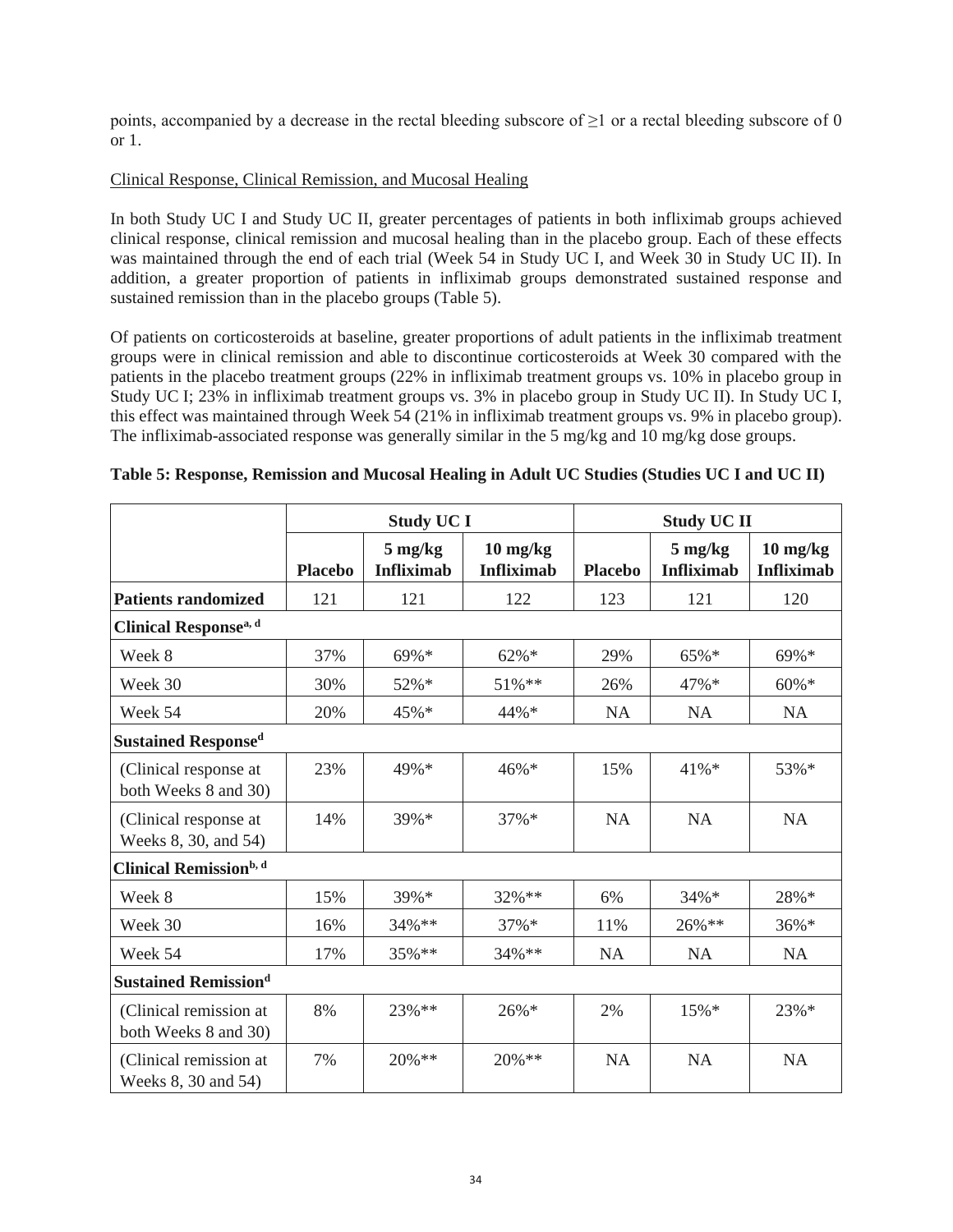|                                 | <b>Study UC I</b> |                                        |                                         | <b>Study UC II</b> |                                        |                                                       |  |
|---------------------------------|-------------------|----------------------------------------|-----------------------------------------|--------------------|----------------------------------------|-------------------------------------------------------|--|
|                                 | <b>Placebo</b>    | $5 \text{ mg/kg}$<br><b>Infliximab</b> | $10 \text{ mg/kg}$<br><b>Infliximab</b> | <b>Placebo</b>     | $5 \text{ mg/kg}$<br><b>Infliximab</b> | $10 \frac{\text{mg}}{\text{kg}}$<br><b>Infliximab</b> |  |
| <b>Patients randomized</b>      | 121               | 121                                    | 122                                     | 123                | 121                                    | 120                                                   |  |
| Mucosal Healing <sup>c, d</sup> |                   |                                        |                                         |                    |                                        |                                                       |  |
| Week 8                          | 34%               | $62\%*$                                | $59\%*$                                 | 31%                | $60\%$ *                               | $62\% *$                                              |  |
| Week 30                         | 25%               | 50%*                                   | 49%*                                    | 30%                | $46\%$ **                              | 57%*                                                  |  |
| Week 54                         | 18%               | $45\%*$                                | $47\%*$                                 | <b>NA</b>          | <b>NA</b>                              | <b>NA</b>                                             |  |

\* *P*<0.001, \*\* *P*<0.01

Defined as a decrease from baseline in the Mayo score by ≥30% and ≥3 points, accompanied by a decrease in the rectal bleeding subscore of ≥1 or a rectal bleeding subscore of 0 or 1 (The Mayo score consists of the sum of four subscores: stool frequency, rectal bleeding, physician's global assessment and endoscopy findings).

b Defined as a Mayo score  $\leq$ 2 points, no individual subscore  $>1$ .

<sup>c</sup> Defined as a 0 or 1 on the endoscopy subscore of the Mayo score.<br><sup>d</sup> Patients who had a probibited change in medication, had an oston

Patients who had a prohibited change in medication, had an ostomy or colectomy, or discontinued study infusions due to lack of efficacy are considered to not be in clinical response, clinical remission or mucosal healing from the time of the event onward.

The improvement with infliximab was consistent across all Mayo subscores through Week 54 (Study UC I shown in Table 6; Study UC II through Week 30 was similar).

### **Table 6: Proportion of Adult UC Patients in Study UC I with Mayo Subscores Indicating Inactive or Mild Disease through Week 54**

|                                      |                | <b>Study UC I</b> |                    |  |  |  |
|--------------------------------------|----------------|-------------------|--------------------|--|--|--|
|                                      |                | <b>Infliximab</b> |                    |  |  |  |
|                                      | <b>Placebo</b> | $5 \text{ mg/kg}$ | $10 \text{ mg/kg}$ |  |  |  |
|                                      | $(n=121)$      | $(n=121)$         | $(n=122)$          |  |  |  |
| <b>Stool frequency</b>               |                |                   |                    |  |  |  |
| <b>Baseline</b>                      | 17%            | 17%               | 10%                |  |  |  |
| Week 8                               | 35%            | 60%               | 58%                |  |  |  |
| Week 30                              | 35%            | 51%               | 53%                |  |  |  |
| Week 54                              | 31%            | 52%               | 51%                |  |  |  |
| <b>Rectal bleeding</b>               |                |                   |                    |  |  |  |
| <b>Baseline</b>                      | 54%            | 40%               | 48%                |  |  |  |
| Week 8                               | 74%            | 86%               | 80%                |  |  |  |
| Week 30                              | 65%            | 74%               | 71%                |  |  |  |
| Week 54                              | 62%            | 69%               | 67%                |  |  |  |
| <b>Physician's Global Assessment</b> |                |                   |                    |  |  |  |
| <b>Baseline</b>                      | 4%             | 6%                | 3%                 |  |  |  |
| Week 8                               | 44%            | 74%               | 64%                |  |  |  |
| Week 30                              | 36%            | 57%               | 55%                |  |  |  |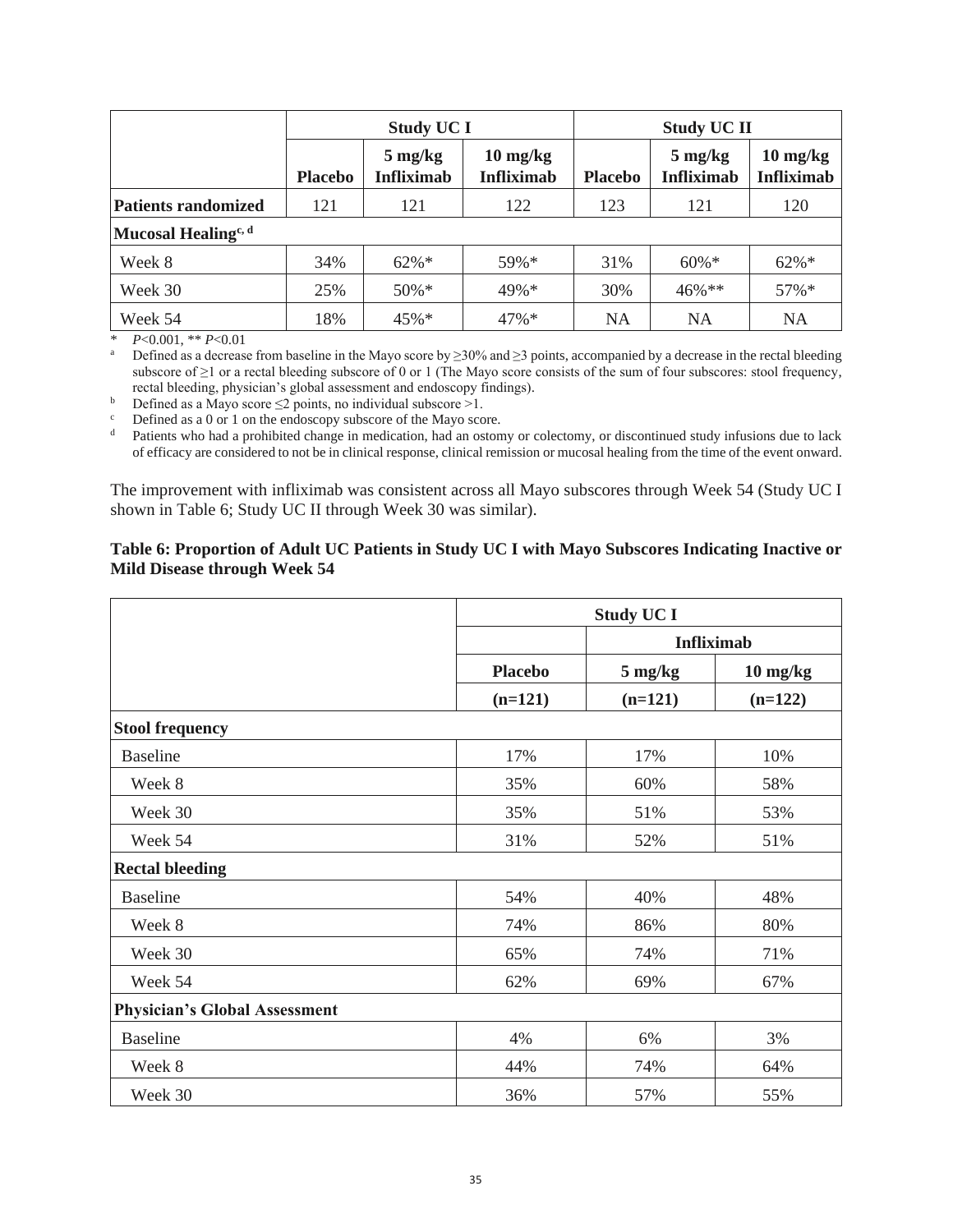|                           |                | <b>Study UC I</b> |                    |  |  |  |
|---------------------------|----------------|-------------------|--------------------|--|--|--|
|                           |                |                   | <b>Infliximab</b>  |  |  |  |
|                           | <b>Placebo</b> | $5 \text{ mg/kg}$ | $10 \text{ mg/kg}$ |  |  |  |
|                           | $(n=121)$      | $(n=121)$         | $(n=122)$          |  |  |  |
| Week 54                   | 26%            | 53%               | 53%                |  |  |  |
| <b>Endoscopy findings</b> |                |                   |                    |  |  |  |
| <b>Baseline</b>           | 0%             | 0%                | 0%                 |  |  |  |
| Week 8                    | 34%            | 62%               | 59%                |  |  |  |
| Week 30                   | 26%            | 51%               | 52%                |  |  |  |
| Week 54                   | 21%            | 50%               | 51%                |  |  |  |

# **14.4 Pediatric Ulcerative Colitis**

The safety and effectiveness of infliximab products for reducing signs and symptoms and inducing and maintaining clinical remission in pediatric patients aged 6 years and older with moderately to severely active UC who have had an inadequate response to conventional therapy are supported by evidence from adequate and well-controlled studies of infliximab in adults. Additional safety and pharmacokinetic data were collected in an open-label pediatric UC trial in 60 pediatric patients aged 6 through 17 years (median age 14.5 years) with moderately to severely active UC (Mayo score of 6 to 12; Endoscopic subscore  $\geq$ 2) and an inadequate response to conventional therapies. At baseline, the median Mayo score was 8, 53% of patients were receiving immunomodulator therapy (6-MP/AZA/MTX), and 62% of patients were receiving corticosteroids (median dose 0.5 mg/kg/day in prednisone equivalents). Discontinuation of immunomodulators and corticosteroid taper were permitted after Week 0.

All patients received induction dosing of 5 mg/kg infliximab at Weeks 0, 2, and 6. Patients who did not respond to infliximab at Week 8 received no further infliximab and returned for safety follow-up. At Week 8, 45 patients were randomized to a maintenance regimen of 5 mg/kg infliximab given either every 8 weeks through Week 46 or every 12 weeks through Week 42. Patients were allowed to change to a higher dose and/or more frequent administration schedule if they experienced loss of response.

Clinical response at Week 8 was defined as a decrease from baseline in the Mayo score by  $\geq$ 30% and  $\geq$ 3 points, including a decrease in the rectal bleeding subscore by  $\geq$ 1 points or achievement of a rectal bleeding subscore of 0 or 1.

Clinical remission at Week 8 was measured by the Mayo score, defined as a Mayo score of  $\leq 2$  points with no individual subscore >1. Clinical remission was also assessed at Week 8 and Week 54 using the Pediatric Ulcerative Colitis Activity Index (PUCAI)<sup>1</sup> score and was defined by a PUCAI score of <10 points.

Endoscopies were performed at baseline and at Week 8. A Mayo endoscopy subscore of 0 indicated normal or inactive disease and a subscore of 1 indicated mild disease (erythema, decreased vascular pattern, or mild friability).

Of the 60 patients treated, 44 were in clinical response at Week 8. Of 32 patients taking concomitant immunomodulators at baseline, 23 achieved clinical response at Week 8, compared to 21 of 28 of those not taking concomitant immunomodulators at baseline. At Week 8, 24 of 60 patients were in clinical remission as measured by the Mayo score and 17 of 51 patients were in remission as measured by the PUCAI score.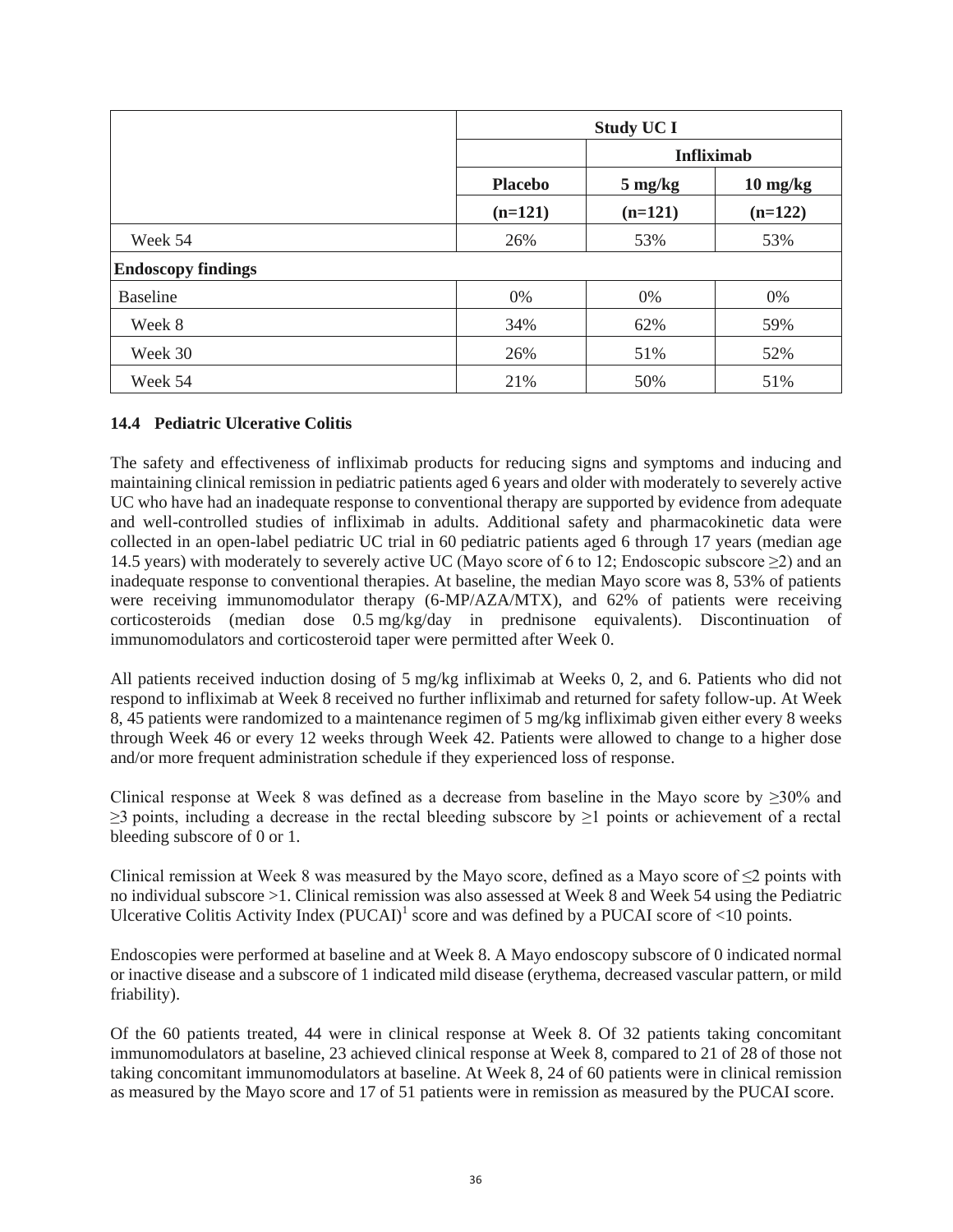At Week 54, 8 of 21 patients in the every 8-week maintenance group and 4 of 22 patients in the every 12-week maintenance group achieved remission as measured by the PUCAI score.

During maintenance phase, 23 of 45 randomized patients (9 in the every 8-week group and 14 in the every 12-week group) required an increase in their dose and/or increase in frequency of infliximab administration due to loss of response. Nine of the 23 patients who required a change in dose had achieved remission at Week 54. Seven of those patients received the 10 mg/kg every 8-week dosing.

### **14.5 Rheumatoid Arthritis**

The safety and efficacy of infliximab in adult patients with RA were assessed in 2 multicenter, randomized, double-blind, pivotal trials: ATTRACT (Study RA I) and ASPIRE (Study RA II). Concurrent use of stable doses of folic acid, oral corticosteroids (≤10 mg/day) and/or non-steroidal anti-inflammatory drugs (NSAIDs) was permitted.

Study RA I was a placebo-controlled study of 428 patients with active RA despite treatment with MTX. Patients enrolled had a median age of 54 years, median disease duration of 8.4 years, median swollen and tender joint count of 20 and 31 respectively, and were on a median dose of 15 mg/wk of MTX. Patients received either placebo + MTX or one of 4 doses/schedules of infliximab + MTX: 3 mg/kg or 10 mg/kg of infliximab by IV infusion at Weeks 0, 2 and 6 followed by additional infusions every 4 or 8 weeks in combination with MTX.

Study RA II was a placebo-controlled study of 3 active treatment arms in 1004 MTX naive patients of 3 or fewer years duration active RA. Patients enrolled had a median age of 51 years with a median disease duration of 0.6 years, median swollen and tender joint count of 19 and 31, respectively, and >80% of patients had baseline joint erosions. At randomization, all patients received MTX (optimized to 20 mg/wk by Week 8) and either placebo, 3 mg/kg or 6 mg/kg infliximab at Weeks 0, 2, and 6 and every 8 weeks thereafter.

Data on use of infliximab products without concurrent MTX are limited *[see Adverse Reactions (6.1)]*.

### Clinical Response

In Study RA I, all doses/schedules of infliximab + MTX resulted in improvement in signs and symptoms as measured by the American College of Rheumatology response criteria (ACR 20) with a higher percentage of patients achieving an ACR 20, 50 and 70 compared to placebo + MTX (Table 7). This improvement was observed at Week 2 and maintained through Week 102. Greater effects on each component of the ACR 20 were observed in all patients treated with infliximab  $+$  MTX compared to placebo  $+$  MTX (Table 8). More patients treated with infliximab reached a major clinical response than placebo-treated patients (Table 7). In Study RA II, after 54 weeks of treatment, both doses of infliximab + MTX resulted in statistically significantly greater response in signs and symptoms compared to MTX alone as measured by the proportion of patients achieving ACR 20, 50 and 70 responses (Table 7). More patients treated with infliximab reached a major clinical response than placebo-treated patients (Table 7).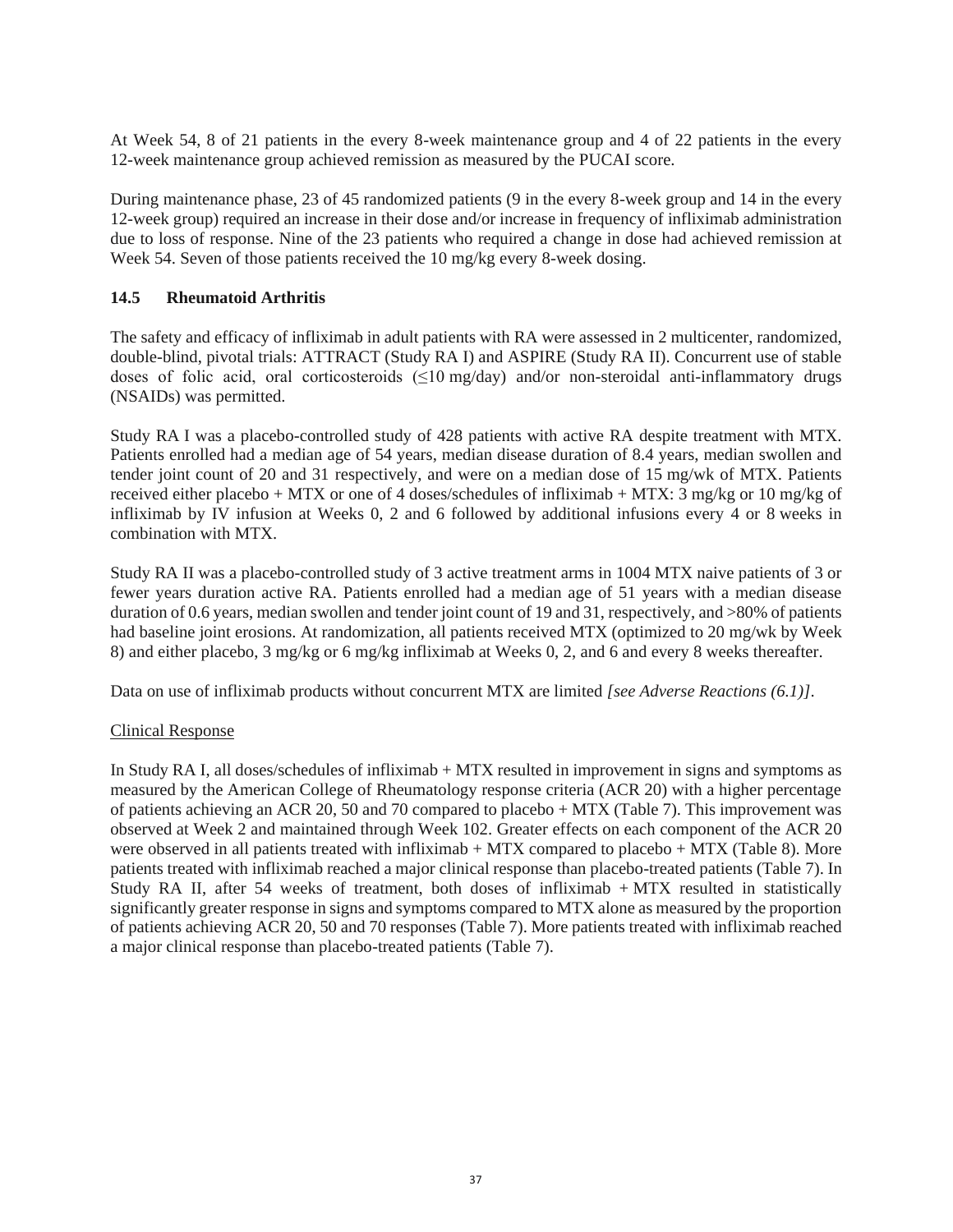|                                            | <b>Study RA I</b>       |                     |                     |                     |                                  |                         | <b>Study RA II</b>  |                     |
|--------------------------------------------|-------------------------|---------------------|---------------------|---------------------|----------------------------------|-------------------------|---------------------|---------------------|
|                                            |                         |                     | Infliximab + $MTX$  |                     |                                  | $Infliximab + MTX$      |                     |                     |
|                                            |                         | $3 \text{ mg/kg}$   |                     |                     | $10 \frac{\text{mg}}{\text{kg}}$ |                         | $3$ mg/kg           | 6 mg/kg             |
| <b>Response</b>                            | Placebo +<br><b>MTX</b> | q8 wks              | q4 wks              | q8 wks              | q4 wks                           | Placebo +<br><b>MTX</b> | q8 wks              | q8 wks              |
|                                            | $(n=88)$                | $(n=86)$            | $(n=86)$            | $(n=87)$            | $(n=81)$                         | $(n=274)$               | $(n=351)$           | $(n=355)$           |
| <b>ACR 20</b>                              |                         |                     |                     |                     |                                  |                         |                     |                     |
| Week 30                                    | 20%                     | 50% <sup>a</sup>    | $50\%$ <sup>a</sup> | 52% <sup>a</sup>    | 58% <sup>a</sup>                 | N/A                     | N/A                 | N/A                 |
| Week 54                                    | 17%                     | $42%$ <sup>a</sup>  | $48%$ <sup>a</sup>  | 59% <sup>a</sup>    | 59% <sup>a</sup>                 | 54%                     | $62\%$ <sup>c</sup> | 66% <sup>a</sup>    |
| <b>ACR 50</b>                              |                         |                     |                     |                     |                                  |                         |                     |                     |
| Week 30                                    | 5%                      | $27%$ <sup>a</sup>  | $29%$ <sup>a</sup>  | $31\%$ <sup>a</sup> | $26\%$ <sup>a</sup>              | N/A                     | N/A                 | N/A                 |
| Week 54                                    | 9%                      | $21\%$ <sup>c</sup> | $34\%$ <sup>a</sup> | $40\%$ <sup>a</sup> | 38% <sup>a</sup>                 | 32%                     | $46\%$ <sup>a</sup> | 50% <sup>a</sup>    |
| <b>ACR 70</b>                              |                         |                     |                     |                     |                                  |                         |                     |                     |
| Week 30                                    | 0%                      | $8\%$ <sup>b</sup>  | $11\%$ <sup>b</sup> | $18\%$ <sup>a</sup> | $11\%$ <sup>a</sup>              | N/A                     | N/A                 | N/A                 |
| Week 54                                    | 2%                      | $11\%$ <sup>c</sup> | $18\%$ <sup>a</sup> | $26\%$ <sup>a</sup> | 19% <sup>a</sup>                 | 21%                     | 33% <sup>b</sup>    | 37% <sup>a</sup>    |
| Major<br>clinical<br>response <sup>d</sup> | $0\%$                   | $7\%$ <sup>c</sup>  | $8\%$ <sup>b</sup>  | $15\%$ <sup>a</sup> | $6\%$ <sup>c</sup>               | 8%                      | 12%                 | $17\%$ <sup>a</sup> |

**Table 7: ACR Response (percent of patients) in Adult RA Patients (Studies RA I and RA II)**

<sup>a</sup> *P*≤0.001

 $\bar{P}$  *P*<0.01

<sup>c</sup> *P*<0.05

<sup>d</sup> A major clinical response was defined as a 70% ACR response for 6 consecutive months (consecutive visits spanning at least 26 weeks) through Week 102 for Study RA I and Week 54 for Study RA II.

# **Table 8: Components of ACR 20 at baseline and 54 weeks (Study RA I)**

|                                            |                 | Infliximab + $MTX^a$<br>Placebo + MTX |                 |           |
|--------------------------------------------|-----------------|---------------------------------------|-----------------|-----------|
| <b>Parameter</b> (medians)                 |                 | $(n=88)$                              |                 | $(n=340)$ |
|                                            | <b>Baseline</b> | Week 54                               | <b>Baseline</b> | Week 54   |
| No. of Tender Joints                       | 24              | 16                                    | 32              | 8         |
| No. of Swollen Joints                      | 19              | 13                                    | 20              |           |
| Pain <sup>b</sup>                          | 6.7             | 6.1                                   | 6.8             | 3.3       |
| Physician's Global Assessment <sup>b</sup> | 6.5             | 5.2                                   | 6.2             | 2.1       |
| Patient's Global Assessment <sup>b</sup>   | 6.2             | 6.2                                   | 6.3             | 3.2       |
| Disability Index $(HAQ-DI)^c$              | 1.8             | 1.5                                   | 1.8             | 1.3       |
| CRP (mg/dL)                                | 3.0             | 2.3                                   | 2.4             | 0.6       |

<sup>a</sup> All doses/schedules of infliximab + MTX

<sup>b</sup> Visual Analog Scale (0=best, 10=worst)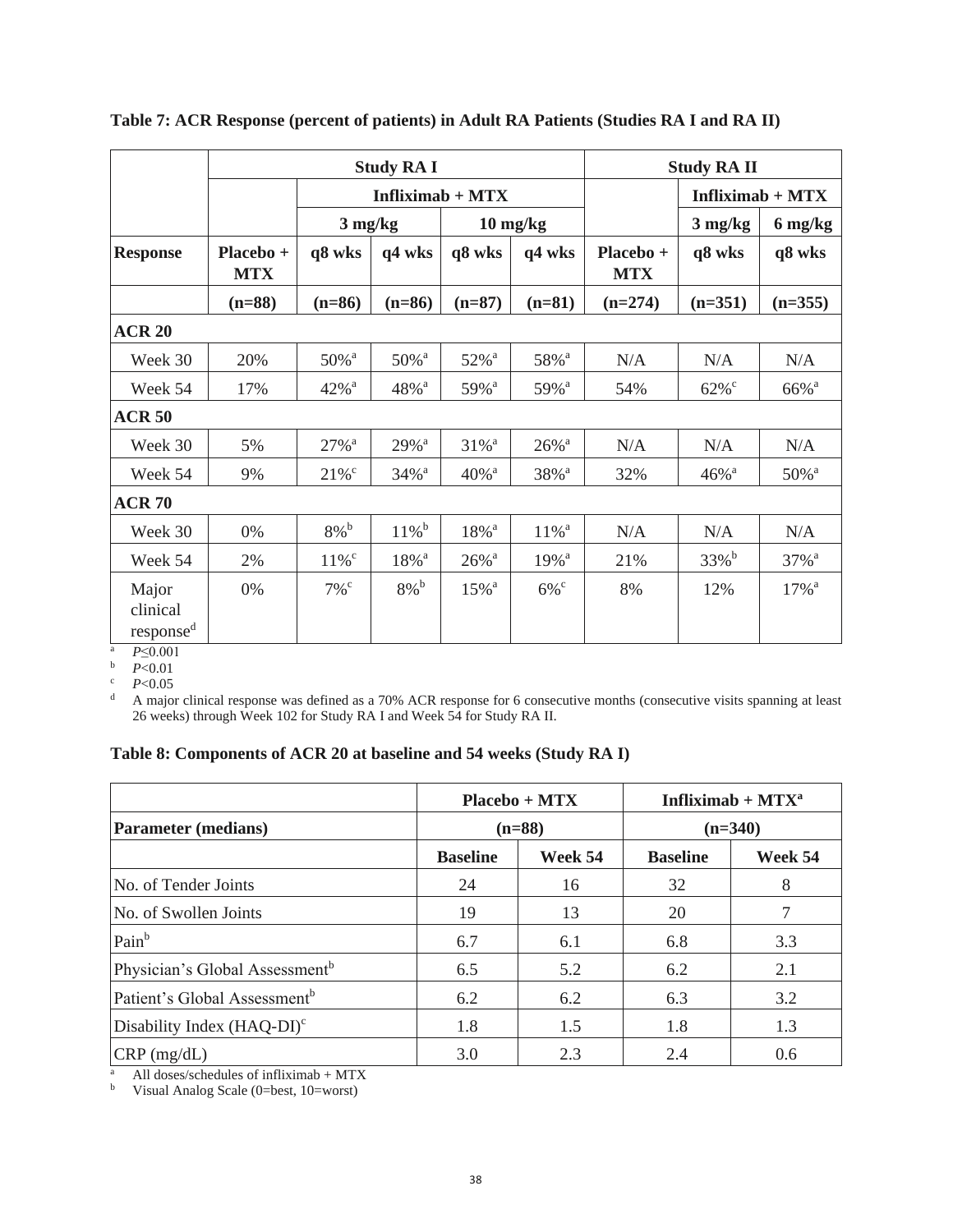<sup>c</sup> Health Assessment Questionnaire, measurement of 8 categories: dressing and grooming, arising, eating, walking, hygiene, reach, grip, and activities (0=best, 3=worst)

#### Radiographic Response

Structural damage in both hands and feet was assessed radiographically at Week 54 by the change from baseline in the van der Heijde-modified Sharp (vdH-S) score, a composite score of structural damage that measures the number and size of joint erosions and the degree of joint space narrowing in hands/wrists and feet.

In Study RA I, approximately 80% of patients had paired X-ray data at 54 weeks and approximately 70% at 102 weeks. The inhibition of progression of structural damage was observed at 54 weeks (Table 9) and maintained through 102 weeks.

In Study RA II, >90% of patients had at least 2 evaluable X-rays. Inhibition of progression of structural damage was observed at Weeks 30 and 54 (Table 9) in the infliximab + MTX groups compared to MTX alone. Patients treated with infliximab + MTX demonstrated less progression of structural damage compared to MTX alone, whether baseline acute phase reactants (ESR and CRP) were normal or elevated: patients with elevated baseline acute phase reactants treated with MTX alone demonstrated a mean progression in vdH-S score of 4.2 units compared to patients treated with infliximab + MTX who demonstrated 0.5 units of progression; patients with normal baseline acute phase reactants treated with MTX alone demonstrated a mean progression in vdH-S score of 1.8 units compared to infliximab + MTX who demonstrated 0.2 units of progression. Of patients receiving infliximab + MTX, 59% had no progression (vdH-S score  $\leq$ 0 unit) of structural damage compared to 45% of patients receiving MTX alone. In a subset of patients who began the study without erosions, infliximab + MTX maintained an erosion-free state at 1 year in a greater proportion of patients than MTX alone, 79% (77/98) vs. 58% (23/40), respectively (*P*<0.01). Fewer patients in the infliximab + MTX groups (47%) developed erosions in uninvolved joints compared to MTX alone (59%).

|                      | <b>Study RA I</b>         |                   |                                  | <b>Study RA II</b>        |                   |                    |  |
|----------------------|---------------------------|-------------------|----------------------------------|---------------------------|-------------------|--------------------|--|
|                      |                           |                   | Infliximab + $MTX$               |                           |                   | Infliximab + $MTX$ |  |
|                      |                           | $3 \text{ mg/kg}$ | $10 \frac{\text{mg}}{\text{kg}}$ |                           | $3 \text{ mg/kg}$ | 6 mg/kg            |  |
|                      | $Placebo +$<br><b>MTX</b> | q8 wks            | q8 wks                           | $Placebo +$<br><b>MTX</b> | q8 wks            | q8 wks             |  |
|                      | $(n=64)$                  | $(n=71)$          | $(n=77)$                         | $(n=282)$                 | $(n=359)$         | $(n=363)$          |  |
| <b>Total Score</b>   |                           |                   |                                  |                           |                   |                    |  |
| <b>Baseline</b>      |                           |                   |                                  |                           |                   |                    |  |
| Mean                 | 79                        | 78                | 65                               | 11.3                      | 11.6              | 11.2               |  |
| Median               | 55                        | 57                | 56                               | 5.1                       | 5.2               | 5.3                |  |
| Change from baseline |                           |                   |                                  |                           |                   |                    |  |
| Mean                 | 6.9                       | 1.3 <sup>a</sup>  | 0.2 <sup>a</sup>                 | 3.7                       | 0.4 <sup>a</sup>  | $0.5^{\mathrm{a}}$ |  |
| Median               | 4.0                       | 0.5               | 0.5                              | 0.4                       | 0.0               | 0.0                |  |

**Table 9: Radiographic Change from Baseline to Week 54 in Adult RA Patients (Studies RA I and RA II)**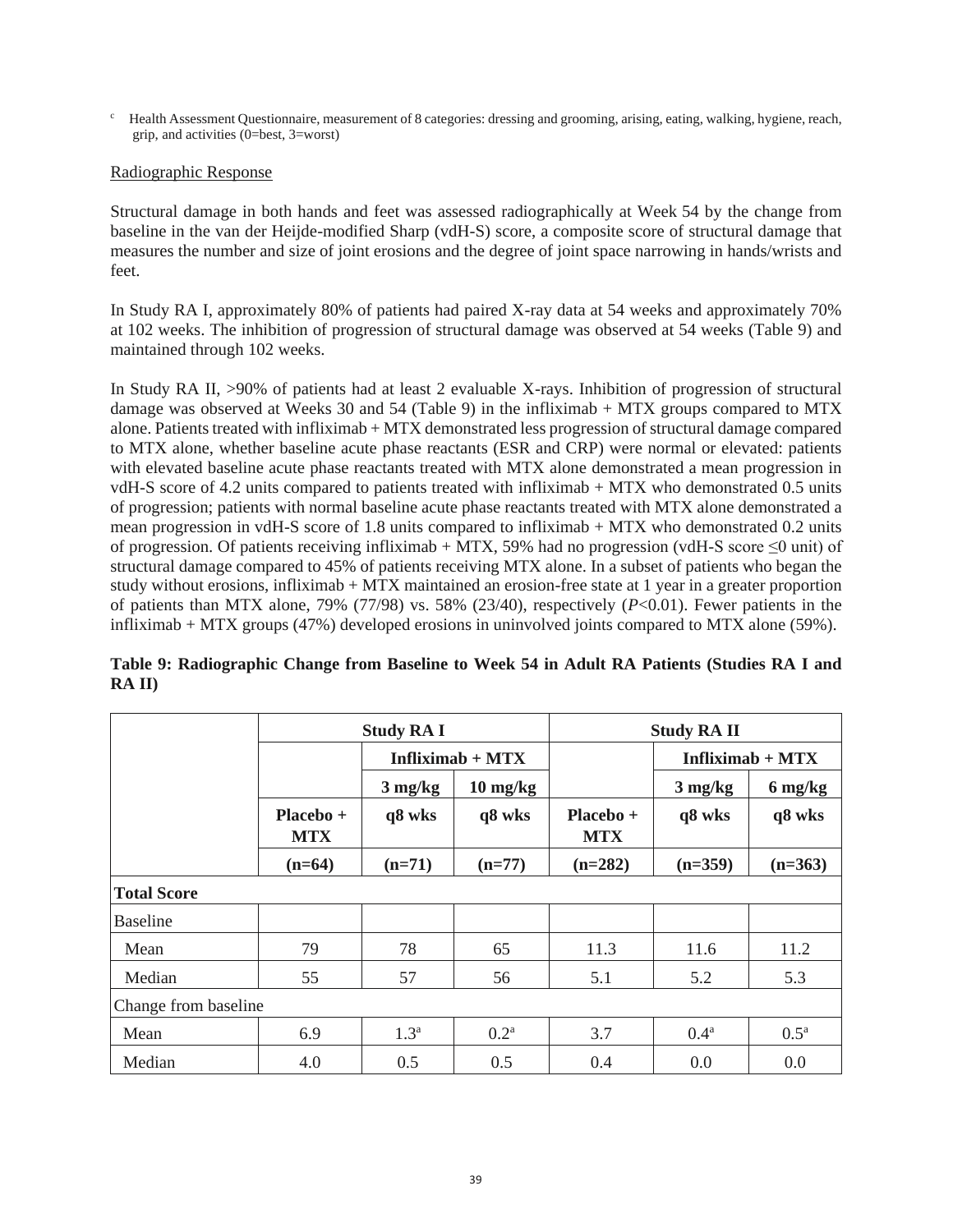|                      | <b>Study RA I</b>       |                    | <b>Study RA II</b> |                         |                    |                  |
|----------------------|-------------------------|--------------------|--------------------|-------------------------|--------------------|------------------|
|                      |                         | Infliximab + $MTX$ |                    |                         | Infliximab + $MTX$ |                  |
|                      |                         | $3$ mg/kg          | $10 \text{ mg/kg}$ |                         | $3$ mg/kg          | 6 mg/kg          |
|                      | Placebo +<br><b>MTX</b> | q8 wks             | q8 wks             | Placebo +<br><b>MTX</b> | q8 wks             | q8 wks           |
|                      | $(n=64)$                | $(n=71)$           | $(n=77)$           | $(n=282)$               | $(n=359)$          | $(n=363)$        |
| <b>Erosion Score</b> |                         |                    |                    |                         |                    |                  |
| <b>Baseline</b>      |                         |                    |                    |                         |                    |                  |
| Mean                 | 44                      | 44                 | 33                 | 8.3                     | 8.8                | 8.3              |
| Median               | 25                      | 29                 | 22                 | 3.0                     | 3.8                | 3.8              |
| Change from baseline |                         |                    |                    |                         |                    |                  |
| Mean                 | 4.1                     | 0.2 <sup>a</sup>   | $0.2^{\mathrm{a}}$ | 3.0                     | $0.3^{\rm a}$      | 0.1 <sup>a</sup> |
| Median               | 2.0                     | 0.0                | 0.5                | 0.3                     | 0.0                | 0.0              |
| <b>JSN Score</b>     |                         |                    |                    |                         |                    |                  |
| <b>Baseline</b>      |                         |                    |                    |                         |                    |                  |
| Mean                 | 36                      | 34                 | 31                 | 3.0                     | 2.9                | 2.9              |
| Median               | 26                      | 29                 | 24                 | 1.0                     | 1.0                | 1.0              |
| Change from baseline |                         |                    |                    |                         |                    |                  |
| Mean                 | 2.9                     | 1.1 <sup>a</sup>   | 0.0 <sup>a</sup>   | 0.6                     | 0.1 <sup>a</sup>   | 0.2              |
| Median               | 1.5                     | 0.0                | 0.0                | 0.0                     | 0.0                | 0.0              |

<sup>a</sup> *P*<0.001 for each outcome against placebo.

#### Physical Function Response

Physical function and disability were assessed using the Health Assessment Questionnaire (HAQ-DI) and the general health-related quality of life questionnaire SF-36.

In Study RA I, all doses/schedules of infliximab + MTX showed significantly greater improvement from baseline in HAQ-DI and SF-36 physical component summary score averaged over time through Week 54 compared to placebo + MTX, and no worsening in the SF-36 mental component summary score. The median (interquartile range) improvement from baseline to Week 54 in HAQ-DI was 0.1 (-0.1, 0.5) for the placebo  $+$  MTX group and 0.4 (0.1, 0.9) for infliximab  $+$  MTX (p<0.001). Both HAQ-DI and SF-36 effects were maintained through Week 102. Approximately 80% of patients in all doses/schedules of infliximab + MTX remained in the trial through 102 weeks.

In Study RA II, both infliximab treatment groups showed greater improvement in HAQ-DI from baseline averaged over time through Week 54 compared to MTX alone; 0.7 for infliximab + MTX vs. 0.6 for MTX alone  $(P \le 0.001)$ . No worsening in the SF-36 mental component summary score was observed.

#### **14.6 Ankylosing Spondylitis**

The safety and efficacy of infliximab were assessed in a randomized, multicenter, double-blind, placebo-controlled study in 279 adult patients with active AS. Patients were between 18 and 74 years of age,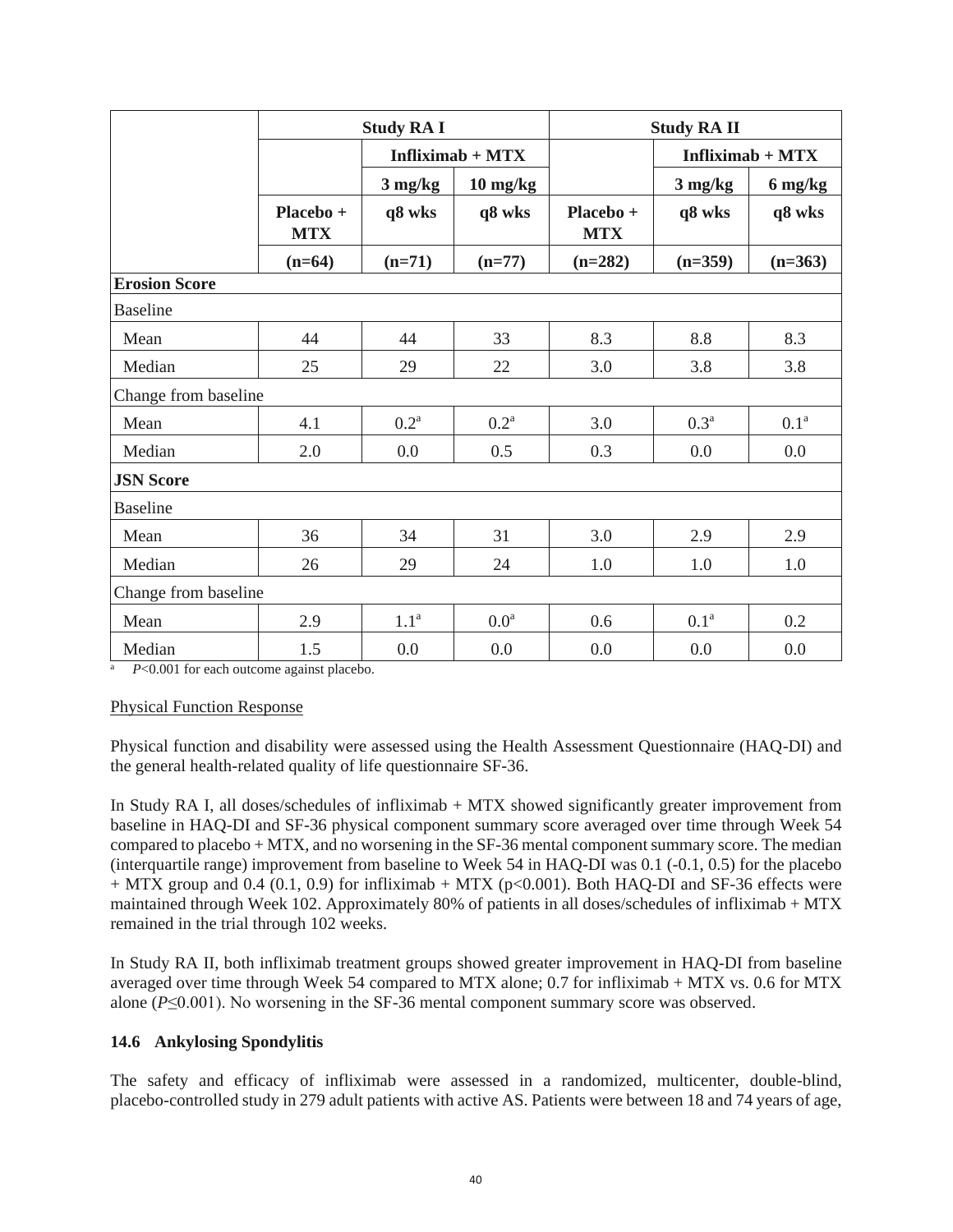and had AS as defined by the modified New York criteria for Ankylosing Spondylitis. Patients were to have had active disease as evidenced by both a Bath Ankylosing Spondylitis Disease Activity Index (BASDAI) score  $>4$  (possible range 0-10) and spinal pain  $>4$  (on a Visual Analog Scale [VAS] of 0-10). Patients with complete ankylosis of the spine were excluded from study participation, and the use of Disease-Modifying Anti-Rheumatic Drugs (DMARDs) and systemic corticosteroids were prohibited. Doses of 5 mg/kg of infliximab or placebo were administered intravenously at Weeks 0, 2, 6, 12 and 18.

At 24 weeks, improvement in the signs and symptoms of AS, as measured by the proportion of patients achieving a 20% improvement in ASAS response criteria (ASAS 20), was seen in 60% of patients in the infliximab-treated group vs. 18% of patients in the placebo group (p<0.001). Improvement was observed at Week 2 and maintained through Week 24 (Figure 3 and Table 10).





At 24 weeks, the proportions of patients achieving a 50% and a 70% improvement in the signs and symptoms of AS, as measured by ASAS response criteria (ASAS 50 and ASAS 70, respectively), were 44% and 28%, respectively, for patients receiving infliximab, compared to 9% and 4%, respectively, for patients receiving placebo ( $P<0.001$ , infliximab vs. placebo). A low level of disease activity (defined as a value  $<20$  [on a scale of 0-100 mm] in each of the 4 ASAS response parameters) was achieved in 22% of infliximab-treated patients vs. 1% in placebo-treated patients (*P*<0.001).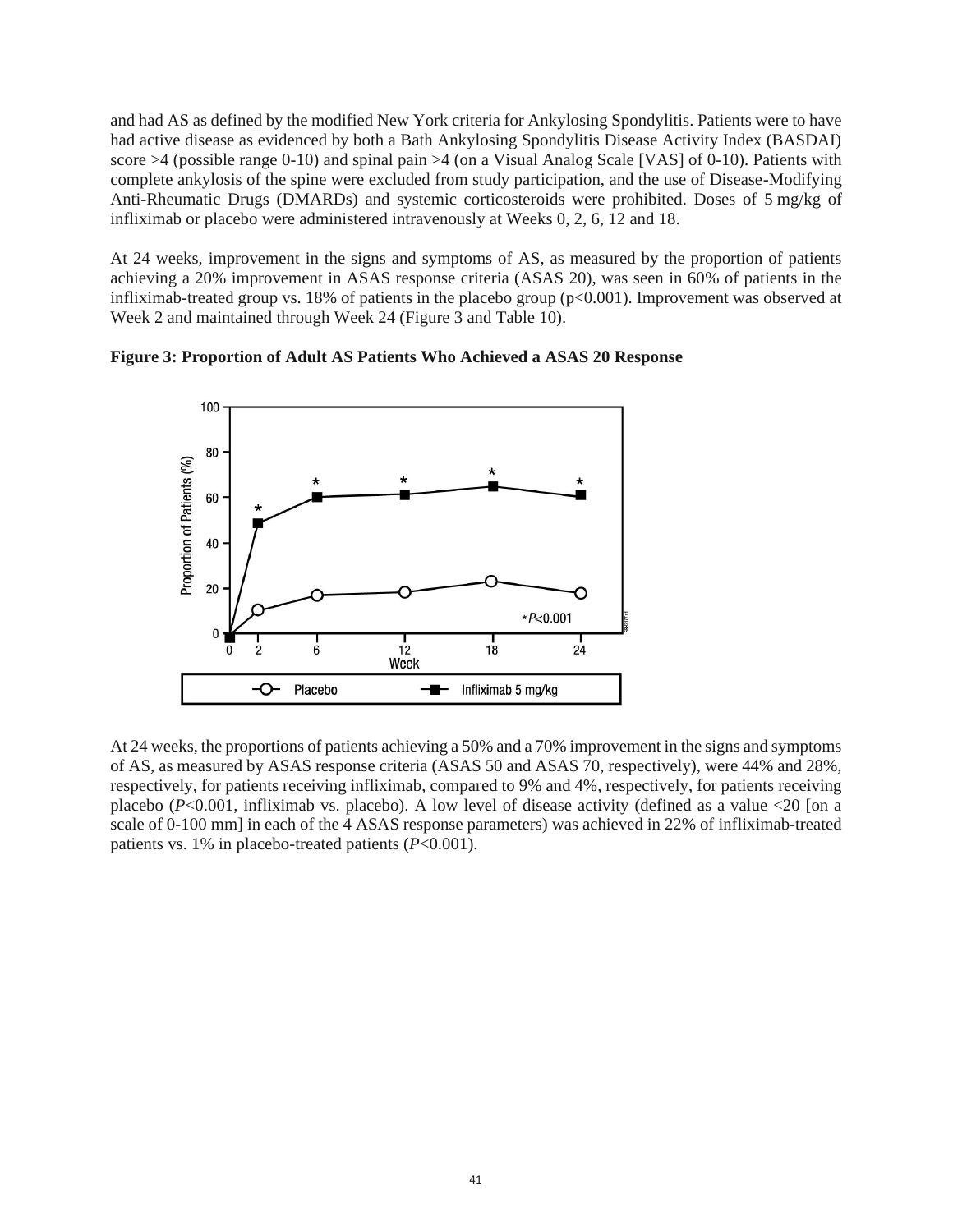|  |  | <b>Table 10: Components of AS Disease Activity</b> |  |
|--|--|----------------------------------------------------|--|
|--|--|----------------------------------------------------|--|

|                                        | Placebo $(n=78)$ |          | Infliximab 5 mg/kg<br>$(n=201)$ |          |                 |  |
|----------------------------------------|------------------|----------|---------------------------------|----------|-----------------|--|
|                                        | <b>Baseline</b>  | 24 Weeks | <b>Baseline</b>                 | 24 Weeks | <i>P</i> -value |  |
| <b>ASAS 20 response</b>                |                  |          |                                 |          |                 |  |
| Criteria (Mean)                        |                  |          |                                 |          |                 |  |
| Patient Global Assessment <sup>a</sup> | 6.6              | 6.0      | 6.8                             | 3.8      | < 0.001         |  |
| Spinal pain <sup>a</sup>               | 7.3              | 6.5      | 7.6                             | 4.0      | < 0.001         |  |
| BASFI <sup>b</sup>                     | 5.8              | 5.6      | 5.7                             | 3.6      | < 0.001         |  |
| Inflammation <sup>c</sup>              | 6.9              | 5.8      | 6.9                             | 3.4      | < 0.001         |  |
| <b>Acute Phase Reactants</b>           |                  |          |                                 |          |                 |  |
| Median CRP <sup>d</sup> (mg/dL)        | 1.7              | 1.5      | 1.5                             | 0.4      | < 0.001         |  |
| <b>Spinal Mobility (cm, Mean)</b>      |                  |          |                                 |          |                 |  |
| Modified Schober's test <sup>e</sup>   | 4.0              | 5.0      | 4.3                             | 4.4      | 0.75            |  |
| Chest expansion <sup>e</sup>           | 3.6              | 3.7      | 3.3                             | 3.9      | 0.04            |  |
| Tragus to wall <sup>e</sup>            | 17.3             | 17.4     | 16.9                            | 15.7     | 0.02            |  |
| Lateral spinal flexion <sup>e</sup>    | 10.6             | 11.0     | 11.4                            | 12.9     | 0.03            |  |

Measured on a VAS with  $0=$  "none" and  $10=$  "severe"

<sup>b</sup> Bath Ankylosing Spondylitis Functional Index (BASFI), average of 10 questions

c Inflammation, average of last 2 questions on the 6-question BASDAI

<sup>d</sup> CRP normal range 0-1.0 mg/dL

<sup>e</sup> Spinal mobility normal values: modified Schober's test: >4 cm; chest expansion: >6 cm; tragus to wall: <15 cm; lateral spinal flexion:  $>10$  cm

The median improvement from baseline in the general health-related quality-of-life questionnaire SF-36 physical component summary score at Week 24 was 10.2 for the infliximab group vs. 0.8 for the placebo group (*P*<0.001). There was no change in the SF-36 mental component summary score in either the infliximab group or the placebo group.

Results of this study were similar to those seen in a multicenter double-blind, placebo-controlled study of 70 patients with AS.

### **14.7 Psoriatic Arthritis**

Safety and efficacy of infliximab were assessed in a multicenter, double-blind, placebo-controlled study in 200 adult patients with active PsA despite DMARD or NSAID therapy (≥5 swollen joints and ≥5 tender joints) with 1 or more of the following subtypes: arthritis involving DIP joints (n=49), arthritis mutilans  $(n=3)$ , asymmetric peripheral arthritis  $(n=40)$ , polyarticular arthritis  $(n=100)$ , and spondylitis with peripheral arthritis (n=8). Patients also had Ps with a qualifying target lesion  $\geq$  2 cm in diameter. Forty-six percent of patients continued on stable doses of methotrexate (≤25 mg/week). During the 24-week double-blind phase, patients received either 5 mg/kg infliximab or placebo at Weeks 0, 2, 6, 14, and 22 (100 patients in each group). At Week 16, placebo patients with <10% improvement from baseline in both swollen and tender joint counts were switched to infliximab induction (early escape). At Week 24, all placebo-treated patients crossed over to infliximab induction. Dosing continued for all patients through Week 46.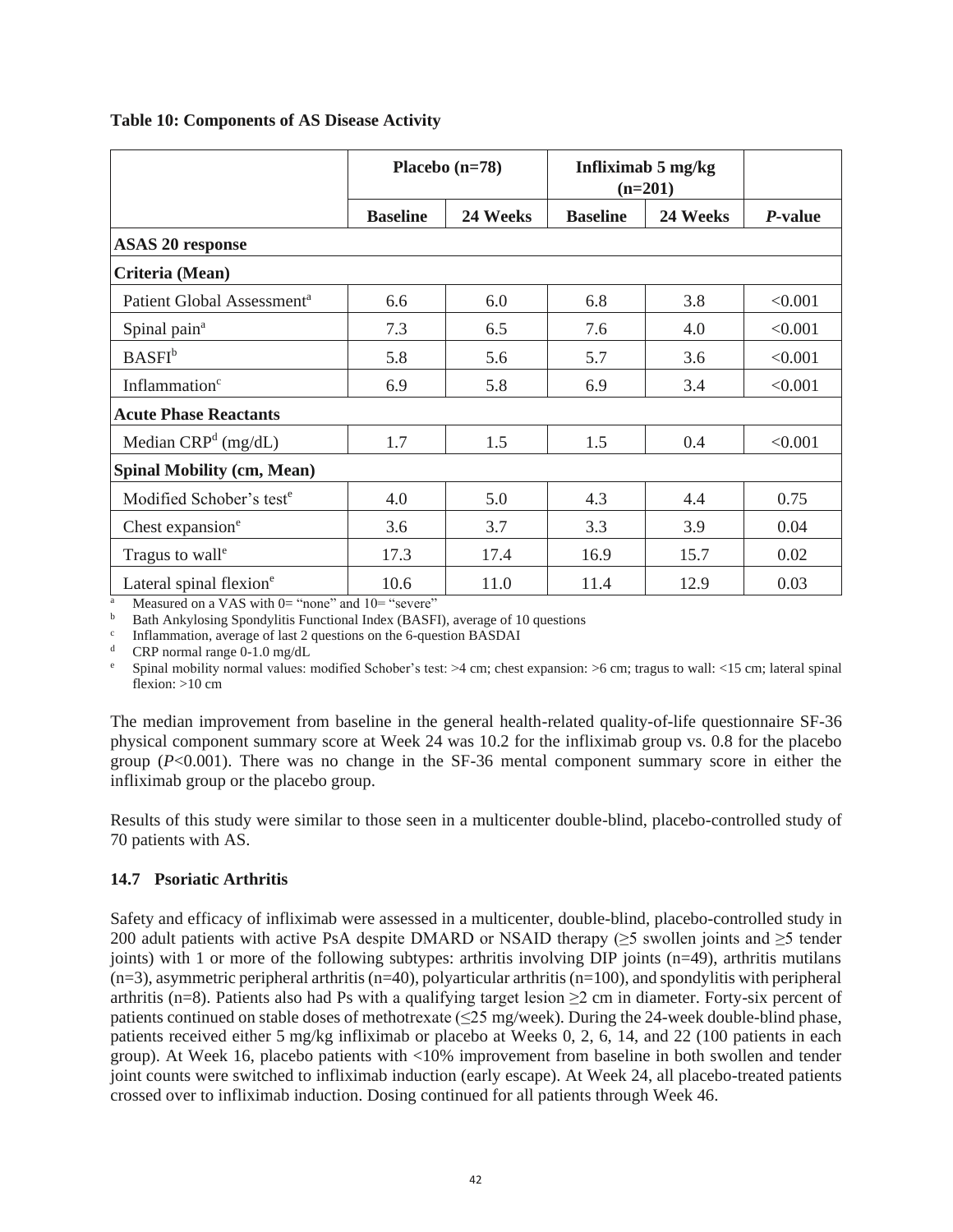#### Clinical Response

Treatment with infliximab resulted in improvement in signs and symptoms, as assessed by the ACR criteria, with 58% of infliximab-treated patients achieving ACR 20 at Week 14, compared with 11% of placebo-treated patients (*P*<0.001). The response was similar regardless of concomitant use of methotrexate. Improvement was observed as early as Week 2. At 6 months, the ACR 20/50/70 responses were achieved by 54%, 41%, and 27%, respectively, of patients receiving infliximab compared to 16%, 4%, and 2%, respectively, of patients receiving placebo. Similar responses were seen in patients with each of the subtypes of PsA, although few patients were enrolled with the arthritis mutilans and spondylitis with peripheral arthritis subtypes.

Compared to placebo, treatment with infliximab resulted in improvements in the components of the ACR response criteria, as well as in dactylitis and enthesopathy (Table 11). The clinical response was maintained through Week 54. Similar ACR responses were observed in an earlier randomized, placebo-controlled study of 104 PsA patients, and the responses were maintained through 98 weeks in an open-label extension phase.

### **Table 11: Components of ACR 20 and Percentage of Adult PsA Patients with 1 or More Joints with Dactylitis and Percentage of Adult PsA Patients with Enthesopathy at Baseline and Week 24**

|                                                     | <b>Placebo</b>  | <b>Infliximab</b><br>$5 \text{ mg/kg}^{\text{a}}$ |                 |         |  |
|-----------------------------------------------------|-----------------|---------------------------------------------------|-----------------|---------|--|
| <b>Patients Randomized</b>                          |                 | $(n=100)$                                         | $(n=100)$       |         |  |
|                                                     | <b>Baseline</b> | Week 24                                           | <b>Baseline</b> | Week 24 |  |
| <b>Parameter</b> (medians)                          |                 |                                                   |                 |         |  |
| No. of Tender Joints <sup>b</sup>                   | 24              | 20                                                | 20              | 6       |  |
| No. of Swollen Joints <sup>c</sup>                  | 12              | 9                                                 | 12              | 3       |  |
| Pain <sup>d</sup>                                   | 6.4             | 5.6                                               | 5.9             | 2.6     |  |
| Physician's Global Assessment <sup>d</sup>          | 6.0             | 4.5                                               | 5.6             | 1.5     |  |
| Patient's Global Assessment <sup>d</sup>            | 6.1             | 5.0                                               | 5.9             | 2.5     |  |
| Disability Index $(HAQ-DI)^e$                       | 1.1             | 1.1                                               | 1.1             | 0.5     |  |
| $CRP (mg/dL)^f$                                     | 1.2             | 0.9                                               | 1.0             | 0.4     |  |
| % Patients with 1 or more digits with<br>dactylitis | 41              | 33                                                | 40              | 15      |  |
| % Patients with enthesopathy                        | 35              | 36                                                | 42              | 22      |  |

*P*<0.001 for percent change from baseline in all components of ACR 20 at Week 24, *P*<0.05 for % of patients with dactylitis, and *P*=0.004 for % of patients with enthesopathy at Week 24

Scale 0-68

Scale 0-66

Visual Analog Scale (0=best, 10=worst)

<sup>e</sup> Health Assessment Questionnaire, measurement of 8 categories: dressing and grooming, arising, eating, walking, hygiene, reach, grip, and activities (0=best, 3=worst)

Normal range 0-0.6 mg/dL

Improvement in Psoriasis Area and Severity Index (PASI) in PsA patients with baseline body surface area (BSA)  $\geq$ 3% (n=87 placebo, n=83 infliximab) was achieved at Week 14, regardless of concomitant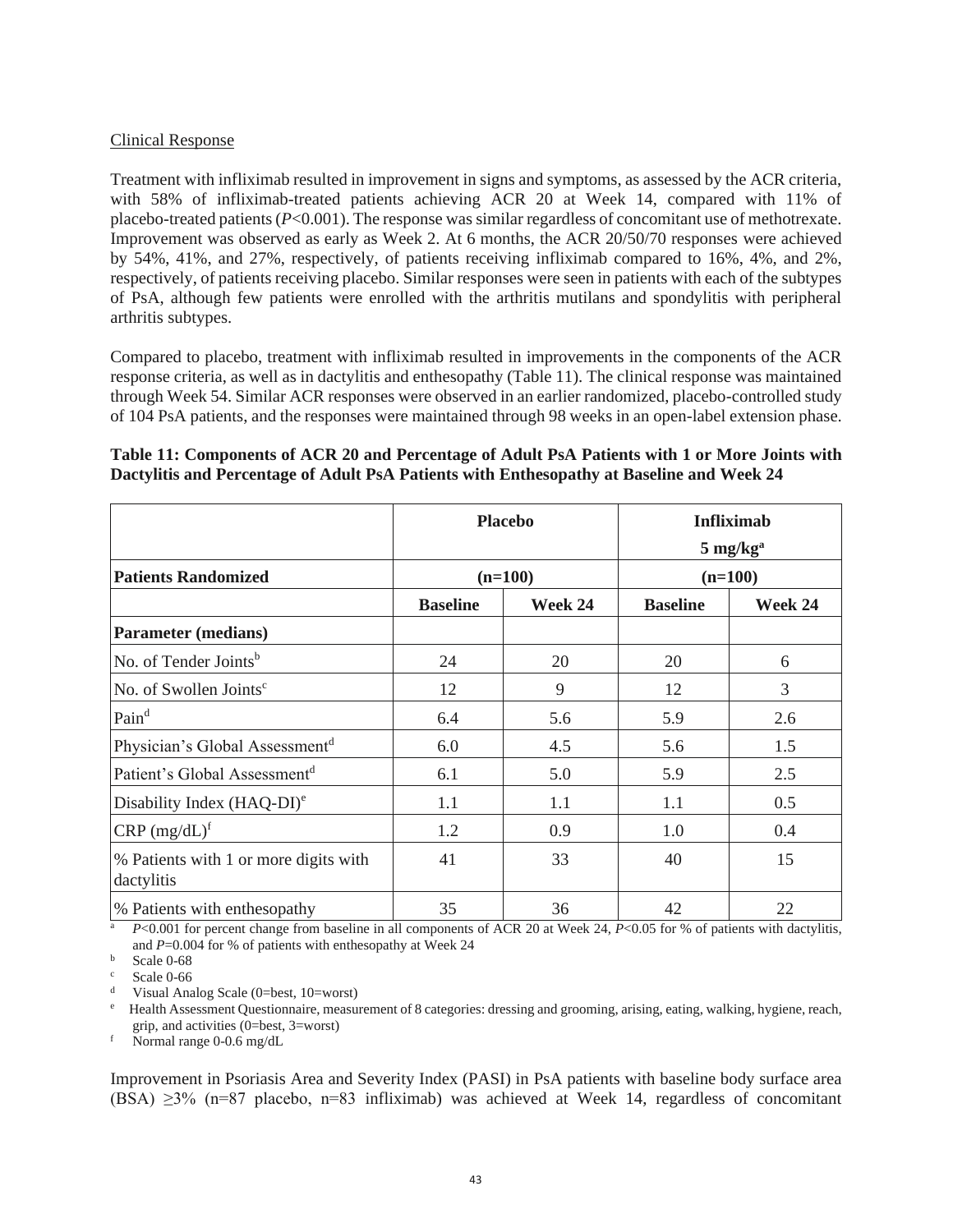methotrexate use, with 64% of infliximab-treated patients achieving at least 75% improvement from baseline vs. 2% of placebo-treated patients; improvement was observed in some patients as early as Week 2. At 6 months, the PASI 75 and PASI 90 responses were achieved by 60% and 39%, respectively, of patients receiving infliximab compared to 1% and 0%, respectively, of patients receiving placebo. The PASI response was generally maintained through Week 54. *[see Clinical Studies (14.8)]*.

### Radiographic Response

Structural damage in both hands and feet was assessed radiographically by the change from baseline in the van der Heijde-Sharp (vdH-S) score, modified by the addition of hand DIP joints. The total modified vdH-S score is a composite score of structural damage that measures the number and size of joint erosions and the degree of joint space narrowing (JSN) in the hands and feet. At Week 24, infliximab-treated patients had less radiographic progression than placebo-treated patients (mean change of −0.70 vs. 0.82, *P*<0.001). Infliximab-treated patients also had less progression in their erosion scores (−0.56 vs 0.51) and JSN scores (−0.14 vs 0.31). The patients in the infliximab group demonstrated continued inhibition of structural damage at Week 54. Most patients showed little or no change in the vdH-S score during this 12-month study (median change of 0 in both patients who initially received infliximab or placebo). More patients in the placebo group (12%) had readily apparent radiographic progression compared with the infliximab group (3%).

### Physical Function

Physical function status was assessed using the HAQ Disability Index (HAQ-DI) and the SF-36 Health Survey. Infliximab-treated patients demonstrated significant improvement in physical function as assessed by HAQ-DI (median percent improvement in HAQ-DI score from baseline to Week 14 and 24 of 43% for infliximab-treated patients vs 0% for placebo-treated patients).

During the placebo-controlled portion of the trial (24 weeks), 54% of infliximab-treated patients achieved a clinically meaningful improvement in HAQ-DI (≥0.3 unit decrease) compared to 22% of placebo-treated patients. Infliximab-treated patients also demonstrated greater improvement in the SF-36 physical and mental component summary scores than placebo-treated patients. The responses were maintained for up to 2 years in an open-label extension study.

# **14.8 Plaque Psoriasis**

The safety and efficacy of infliximab were assessed in 3 randomized, double-blind, placebo-controlled studies in patients 18 years of age and older with chronic, stable Ps involving ≥10% BSA, a minimum PASI score of 12, and who were candidates for systemic therapy or phototherapy. Patients with guttate, pustular, or erythrodermic psoriasis were excluded from these studies. No concomitant anti-psoriatic therapies were allowed during the study, with the exception of low-potency topical corticosteroids on the face and groin after Week 10 of study initiation.

Study I (EXPRESS) evaluated 378 patients who received placebo or infliximab at a dose of 5 mg/kg at Weeks 0, 2, and 6 (induction therapy), followed by maintenance therapy every 8 weeks. At Week 24, the placebo group crossed over to infliximab induction therapy (5 mg/kg), followed by maintenance therapy every 8 weeks. Patients originally randomized to infliximab continued to receive infliximab 5 mg/kg every 8 weeks through Week 46. Across all treatment groups, the median baseline PASI score was 21 and the baseline Static Physician Global Assessment (sPGA) score ranged from moderate (52% of patients) to marked (36%) to severe (2%). In addition, 75% of patients had a BSA >20%. Seventy-one percent of patients previously received systemic therapy, and 82% received phototherapy.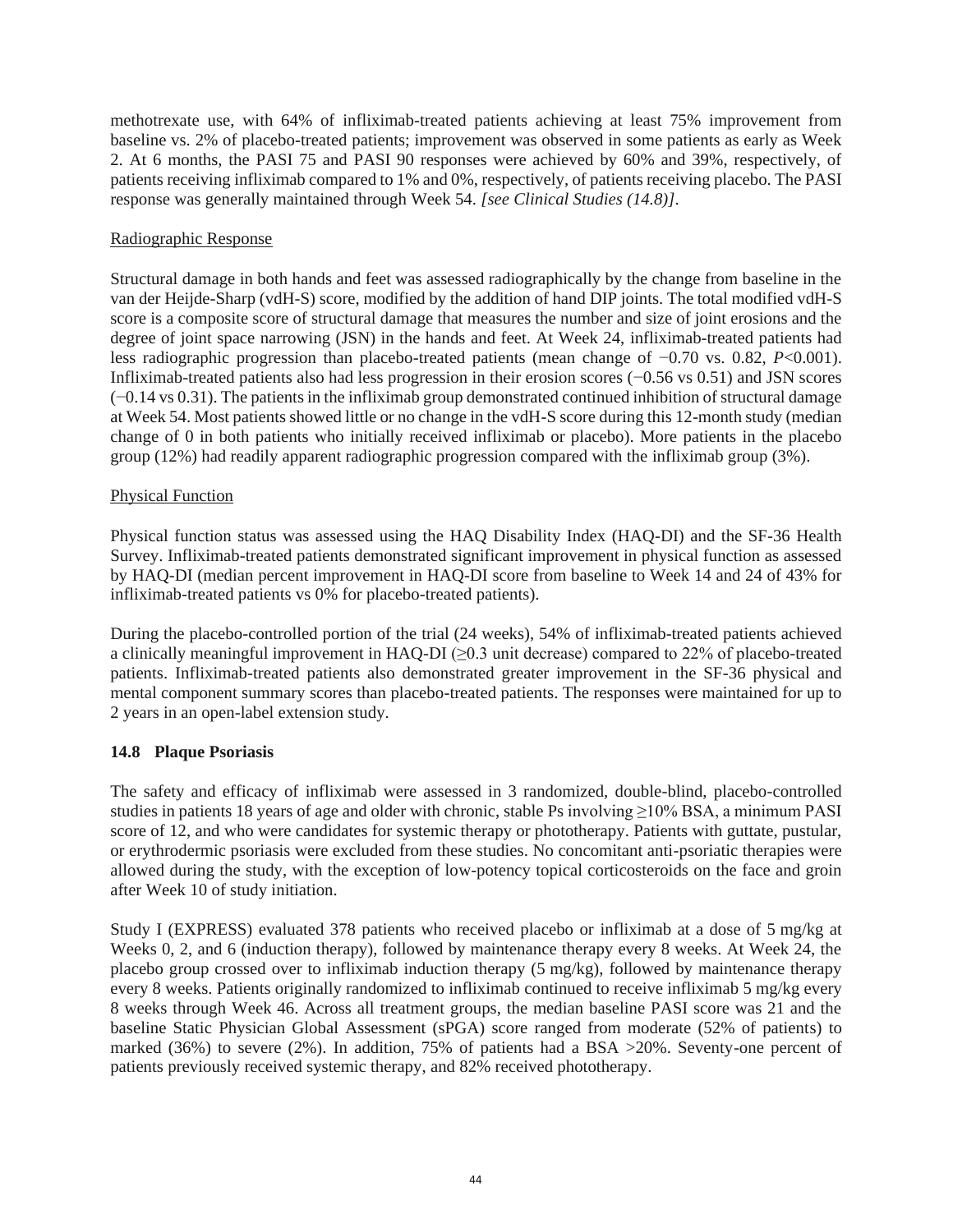Study II (EXPRESS II) evaluated 835 patients who received placebo or infliximab at doses of 3 mg/kg or 5 mg/kg at Weeks 0, 2, and 6 (induction therapy). At Week 14, within each infliximab dose group, patients were randomized to either scheduled (every 8 weeks) or as needed (PRN) maintenance treatment through Week 46. At Week 16, the placebo group crossed over to infliximab induction therapy (5 mg/kg), followed by maintenance therapy every 8 weeks. Across all treatment groups, the median baseline PASI score was 18, and 63% of patients had a BSA >20%. Fifty-five percent of patients previously received systemic therapy, and 64% received a phototherapy.

Study III (SPIRIT) evaluated 249 patients who had previously received either psoralen plus ultraviolet A treatment (PUVA) or other systemic therapy for their psoriasis. These patients were randomized to receive either placebo or infliximab at doses of 3 mg/kg or 5 mg/kg at Weeks 0, 2, and 6. At Week 26, patients with a sPGA score of moderate or worse (greater than or equal to 3 on a scale of 0 to 5) received an additional dose of the randomized treatment. Across all treatment groups, the median baseline PASI score was 19, and the baseline sPGA score ranged from moderate (62% of patients) to marked (22%) to severe (3%). In addition, 75% of patients had a BSA >20%. Of the enrolled patients, 114 (46%) received the Week 26 additional dose.

In Studies I, II and III, the primary endpoint was the proportion of patients who achieved a reduction in score of at least 75% from baseline at Week 10 by the PASI (PASI 75). In Study I and Study III, another evaluated outcome included the proportion of patients who achieved a score of "cleared" or "minimal" by the sPGA. The sPGA is a 6-category scale ranging from " $5$  = severe" to " $0$  = cleared" indicating the physician's overall assessment of the psoriasis severity focusing on induration, erythema, and scaling. Treatment success, defined as "cleared" or "minimal," consisted of none or minimal elevation in plaque, up to faint red coloration in erythema, and none or minimal fine scale over <5% of the plaque.

Study II also evaluated the proportion of patients who achieved a score of "clear" or "excellent" by the relative Physician's Global Assessment (rPGA). The rPGA is a 6-category scale ranging from "6 = worse" to "1 = clear" that was assessed relative to baseline. Overall lesions were graded with consideration to the percent of body involvement as well as overall induration, scaling, and erythema. Treatment success, defined as "clear" or "excellent," consisted of some residual pinkness or pigmentation to marked improvement (nearly normal skin texture; some erythema may be present). The results of these studies are presented in Table 12.

|                                                        | <b>Placebo</b> | <b>Infliximab</b> |                   |
|--------------------------------------------------------|----------------|-------------------|-------------------|
|                                                        |                | $3 \text{ mg/kg}$ | $5 \text{ mg/kg}$ |
| Psoriasis Study I - patients randomized <sup>a</sup>   | 77             |                   | 301               |
| PASI 75                                                | 2(3%)          |                   | 242 (80%)*        |
| sPGA                                                   | 3(4%)          |                   | 242 (80%)*        |
| Psoriasis Study II - patients randomized <sup>a</sup>  | 208            | 313               | 314               |
| PASI 75                                                | 4(2%)          | $220(70\%)*$      | $237(75%)$ *      |
| r <sub>PGA</sub>                                       | $2(1\%)$       | $217(69%)$ *      | 234 (75%)*        |
| Psoriasis Study III - patients randomized <sup>b</sup> | 51             | 99                | 99                |

**Table 12: Adult Psoriasis Studies I, II, and III, Week 10 Percentage of Patients Who Achieved PASI 75 and Percentage Who Achieved Treatment "Success" with Physician's Global Assessment at Week 10**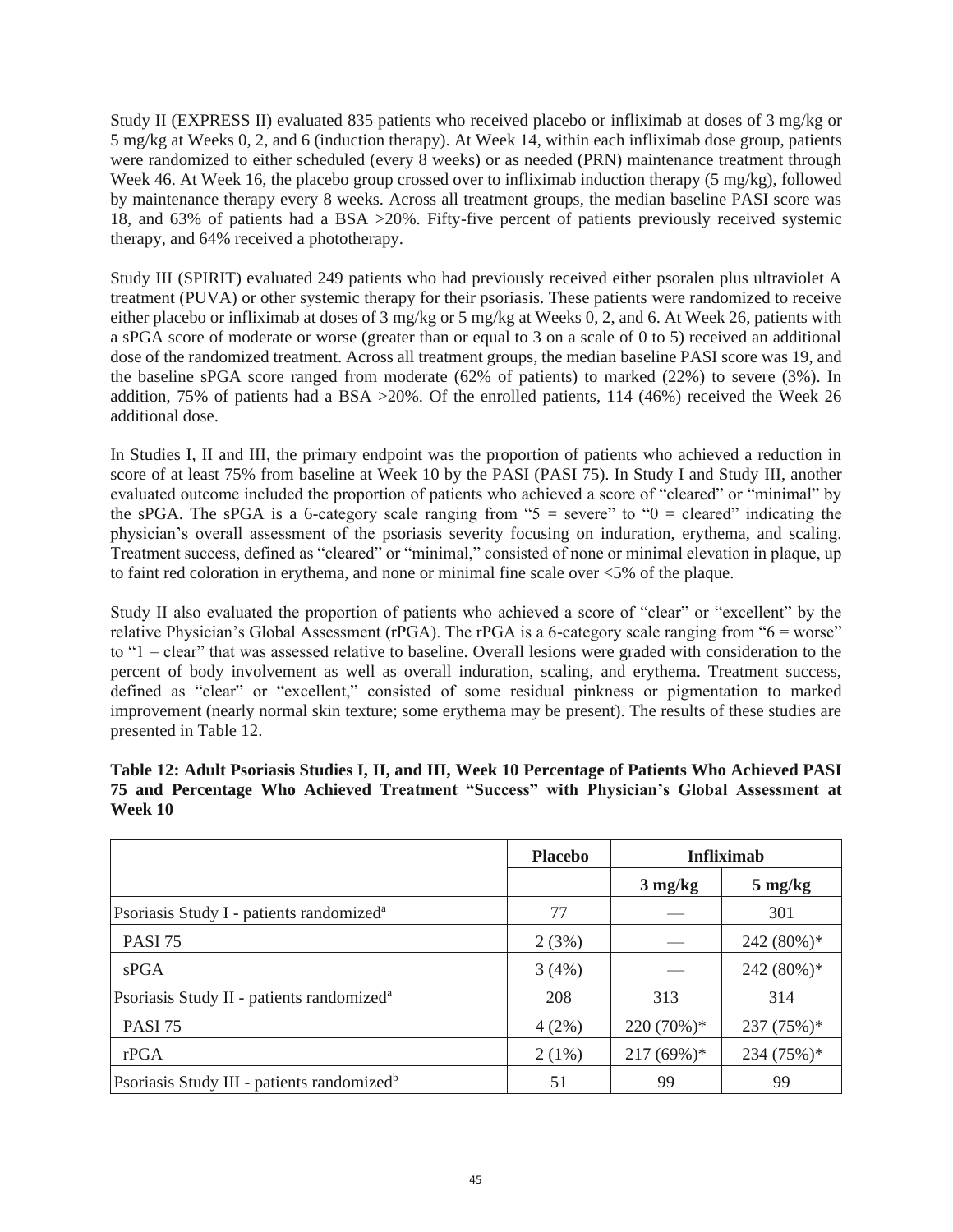|         | <b>Placebo</b> | <b>Infliximab</b> |                                 |
|---------|----------------|-------------------|---------------------------------|
|         |                | $3 \text{ mg/kg}$ | $5 \frac{\text{mg}}{\text{kg}}$ |
| PASI 75 | 3(6%)          | $71(72\%)*$       | $87(88%)*$                      |
| sPGA    | $5(10\%)$      | $71(72\%)*$       | 89 (90%)*                       |

\* *P*<0.001 compared with placebo.

Patients with missing data at Week 10 were considered as nonresponders.

Patients with missing data at Week 10 were imputed by last observation.

In Study I, in the subgroup of patients with more extensive Ps who had previously received phototherapy, 85% of patients on 5 mg/kg infliximab achieved a PASI 75 at Week 10 compared with 4% of patients on placebo.

In Study II, in the subgroup of patients with more extensive Ps who had previously received phototherapy, 72% and 77% of patients on 3 mg/kg and 5 mg/kg infliximab achieved a PASI 75 at Week 10 respectively compared with 1% on placebo. In Study II, among patients with more extensive Ps who had failed or were intolerant to phototherapy, 70% and 78% of patients on 3 mg/kg and 5 mg/kg infliximab achieved a PASI 75 at Week 10 respectively, compared with 2% on placebo.

Maintenance of response was studied in a subset of 292 and 297 infliximab-treated patients in the 3 mg/kg and 5 mg/kg groups; respectively, in Study II. Stratified by PASI response at Week 10 and investigational site, patients in the active treatment groups were re-randomized to either a scheduled or as needed maintenance (PRN) therapy, beginning on Week 14.

The groups that received a maintenance dose every 8 weeks appear to have a greater percentage of patients maintaining a PASI 75 through Week 50 as compared to patients who received the as needed or PRN doses, and the best response was maintained with the 5 mg/kg every 8-week dose. These results are shown in Figure 4. At Week 46, when infliximab serum concentrations were at trough level, in the every 8-week dose group, 54% of patients in the 5 mg/kg group compared to 36% in the 3 mg/kg group achieved PASI 75. The lower percentage of PASI 75 responders in the 3 mg/kg every 8-week dose group compared to the 5 mg/kg group was associated with a lower percentage of patients with detectable trough serum infliximab levels. This may be related in part to higher antibody rates *[see Adverse Reactions (6.1)]*. In addition, in a subset of patients who had achieved a response at Week 10, maintenance of response appears to be greater in patients who received infliximab every 8 weeks at the 5 mg/kg dose. Regardless of whether the maintenance doses are PRN or every 8 weeks, there is a decline in response in a subpopulation of patients in each group over time. The results of Study I through Week 50 in the 5 mg/kg every 8 weeks maintenance dose group were similar to the results from Study II.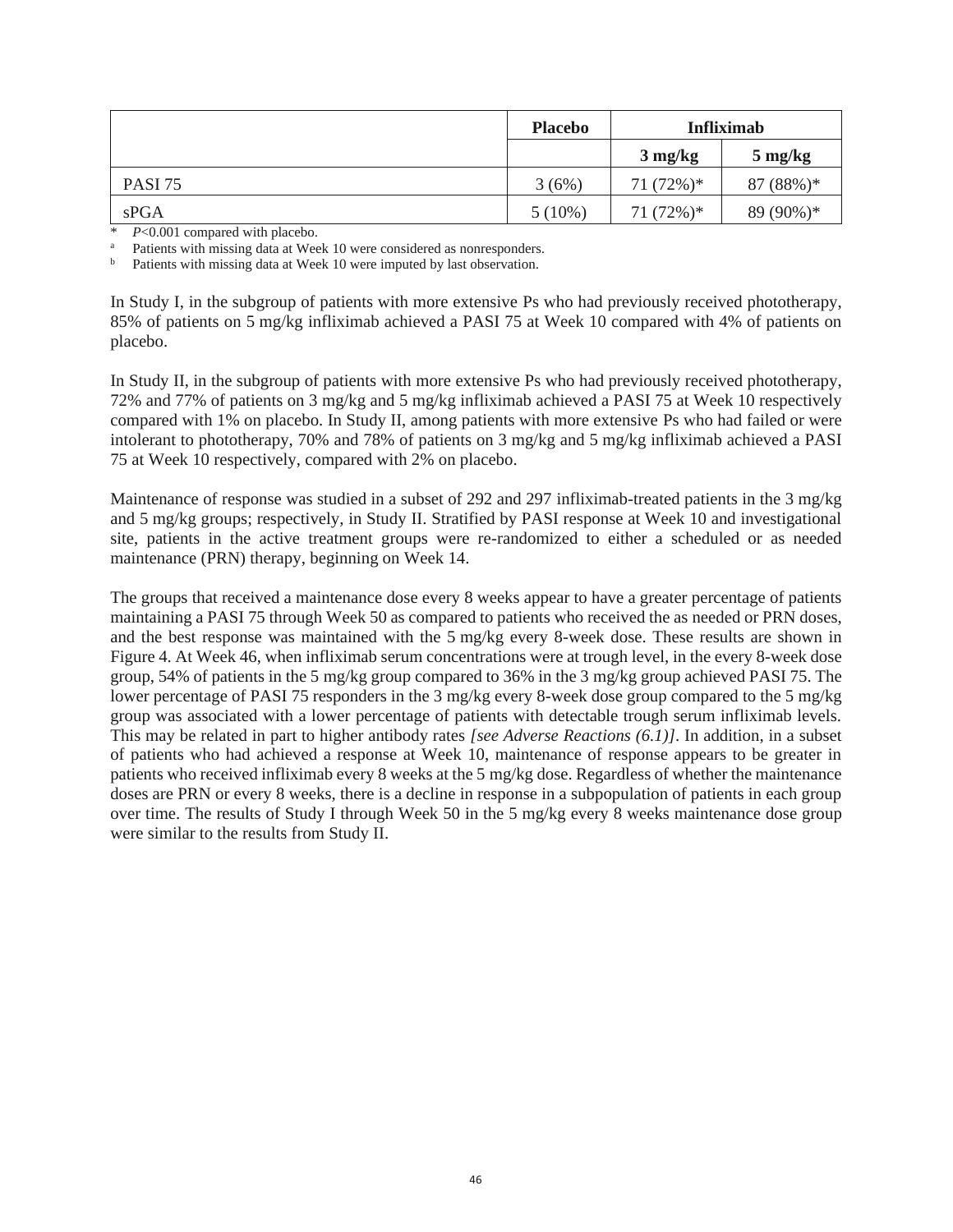**Figure 4: Proportion of Adult Ps Patients Who Achieved ≥75% Improvement in PASI from Baseline through Week 50 (patients randomized at Week 14)**



Efficacy and safety of infliximab treatment beyond 50 weeks have not been evaluated in patients with Ps.

### **15 REFERENCES**

1. Turner D, Otley AR, Mack D, et al. Development, validation, and evaluation of a pediatric ulcerative colitis activity index: A prospective multicenter study. *Gastroenterology*. 2007;133:423–432.

# **16 HOW SUPPLIED/STORAGE AND HANDLING**

### How Supplied

AVSOLA (infliximab-axxq) for injection is supplied as one single-dose vial individually packaged in a carton (NDC 55513-670-01). Each single-dose vial contains 100 mg of infliximab-axxq as a sterile, preservative-free, white to slightly yellow lyophilized powder for reconstitution and dilution (more than one vial may be needed for a full dose) *[see Dosage and Administration (2.11)]*.

### Storage and Handling

Store unopened AVSOLA vials in a refrigerator at 2°C to 8°C (36°F to 46°F). Protect from light.

If needed, unopened AVSOLA vials may be stored at room temperatures up to a maximum of  $30^{\circ}C (86^{\circ}F)$ for a single period of up to 6 months but not exceeding the original expiration date. The new expiration date must be written in the space provided on the carton. Once removed from the refrigerator AVSOLA cannot be returned to the refrigerator.

For storage conditions of the reconstituted and diluted product, *see Dosage and Administration (2.11)*.

### **17 PATIENT COUNSELING INFORMATION**

Advise the patient or their caregiver to read the FDA-approved patient labeling (Medication Guide).

Patients or their caregivers should be advised of the potential benefits and risks of AVSOLA. Healthcare providers should instruct their patients or their caregivers to read the Medication Guide before starting AVSOLA therapy and to reread it each time they receive an infusion.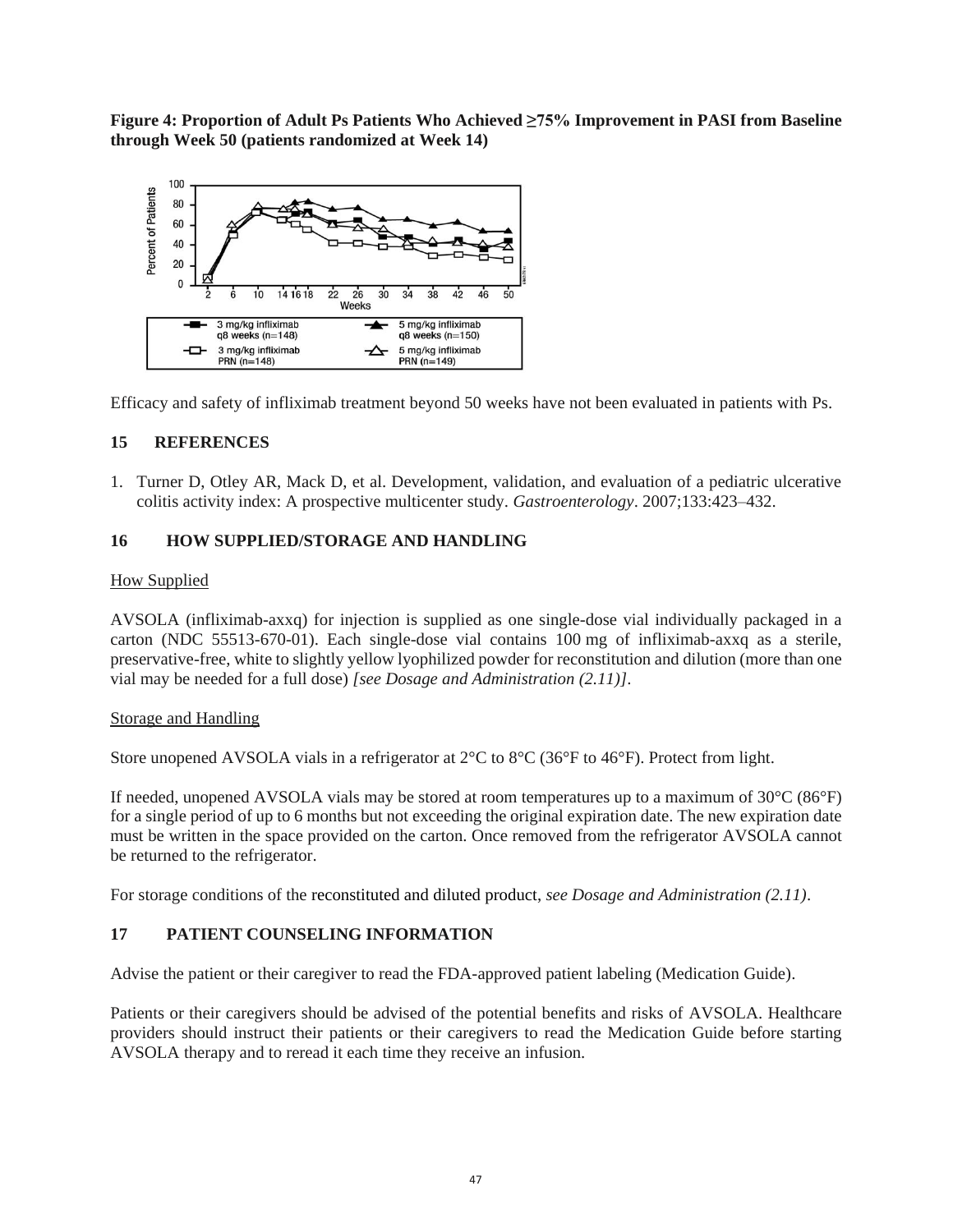#### Infections

Inform patients that AVSOLA increases the risk for developing serious infections. Instruct patients of the importance of contacting their healthcare provider if they develop any symptoms of an infection, including tuberculosis, invasive fungal infections, and reactivation of hepatitis B virus infections *[see Warnings and Precautions (5.1, 5.3)]*.

#### Malignancies

Malignancies have been reported among children, adolescents and young adults who received treatment with TNF blockers. Patients should be counseled about the risk of lymphoma and other malignancies while receiving AVSOLA *[see Warnings and Precautions (5.2)].*

#### Hepatotoxicity

Instruct patients to seek medical attention if they develop signs or symptoms of hepatotoxicity (e.g., jaundice) *[see Warnings and Precautions (5.4)]*.

#### Heart Failure

Instruct patients to seek medical attention and consult their prescriber if they develop signs or symptoms of heart failure *[see Contraindications (4) and Warnings and Precautions (5.5)]*.

#### Hematologic Reactions

Instruct patients to seek immediate medical attention if they develop signs and symptoms suggestive of blood dyscrasias or infection (e.g., persistent fever) while on AVSOLA *[see Warnings and Precautions (5.6)]*.

#### Hypersensitivity

Advise patients to seek immediate medical attention if they experience any symptoms of serious hypersensitivity reactions *[see Warnings and Precautions (5.7)].*

#### Cardiovascular and Cerebrovascular Reactions During and After Infusion

Advise patients to seek immediate medical attention if they develop any new or worsening symptoms of cardiovascular and cerebrovascular reactions which have been reported during and within 24 hours of initiation of AVSOLA infusion *[see Warnings and Precautions (5.8)]*.

#### Neurologic Reactions

Advise patients to seek medical attention if they develop signs or symptoms of neurologic reactions *[see Warnings and Precautions (5.9)]*.

#### Live Vaccines/Therapeutic Infectious Agents

Instruct patients treated with AVSOLA to avoid receiving live vaccines or therapeutic infectious agents *[see Warnings and Precautions (5.13)]*.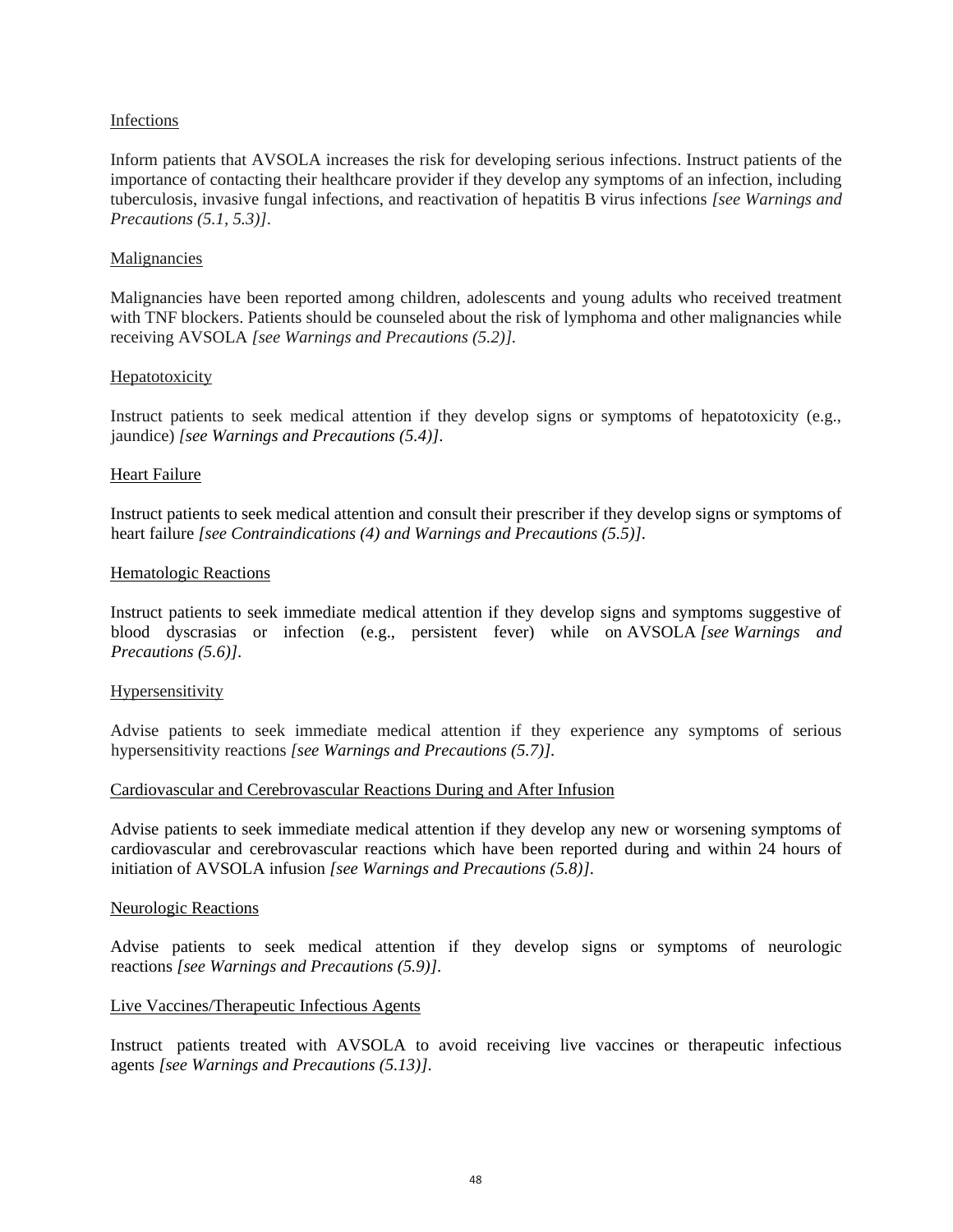Manufactured by: Amgen, Inc. One Amgen Center Drive Thousand Oaks, CA 91320-1799 U.S. License No. 1080

© 2019, 2021 Amgen Inc. All rights reserved [part number] v2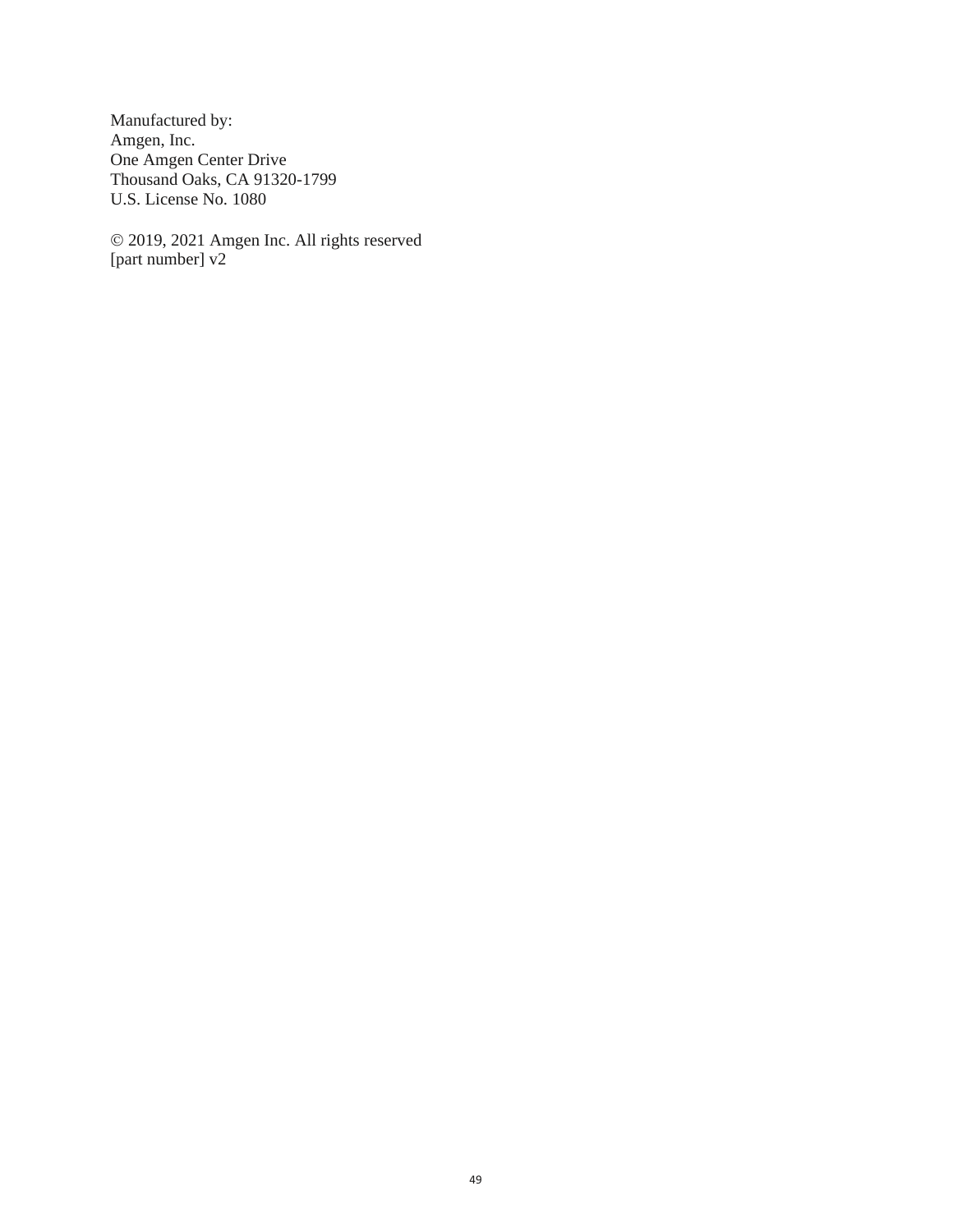### **MEDICATION GUIDE AVSOLA® (infliximab-axxq)**

#### **for Injection, for Intravenous use**

Read the Medication Guide that comes with AVSOLA before you receive the first treatment, and before each time you get a treatment of AVSOLA. This Medication Guide does not take the place of talking with your doctor about your medical condition or treatment.

#### **What is the most important information I should know about AVSOLA?**

AVSOLA may cause serious side effects, including:

#### **1. Risk of infection**

AVSOLA is a medicine that affects your immune system. AVSOLA can lower the ability of your immune system to fight infections. Serious infections have happened in patients receiving AVSOLA. These infections include tuberculosis (TB) and infections caused by viruses, fungi or bacteria that have spread throughout the body. Some patients have died from these infections.

- Your doctor should test you for TB before starting AVSOLA.
- Your doctor should monitor you closely for signs and symptoms of TB during treatment with AVSOLA.

#### **Before starting AVSOLA, tell your doctor if you:**

- think you have an infection. You should not start receiving AVSOLA if you have any kind of infection.
- are being treated for an infection.
- have signs of an infection, such as a fever, cough, flu-like symptoms.
- have any open cuts or sores on your body.
- get a lot of infections or have infections that keep coming back.
- have diabetes or an immune system problem. People with these conditions have a higher chance for infections.
- have TB, or have been in close contact with someone with TB.
- live or have lived in certain parts of the country (such as the Ohio and Mississippi River valleys) where there is an increased risk for getting certain kinds of fungal infections (histoplasmosis, coccidioidomycosis, or blastomycosis). These infections may develop or become more severe if you receive AVSOLA. If you do not know if you have lived in an area where histoplasmosis, coccidioidomycosis, or blastomycosis is common, ask your doctor.
- have or have had hepatitis B.
- use the medicines KINERET (anakinra), ORENCIA (abatacept), ACTEMRA (tocilizumab), or other medicines called biologics used to treat the same conditions as AVSOLA.

**After starting AVSOLA**, if you have an infection, any sign of an infection including a fever, cough, flu-like symptoms, or have open cuts or sores on your body, call your doctor right away. AVSOLA can make you more likely to get infections or make any infection that you have worse.

#### **2. Risk of Cancer**

- There have been cases of unusual cancers in children and teenage patients using tumor necrosis factor TNF blocker medicines, such as AVSOLA.
- For children and adults receiving TNF blocker medicines, including AVSOLA, the chances of getting lymphoma or other cancers may increase.
- Some people receiving TNF blockers, including AVSOLA, developed a rare type of cancer called hepatosplenic T-cell lymphoma. This type of cancer often results in death. Most of these people were male teenagers or young men. Also, most people were being treated for Crohn's disease or ulcerative colitis with a TNF blocker and another medicine called azathioprine or 6-mercaptopurine.
- People who have been treated for rheumatoid arthritis, Crohn's disease, ulcerative colitis, ankylosing spondylitis, psoriatic arthritis and plaque psoriasis for a long time may be more likely to develop lymphoma. This is especially true for people with very active disease.
- Some people treated with infliximab products such as AVSOLA have developed certain kinds of skin cancer. If any changes in the appearance of your skin or growths on your skin occur during or after your treatment with AVSOLA, tell your doctor.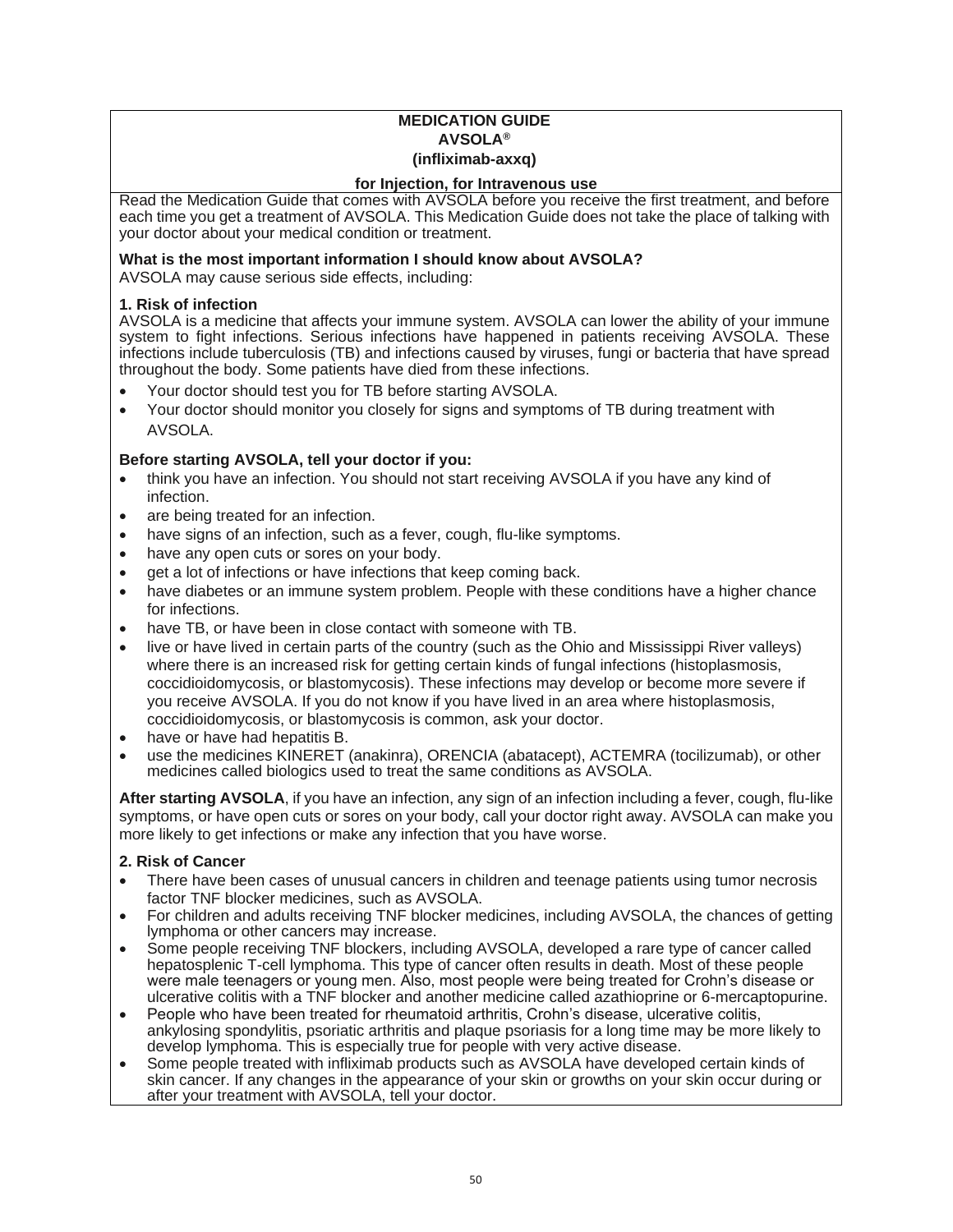- Patients with Chronic Obstructive Pulmonary Disease (COPD), a specific type of lung disease, may have an increased risk for getting cancer while being treated with AVSOLA.
- Some women being treated for rheumatoid arthritis with infliximab products have developed cervical cancer. For women receiving AVSOLA, including those over 60 years of age, your doctor may recommend that you continue to be regularly screened for cervical cancer.
- Tell your doctor if you have ever had any type of cancer. Discuss with your doctor any need to adjust medicines you may be taking.

See the section "**What are the possible side effects of AVSOLA?**" below for more information.

### **What is AVSOLA?**

AVSOLA is a prescription medicine that is approved for patients with:

- Rheumatoid Arthritis adults with moderately to severely active rheumatoid arthritis, along with the medicine methotrexate.
- Crohn's Disease children 6 years and older and adults with Crohn's disease who have not responded well to other medicines.
- Ankylosing Spondylitis in adults.
- Psoriatic Arthritis in adults.
- Plaque Psoriasis adult patients with plaque psoriasis that is chronic (does not go away), severe, extensive, and/or disabling.
- Ulcerative Colitis children 6 years and older and adults with moderately to severely active ulcerative colitis who have not responded well to other medicines.

AVSOLA blocks the action of a protein in your body called tumor necrosis factor-alpha (TNF-alpha). TNF-alpha is made by your body's immune system. People with certain diseases have too much TNF-alpha that can cause the immune system to attack normal healthy parts of the body. AVSOLA can block the damage caused by too much TNF-alpha.

### **It is not known if AVSOLA is safe and effective in children under 6 years of age.**

### **Who should not receive AVSOLA?**

You should not receive AVSOLA if you have:

- heart failure, unless your doctor has examined you and decided that you are able to receive AVSOLA. Talk to your doctor about your heart failure.
- had an allergic reaction to infliximab products, or any of the other ingredients in AVSOLA. See the end of this Medication Guide for a complete list of ingredients in AVSOLA.

# **What should I tell my doctor before starting treatment with AVSOLA?**

Your doctor will assess your health before each treatment.

Tell your doctor about all of your medical conditions, including if you:

- have an infection (see "**What is the most important information I should know about AVSOLA?**").
- have other liver problems including liver failure.
- have heart failure or other heart conditions. If you have heart failure, it may get worse while you receive AVSOLA.
- have or have had any type of cancer.
- have had phototherapy (treatment with ultraviolet light or sunlight along with a medicine to make your skin sensitive to light) for psoriasis. You may have a higher chance of getting skin cancer while receiving AVSOLA.
- have COPD, a specific type of lung disease. Patients with COPD may have an increased risk of getting cancer while receiving AVSOLA.
- have or have had a condition that affects your nervous system such as:
	- multiple sclerosis, or Guillain-Barré syndrome, or
	- o if you experience any numbness or tingling, or
	- o if you have had a seizure.
- have recently received or are scheduled to receive a vaccine. **Adults and children receiving AVSOLA should not receive live vaccines (for example, the Bacille Calmette-Guérin [BCG] vaccine) or treatment with a weakened bacteria** (such as BCG for bladder cancer). Adults and children should have all of their vaccines brought up to date before starting treatment with AVSOLA.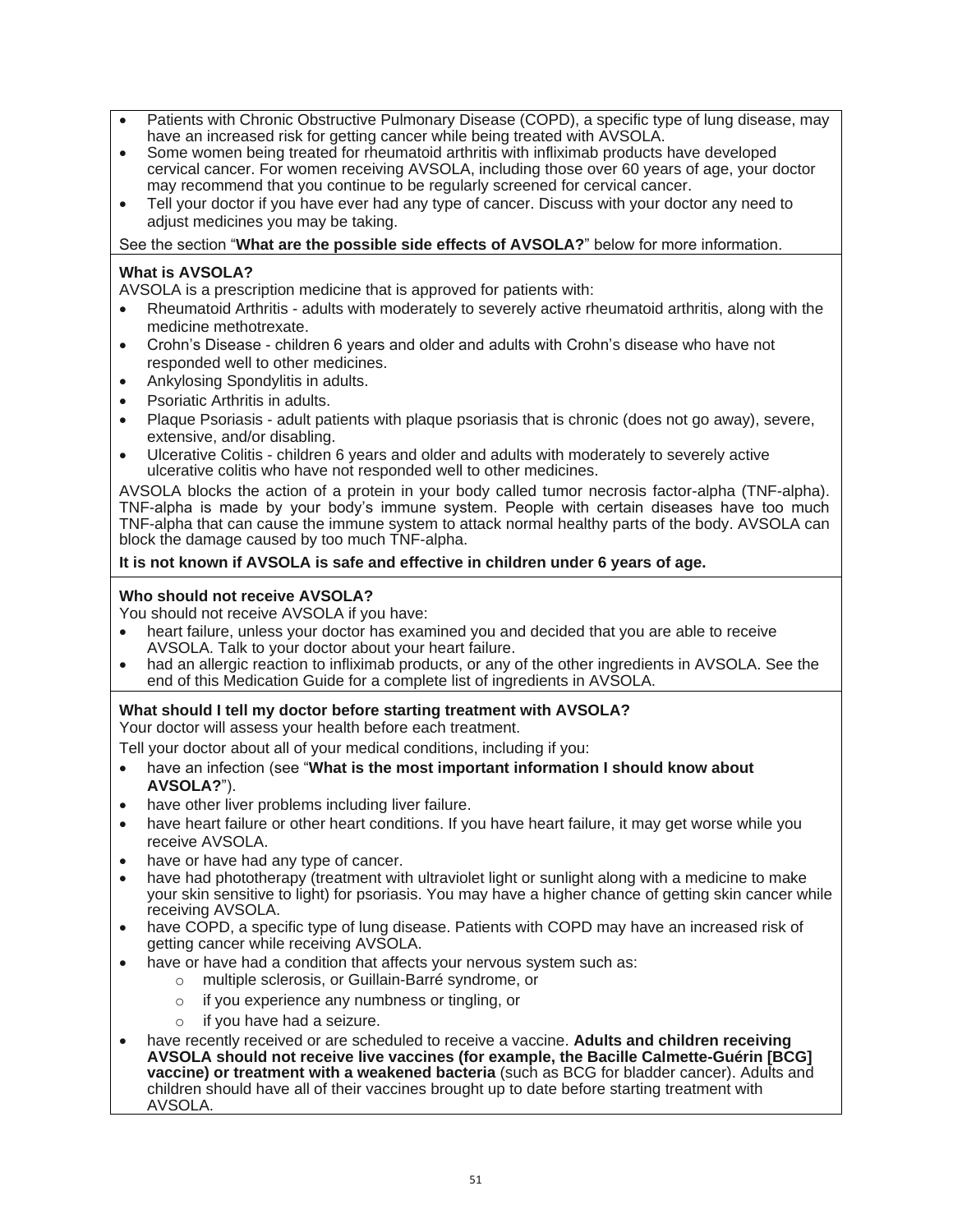• are pregnant or plan to become pregnant, are breastfeeding or plan to breastfeed. You and your doctor should decide if you should receive AVSOLA while you are pregnant or breastfeeding.

If you have a baby and you were receiving AVSOLA during your pregnancy, it is important to tell your baby's doctor and other health care professionals about your AVSOLA use so they can decide when your baby should receive any vaccine. Certain vaccinations can cause infections.

If you received AVSOLA while you were pregnant, your baby may be at higher risk for getting an infection. If your baby receives a live vaccine within 6 months after birth, your baby may develop infections with serious complications that can lead to death. This includes live vaccines such as the BCG, rotavirus, or any other live vaccines. For other types of vaccines, talk with your doctor.

#### **How should I receive AVSOLA?**

- You will be given AVSOLA through a needle placed in a vein (IV or intravenous infusion) in your arm.
- Your doctor may decide to give you medicine before starting the AVSOLA infusion to prevent or lessen side effects.
- Only a healthcare professional should prepare the medicine and administer it to you.
- AVSOLA will be given to you over a period of about 2 hours.
- If you have side effects from AVSOLA, the infusion may need to be adjusted or stopped. In addition, your healthcare professional may decide to treat your symptoms.
- A healthcare professional will monitor you during the AVSOLA infusion and for a period of time afterward for side effects. Your doctor may do certain tests while you are receiving AVSOLA to monitor you for side effects and to see how well you respond to the treatment.
- Your doctor will determine the right dose of AVSOLA for you and how often you should receive it. Make sure to discuss with your doctor when you will receive infusions and to come in for all your infusions and follow-up appointments.

#### **What should I avoid while receiving AVSOLA?**

Do not take AVSOLA together with medicines such as KINERET (anakinra), ORENCIA (abatacept), ACTEMRA (tocilizumab), or other medicines called biologics that are used to treat the same conditions as AVSOLA.

**Tell your doctor about all the medicines you take,** including prescription and over-the-counter medicines, vitamins, and herbal supplements. These include any other medicines to treat Crohn's disease, ulcerative colitis, rheumatoid arthritis, ankylosing spondylitis, psoriatic arthritis or psoriasis.

Know the medicines you take. Keep a list of your medicines and show them to your doctor and pharmacist when you get a new medicine.

#### **What are the possible side effects of AVSOLA?**

AVSOLA can cause serious side effects, including:

#### See "**What is the most important information I should know about AVSOLA?**"

#### **Serious Infections**

- Some patients, especially those 65 years and older have had serious infections while receiving infliximab products, such as AVSOLA. These serious infections include TB and infections caused by viruses, fungi, or bacteria that have spread throughout the body or cause infections in certain areas (such as skin). Some patients die from these infections. If you get an infection while receiving treatment with AVSOLA your doctor will treat your infection and may need to stop your AVSOLA treatment.
- Tell your doctor right away if you have any of the following signs of an infection while receiving or after receiving AVSOLA:
	-
	- o a fever **o have flu-like symptoms**
	-
	- o feel very tired **o warm, red, or painful skin**
	- o have a cough
- Your doctor will examine you for TB and perform a test to see if you have TB. If your doctor feels that you are at risk for TB, you may be treated with medicine for TB before you begin treatment with AVSOLA and during treatment with AVSOLA.
- Even if your TB test is negative, your doctor should carefully monitor you for TB infections while you are receiving AVSOLA. Patients who had a **negative** TB skin test before receiving infliximab products have developed active TB.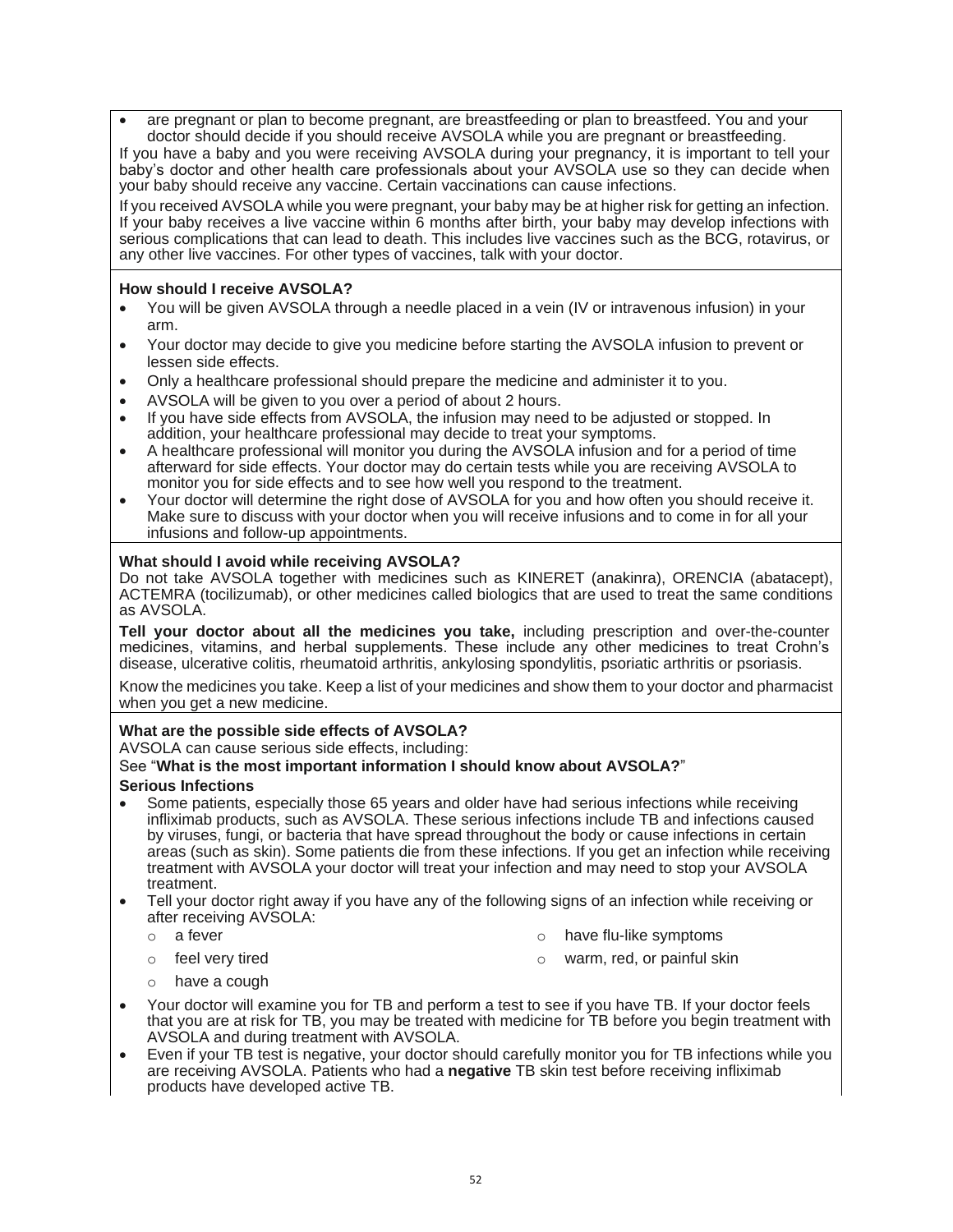- If you are a chronic carrier of the hepatitis B virus, the virus can become active while you are being treated with AVSOLA. In some cases, patients have died as a result of hepatitis B virus being reactivated. Your doctor should do a blood test for hepatitis B virus before you start treatment with AVSOLA and occasionally while you are being treated. Tell your doctor if you have any of the following symptoms:
	-
	-
	- o feel unwell o tiredness (fatigue)
	- o poor appetite **o fever**, skin rash, or joint pain

#### **Heart Failure**

If you have a heart problem called congestive heart failure, your doctor should check you closely while you are receiving AVSOLA. Your congestive heart failure may get worse while you are receiving AVSOLA. Be sure to tell your doctor of any new or worse symptoms including:

- 
- shortness of breath **•** sudden weight gain
- swelling of ankles or feet

Treatment with AVSOLA may need to be stopped if you get new or worse congestive heart failure.

#### **Other Heart Problems**

Some patients have experienced a heart attack (some of which led to death), low blood flow to the heart, or abnormal heart rhythm within 24 hours of beginning their infusion of infliximab products. Symptoms may include chest discomfort or pain, arm pain, stomach pain, shortness of breath, anxiety, lightheadedness, dizziness, fainting, sweating, nausea, vomiting, fluttering or pounding in your chest, and/or a fast or a slow heartbeat. Tell your doctor right away if you have any of these symptoms.

#### **Liver Injury**

Some patients receiving infliximab products have developed serious liver problems. Tell your doctor if you have:

- jaundice (skin and eyes turning yellow) fever
- dark brown-colored urine **•** extreme tiredness (severe fatigue)
- pain on the right side of your stomach area (right-sided abdominal pain)

#### **Blood Problems**

In some patients receiving infliximab products, the body may not make enough of the blood cells that help fight infections or help stop bleeding. Tell your doctor if you:

- have a fever that does not go away **•** look very pale
- bruise or bleed very easily

#### **Nervous System Disorders**

Some patients receiving infliximab products have developed problems with their nervous system. Tell your doctor if you have:

- 
- changes in your vision **•** numbness or tingling in any part of your body
- weakness in your arms or legs seizures
- 

Some patients have experienced a stroke within approximately 24 hours of their infusion with infliximab products. Tell your doctor right away if you have symptoms of a stroke which may include: numbness or weakness of the face, arm or leg, especially on one side of the body; sudden confusion, trouble speaking or understanding; sudden trouble seeing in one or both eyes, sudden trouble walking, dizziness, loss of balance or coordination or a sudden, severe headache.

#### **Allergic Reactions**

Some patients have had allergic reactions to infliximab products. Some of these reactions were severe. These reactions can happen while you are getting your AVSOLA treatment or shortly afterward. Your doctor may need to stop or pause your treatment with AVSOLA and may give you medicines to treat the allergic reaction. Signs of an allergic reaction can include:

- hives (red, raised, itchy patches of skin) high or low blood pressure
- difficulty breathing example of the state of the state of the state of the state of the state of the state of the state of the state of the state of the state of the state of the state of the state of the state of the stat
- -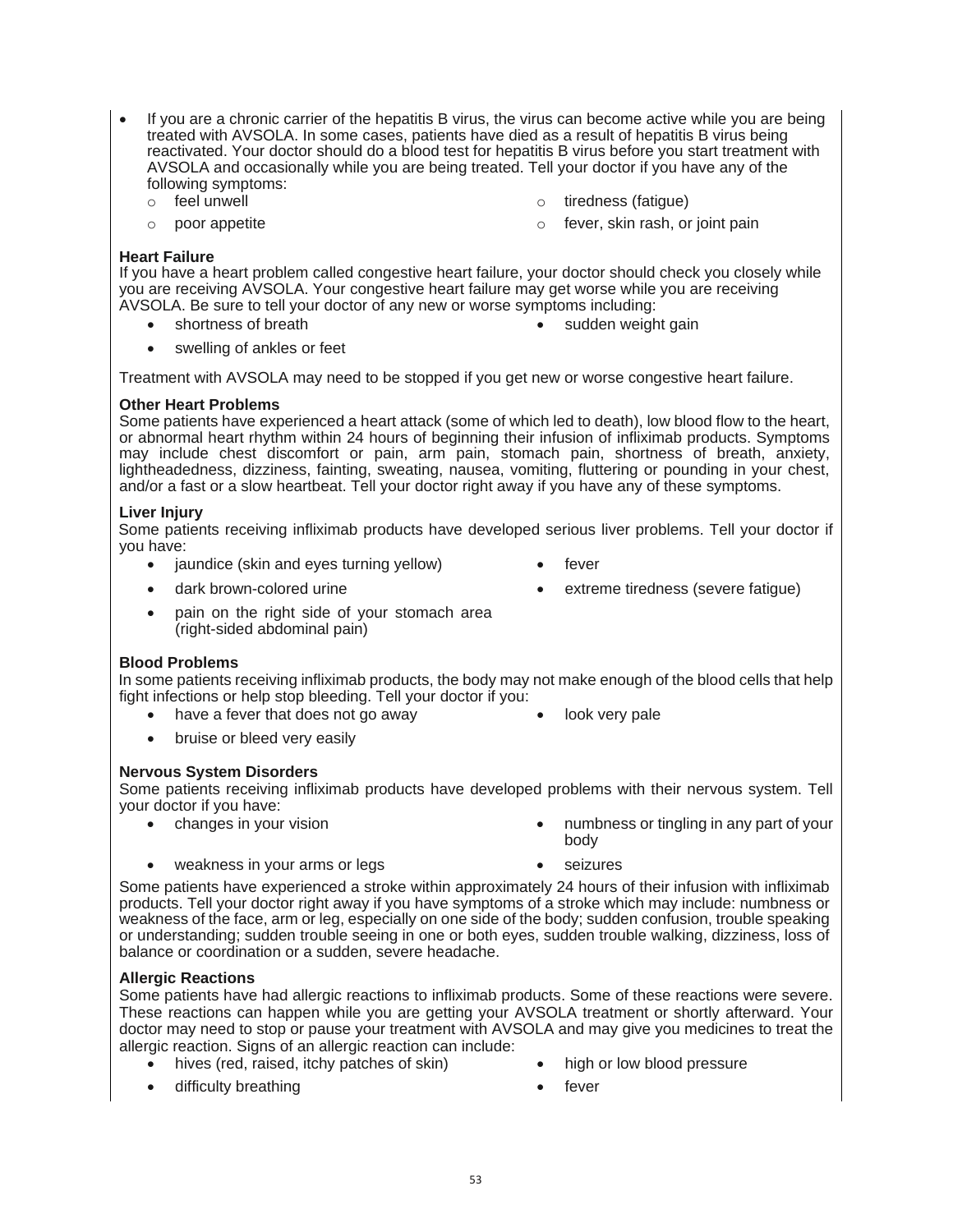- chest pain chills
	-

Some patients treated with infliximab products have had delayed allergic reactions. The delayed reactions occurred 3 to 12 days after receiving treatment with infliximab products. Tell your doctor right away if you have any of these signs of delayed allergic reaction to AVSOLA:

- fever  **Fever •** muscle or joint pain
- rash swelling of the face and hands
- headache difficulty swallowing
- sore throat

#### **Lupus-like Syndrome**

Some patients have developed symptoms that are like the symptoms of Lupus. If you develop any of the following symptoms, your doctor may decide to stop your treatment with AVSOLA.

- chest discomfort or pain that does not go away joint pain
- 
- 
- shortness of breath rash on the cheeks or arms that gets worse in the sun

### **Psoriasis**

Some people receiving infliximab products had new psoriasis or worsening of psoriasis they already had. Tell your doctor if you develop red scaly patches or raised bumps on the skin that are filled with pus. Your doctor may decide to stop your treatment with AVSOLA.

#### **The most common side effects of infliximab products include:**

- respiratory infections, such as sinus infections and sore throat<br>headache coughing
- 

stomach pain

Infusion reactions can happen up to 2 hours after your infusion of AVSOLA. Symptoms of infusion reactions may include:

- 
- chills rash
- 
- fever  **shortness of breath •** shortness of breath
	-
	- chest pain itching
- low blood pressure or high blood pressure

Children with Crohn's disease showed some differences in side effects of treatment compared with adults with Crohn's disease. The side effects that happened more in children were: anemia (low red blood cells), leukopenia (low white blood cells), flushing (redness or blushing), viral infections, neutropenia (low neutrophils, the white blood cells that fight infection), bone fracture, bacterial infection and allergic reactions of the breathing tract. Among patients who received infliximab for ulcerative colitis in clinical studies, more children had infections as compared with adults.

Tell your doctor about any side effect that bothers you or does not go away.

These are not all of the side effects with AVSOLA. Ask your doctor or pharmacist for more information. Call your doctor for medical advice about side effects. You may report side effects to FDA at 1-800-FDA-1088.